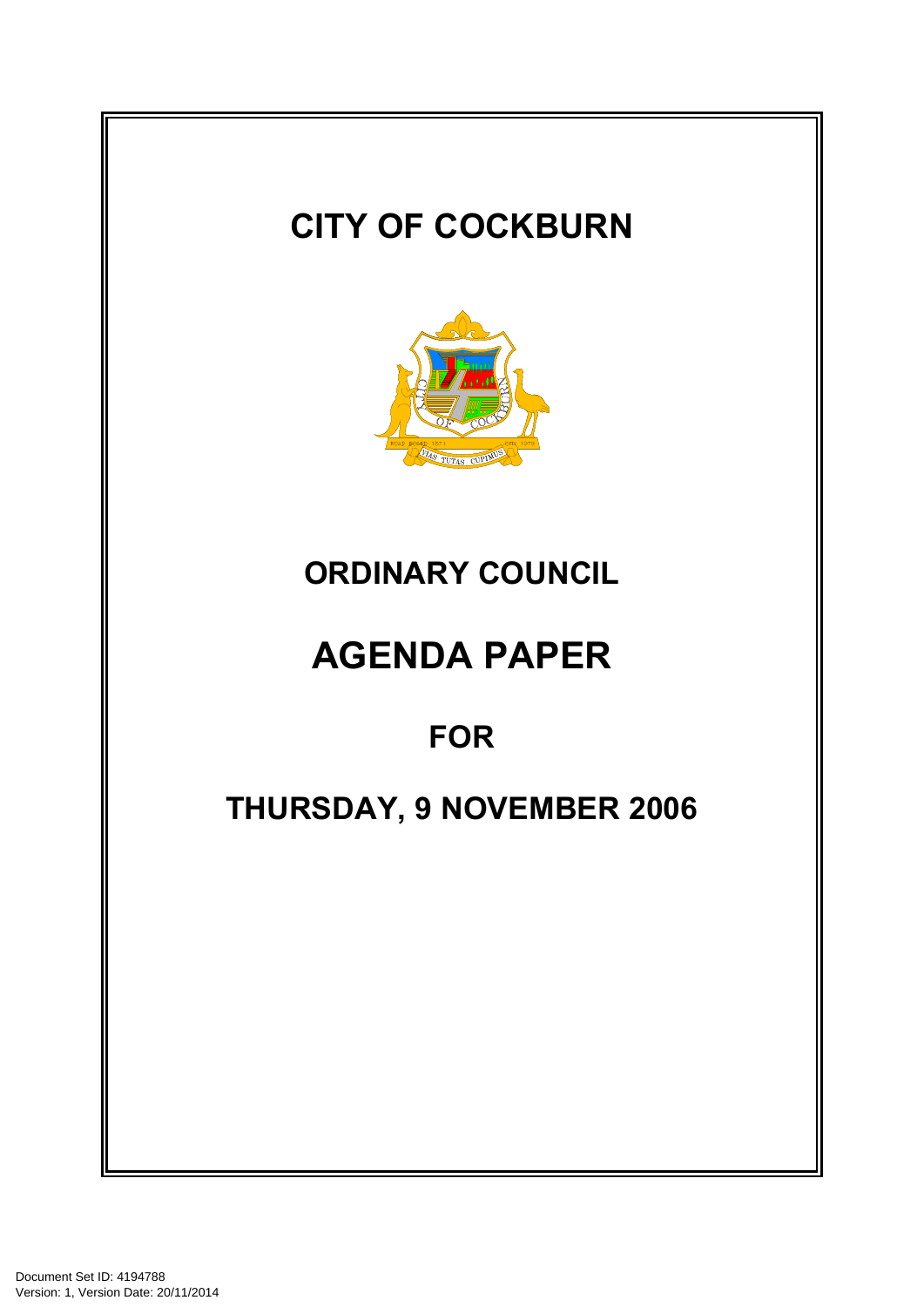# **CITY OF COCKBURN**

# **SUMMARY OF AGENDA TO BE PRESENTED TO THE ORDINARY COUNCIL MEETING TO BE HELD ON THURSDAY, 9 NOVEMBER 2006 AT 7:00 PM**

# **Page**

 $\sim$ 

| 1.  |                                                                                                                     |                                                                                                                                                                             |  |  |
|-----|---------------------------------------------------------------------------------------------------------------------|-----------------------------------------------------------------------------------------------------------------------------------------------------------------------------|--|--|
| 2.  |                                                                                                                     | APPOINTMENT OF PRESIDING MEMBER (IF REQUIRED)1                                                                                                                              |  |  |
| 3.  |                                                                                                                     | DISCLAIMER (TO BE READ ALOUD BY PRESIDING MEMBER) 1                                                                                                                         |  |  |
| 4.  | ACKNOWLEDGEMENT OF RECEIPT OF WRITTEN DECLARATIONS OF<br>FINANCIAL INTERESTS AND CONFLICT OF INTEREST (BY PRESIDING |                                                                                                                                                                             |  |  |
| 5   | (OCM 09/11/2006) - APOLOGIES AND LEAVE OF ABSENCE1                                                                  |                                                                                                                                                                             |  |  |
| 6.  |                                                                                                                     | ACTION TAKEN ON PREVIOUS PUBLIC QUESTIONS TAKEN ON                                                                                                                          |  |  |
| 7.  |                                                                                                                     |                                                                                                                                                                             |  |  |
| 8.  |                                                                                                                     |                                                                                                                                                                             |  |  |
|     | 8.1                                                                                                                 |                                                                                                                                                                             |  |  |
| 9.  |                                                                                                                     |                                                                                                                                                                             |  |  |
| 10. |                                                                                                                     |                                                                                                                                                                             |  |  |
| 11. | BUSINESS LEFT OVER FROM THE PREVIOUS MEETING (IF                                                                    |                                                                                                                                                                             |  |  |
| 12. | DECLARATION OF COUNCILLORS WHO HAVE NOT GIVEN DUE                                                                   |                                                                                                                                                                             |  |  |
| 13. |                                                                                                                     |                                                                                                                                                                             |  |  |
| 14. |                                                                                                                     |                                                                                                                                                                             |  |  |
|     | 14.1                                                                                                                | (OCM 09/11/2006) - STREET NUMBERING - LOTS 610 & 611 GLEN<br>IRIS DRIVE, JANDAKOT - OWNER: R SINGH & M KAUR (LOT 610)<br>& JD ANDREWS AND K KRISHNAN (LOT 611) (3002) (GA)  |  |  |
|     | 14.2                                                                                                                | (OCM 09/11/2006) - PROPOSED SCHEME AMENDMENT NO. 13<br>TO TOWN PLANNING SCHEME NO. 3 - MODIFIED DOCUMENT -<br>VARIOUS LOTS - OWNER: VARIOUS - APPLICANT: CITY OF            |  |  |
|     | 14.3                                                                                                                | (OCM 09/11/2006) - FINAL ADOPTION OF AMENDMENT NO. 49<br>TO TOWN PLANNING SCHEME NO. 3 - PT RESERVE 46894<br>WENTWORTH PARADE, SUCCESS - OWNER/APPLICANT: CITY              |  |  |
|     | 14.4                                                                                                                | (OCM 09/11/2006) - SINGLE HOUSE CODES APPROVAL - LOT 410<br>(NO. 11) PLATYPUS PARKWAY, BEELIAR - OWNER: C RUSSELL -<br>APPLICANT: DON RUSSELL HOMES PTY LTD (6003098) (AJW) |  |  |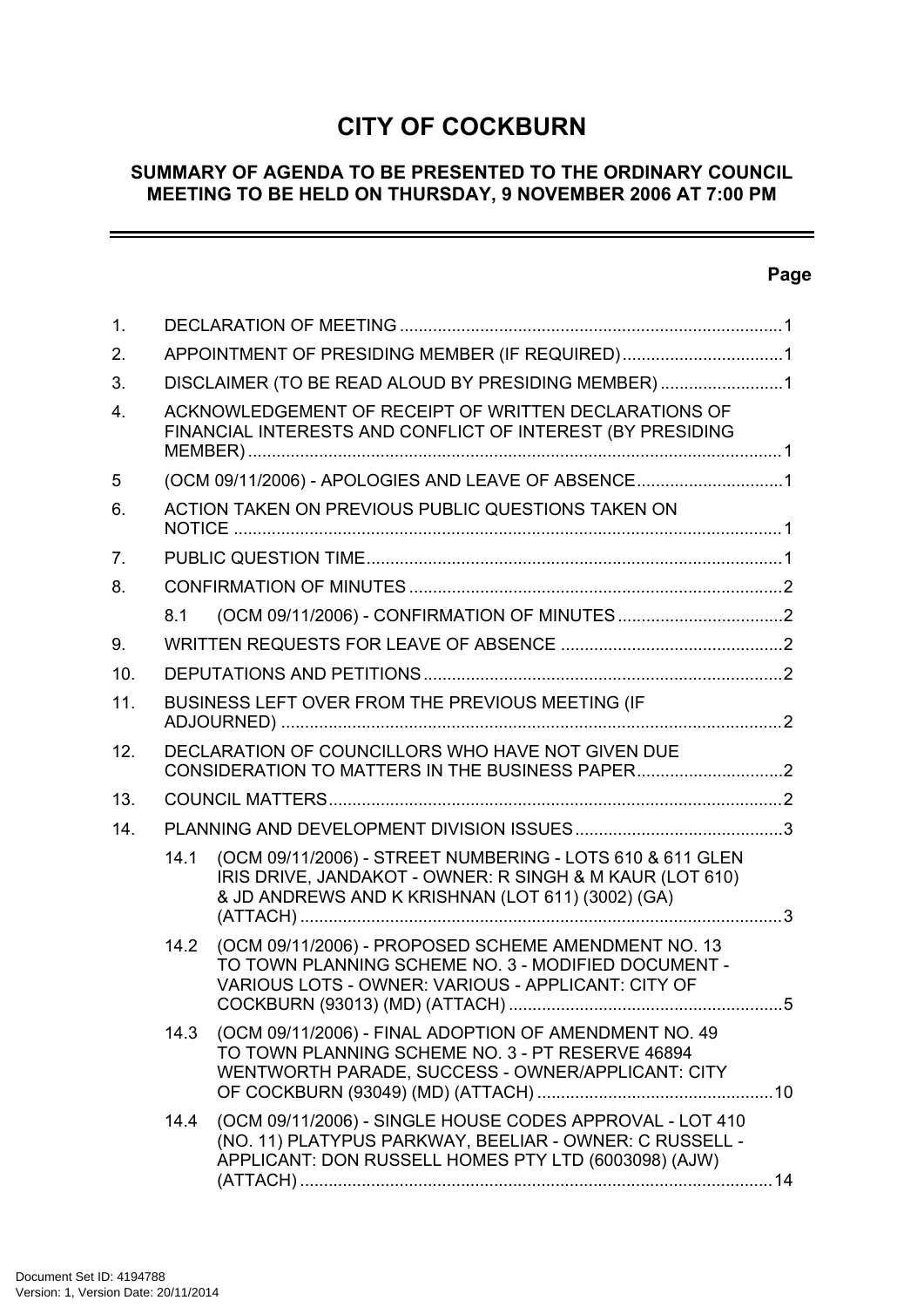|     |      | 14.5 (OCM 09/11/2006) - DEVELOPMENT APPLICATION FOR<br>ANCILLARY ACCOMMODATION - LOT 10 (NO. 18) LAKES WAY,<br>JANDAKOT - OWNER: E & E BEATTIE - APPLICANT: PERTH<br>HOME IMPROVEMENT CENTRE (5513041) (AJW) (ATTACH) 17                                             |  |
|-----|------|----------------------------------------------------------------------------------------------------------------------------------------------------------------------------------------------------------------------------------------------------------------------|--|
|     | 14.6 | (OCM 09/11/2006) - PROPOSED CLOSURE OF 8 PEDESTRIAN<br>ACCESSWAYS - SOUTHWELL, HAMILTON HILL - OWNER: STATE<br>OF WESTERN AUSTRALIA - APPLICANT: CITY OF COCKBURN                                                                                                    |  |
|     | 14.7 | (OCM 09/11/2006) - PROPOSED CHILD CARE CENTRE - STRATA<br>LOT 2 (NO. 80) COOLBELLUP AVENUE, COOLBELLUP - OWNER:<br>PIEROS PTY LTD - APPLICANT: CINI PTY LTD (1116474) (AJW)                                                                                          |  |
|     | 14.8 | (OCM 09/11/2006) - VARIATION OF POLICY SPD7 TO ALLOW<br>SUBDIVISIONAL BULK EARTHWORKS ON LOTS 9003, 24 AND<br>448 LYON ROAD, AUBIN GROVE (6006141, 5514454 & 5500069)                                                                                                |  |
|     | 14.9 | (OCM 09/11/2006) - PROPOSED SCHEME AMENDMENT -<br>MODIFICATION TO ADDITIONAL USE AREA NO. 1 MASONRY<br>PRODUCTION - URBAN STONE - LOT 77 JANDAKOT ROAD,<br>JANDAKOT - OWNER: URBANSTONE PTY LTD - APPLICANT:<br>KOLTASZ SMITH DEVELOPMENT CONSULTANTS (5513079) (MR) |  |
| 15. |      | FINANCE AND CORPORATE SERVICES DIVISION ISSUES52                                                                                                                                                                                                                     |  |
|     | 15.1 | (OCM 09/11/2006) - LIST OF CREDITORS PAID - SEPTEMBER                                                                                                                                                                                                                |  |
|     | 15.2 | (OCM 09/11/2006) - STATEMENT OF FINANCIAL ACTIVITY -                                                                                                                                                                                                                 |  |
| 16. |      |                                                                                                                                                                                                                                                                      |  |
|     | 16.1 | (OCM 09/11/2006) - CLOSURE OF KIESEY STREET, COOGEE AT<br>COCKBURN ROAD TO THE PASSAGE OF VEHICLES - SECTION<br>3.50 OF THE LOCAL GOVERNMENT ACT (1995) (450121) (129005)                                                                                            |  |
|     | 16.2 | (OCM 09/11/2006) - SPEARWOOD AVENUE - MRRG FUNDING                                                                                                                                                                                                                   |  |
| 17. |      |                                                                                                                                                                                                                                                                      |  |
|     | 17.1 | (OCM 09/11/2006) - JOE COOPER RECREATION CENTRE -                                                                                                                                                                                                                    |  |
|     | 17.2 | (OCM 09/11/2006) - HOPE ROAD, BIBRA LAKE - COCKBURN<br>WETLANDS EDUCATION CENTRE PROPOSED EXTENSIONS,<br>BIBRA LAKE SCOUTS PROPOSED REPLACEMENT SHED AND                                                                                                             |  |
| 18. |      |                                                                                                                                                                                                                                                                      |  |
|     | 18.1 | (OCM 09/11/2006) - FINAL ADOPTION OF THE PLAN FOR THE                                                                                                                                                                                                                |  |
| 19. |      | MOTIONS OF WHICH PREVIOUS NOTICE HAS BEEN GIVEN                                                                                                                                                                                                                      |  |
| 20. |      | NOTICES OF MOTION GIVEN AT THE MEETING FOR CONSIDERATION                                                                                                                                                                                                             |  |
|     |      |                                                                                                                                                                                                                                                                      |  |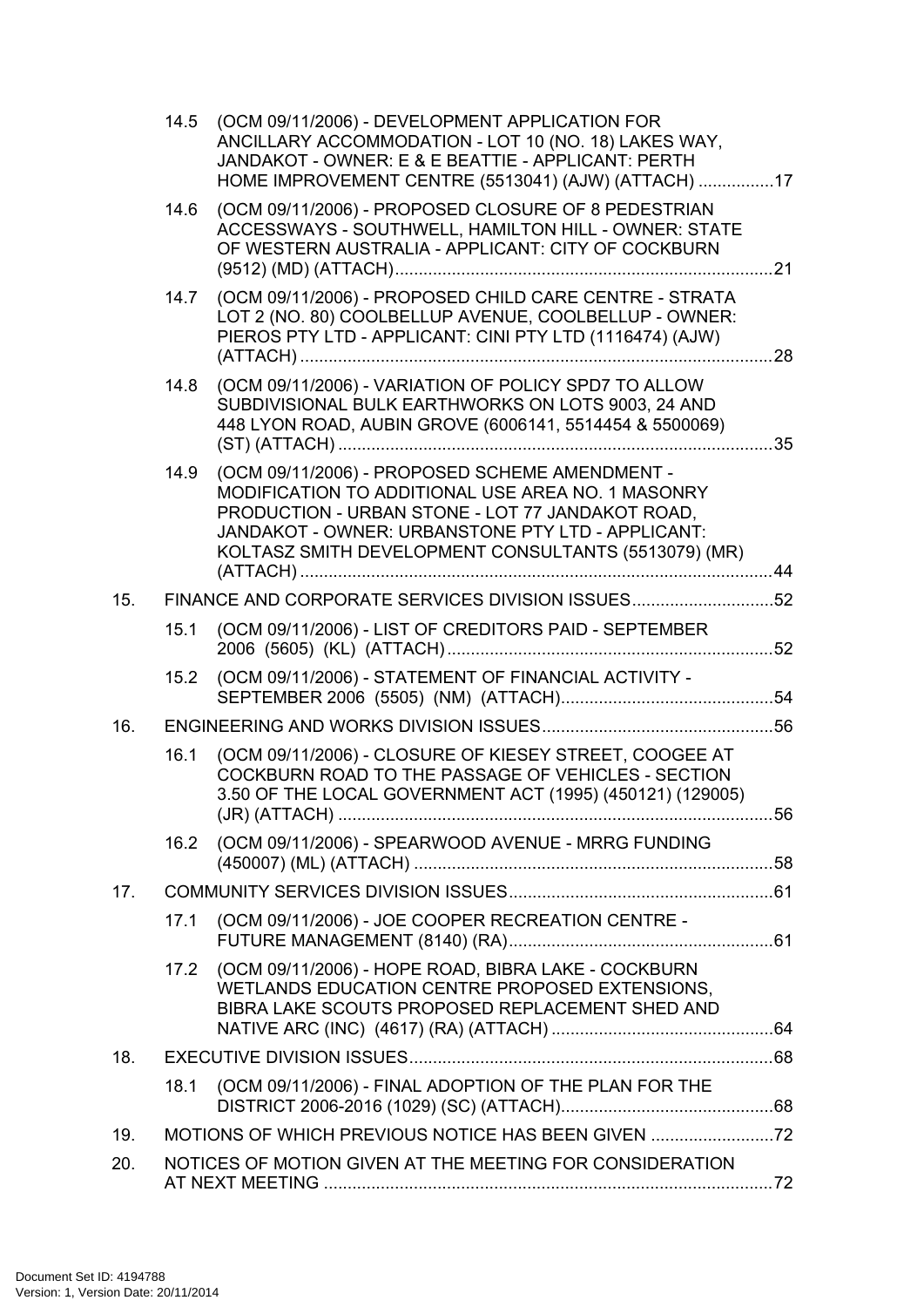| 21. NEW BUSINESS OF AN URGENT NATURE INTRODUCED BY        |                                                      |  |
|-----------------------------------------------------------|------------------------------------------------------|--|
| 22. MATTERS TO BE NOTED FOR INVESTIGATION, WITHOUT DEBATE |                                                      |  |
|                                                           |                                                      |  |
| 24                                                        | (OCM 09/11/2006) - RESOLUTION OF COMPLIANCE (SECTION |  |
|                                                           |                                                      |  |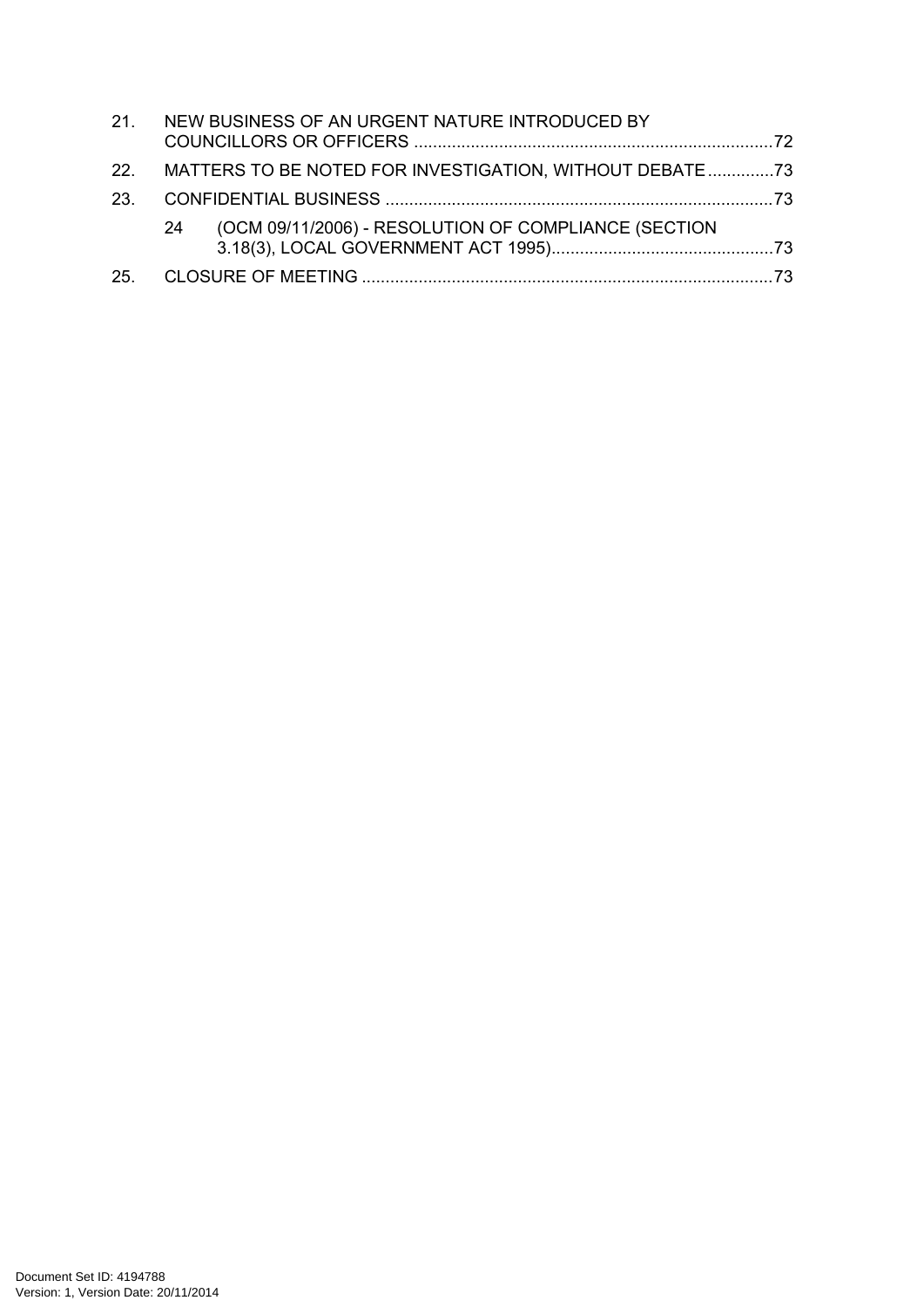# **CITY OF COCKBURN**

# **AGENDA TO BE PRESENTED TO THE ORDINARY COUNCIL MEETING TO BE HELD ON THURSDAY, 9 NOVEMBER 2006 AT 7:00 PM**

## <span id="page-4-0"></span>**1. DECLARATION OF MEETING**

#### <span id="page-4-1"></span>**2. APPOINTMENT OF PRESIDING MEMBER (If required)**

#### <span id="page-4-2"></span>**3. DISCLAIMER (To be read aloud by Presiding Member)**

Members of the public, who attend Council Meetings, should not act immediately on anything they hear at the Meetings, without first seeking clarification of Council's position. Persons are advised to wait for written advice from the Council prior to taking action on any matter that they may have before Council.

#### <span id="page-4-3"></span>**4. ACKNOWLEDGEMENT OF RECEIPT OF WRITTEN DECLARATIONS OF FINANCIAL INTERESTS AND CONFLICT OF INTEREST (by Presiding Member)**

Nil

# <span id="page-4-4"></span>**5 (OCM 09/11/2006) - APOLOGIES AND LEAVE OF ABSENCE**

| <b>CIr Kevin Allen</b>     | $\overline{\phantom{a}}$ | Apology          |
|----------------------------|--------------------------|------------------|
| CIr Amanda Tilbury         | -                        | Leave of Absence |
| <b>CIr Linda Goncalves</b> | $\overline{\phantom{a}}$ | Leave of Absence |

#### <span id="page-4-5"></span>**6. ACTION TAKEN ON PREVIOUS PUBLIC QUESTIONS TAKEN ON NOTICE**

Nil

#### <span id="page-4-6"></span>**7. PUBLIC QUESTION TIME**

<span id="page-4-7"></span>Nil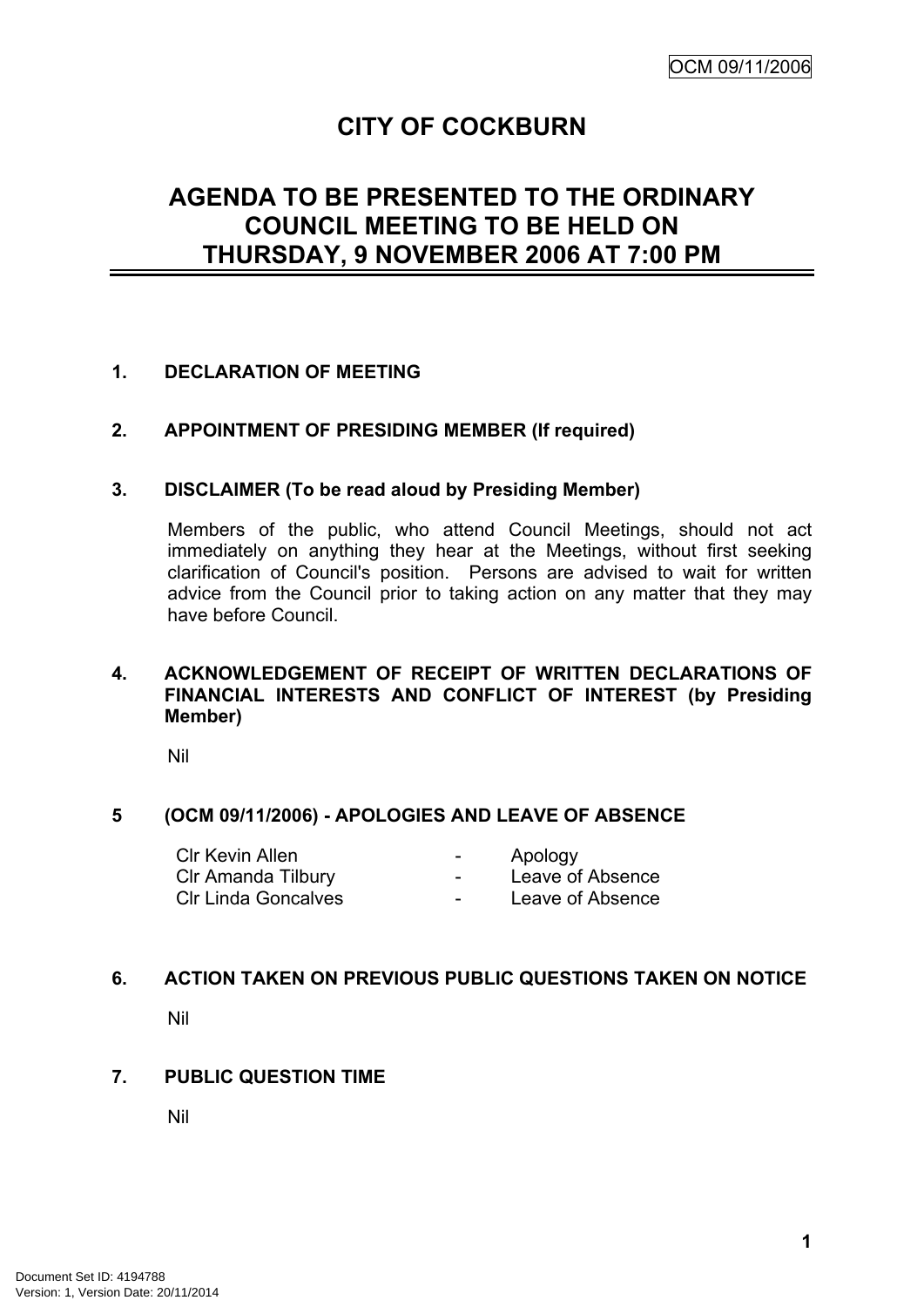#### **8. CONFIRMATION OF MINUTES**

#### <span id="page-5-0"></span>**8.1 (OCM 09/11/2006) - CONFIRMATION OF MINUTES**

#### **RECOMMENDATION**

That the Minutes of the Ordinary Council Meeting held on Thursday, 12 October 2006 be adopted as a true and accurate record.

# **COUNCIL DECISION**

# <span id="page-5-1"></span>**9. WRITTEN REQUESTS FOR LEAVE OF ABSENCE**

Nil

## <span id="page-5-2"></span>**10. DEPUTATIONS AND PETITIONS**

Nil

# <span id="page-5-3"></span>**11. BUSINESS LEFT OVER FROM THE PREVIOUS MEETING (If adjourned)**

Nil

# <span id="page-5-4"></span>**12. DECLARATION OF COUNCILLORS WHO HAVE NOT GIVEN DUE CONSIDERATION TO MATTERS IN THE BUSINESS PAPER**

Nil

#### <span id="page-5-5"></span>**13. COUNCIL MATTERS**

<span id="page-5-6"></span>Nil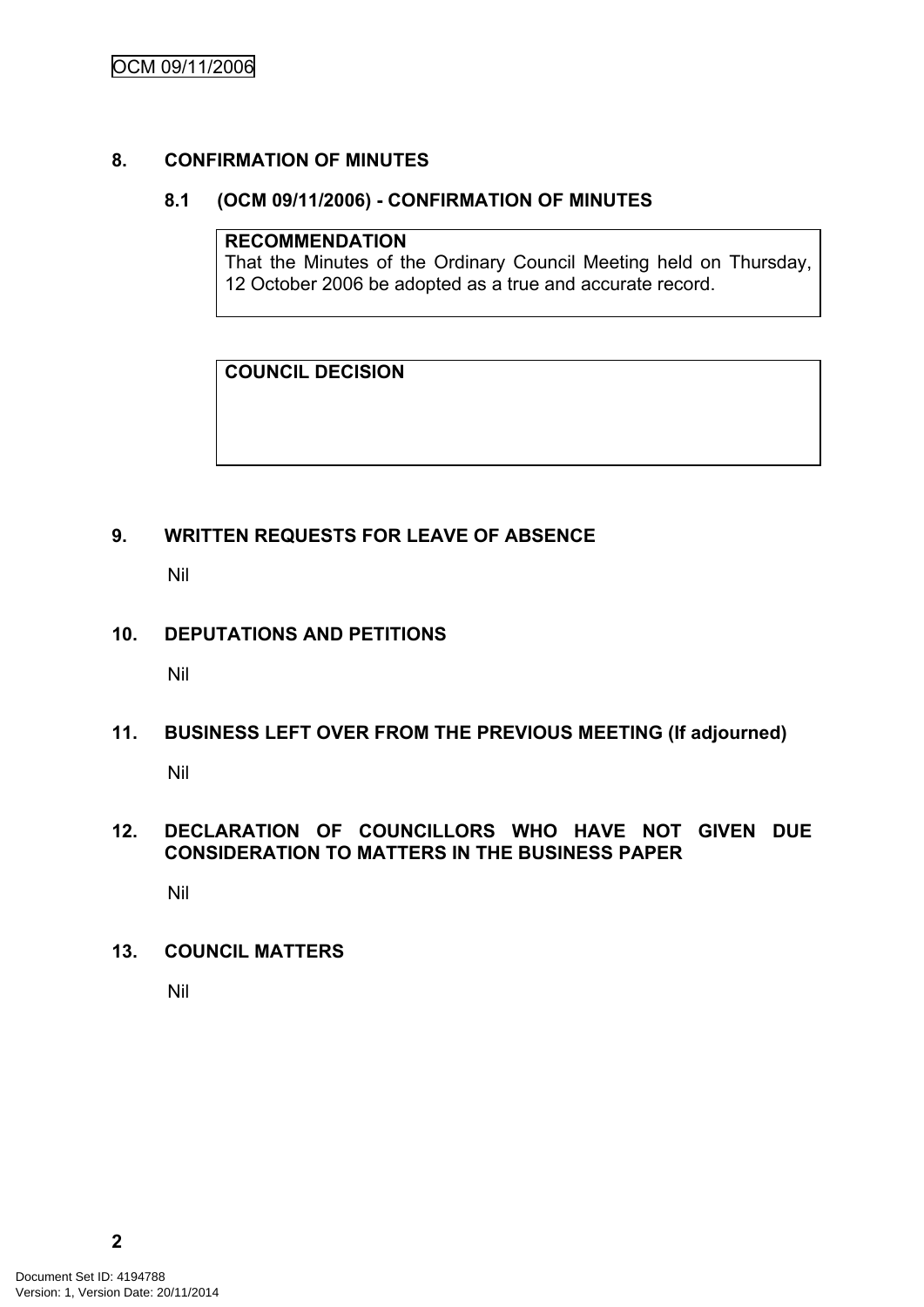#### **14. PLANNING AND DEVELOPMENT DIVISION ISSUES**

<span id="page-6-0"></span>**14.1 (OCM 09/11/2006) - STREET NUMBERING - LOTS 610 & 611 GLEN IRIS DRIVE, JANDAKOT - OWNER: R SINGH & M KAUR (LOT 610) & JD ANDREWS AND K KRISHNAN (LOT 611) (3002) (GA) (ATTACH)**

**RECOMMENDATION** That Council:

- (1) allocate No. 6 to Lot 611 Glen Iris Drive and No. 6A to Lot 610 Glen Iris Drive; and
- (2) advise the owners of the two lots of Council's decision accordingly.

**COUNCIL DECISION**

# **Background**

A subdivision on Glen Iris Drive, Jandakot occurred in June 2000 whereby three lots were subdivided into four smaller lots, resulting in the need for one of those 4 lots being allocated a suffix on their number. All lots were vacant at the time. The street numbers initially allocated were 2A (Lot 613), 2 (Lot 612), 4 (Lot 611) and 6 (Lot 610).

In October 2001 the City had a request from the owners of Lot 611 to change the street number from No.4 due to their superstitious beliefs. The number was subsequently changed to No.6A. Subsequently the City received another request from the owners of Lot 611 to exchange numbers with Lot 610, and as a result a letter was sent to the owners of Lot 610 advising them of the proposed change to the street number and requesting an objection be lodged if they did not agree. There is no record of a written response, but numbers were not changed at this time.

In May 2004 the street address for Lot 611 however was changed to No.6 and Lot 610 to No.6A as a result of a telephone request from the owners of Lot 611. The owner's recollection is that the City agreed to write to the adjoining landowner to see if they had any objections to them becoming No.6A, and that a short time later they were called to say no objections were received. There is no written record of this,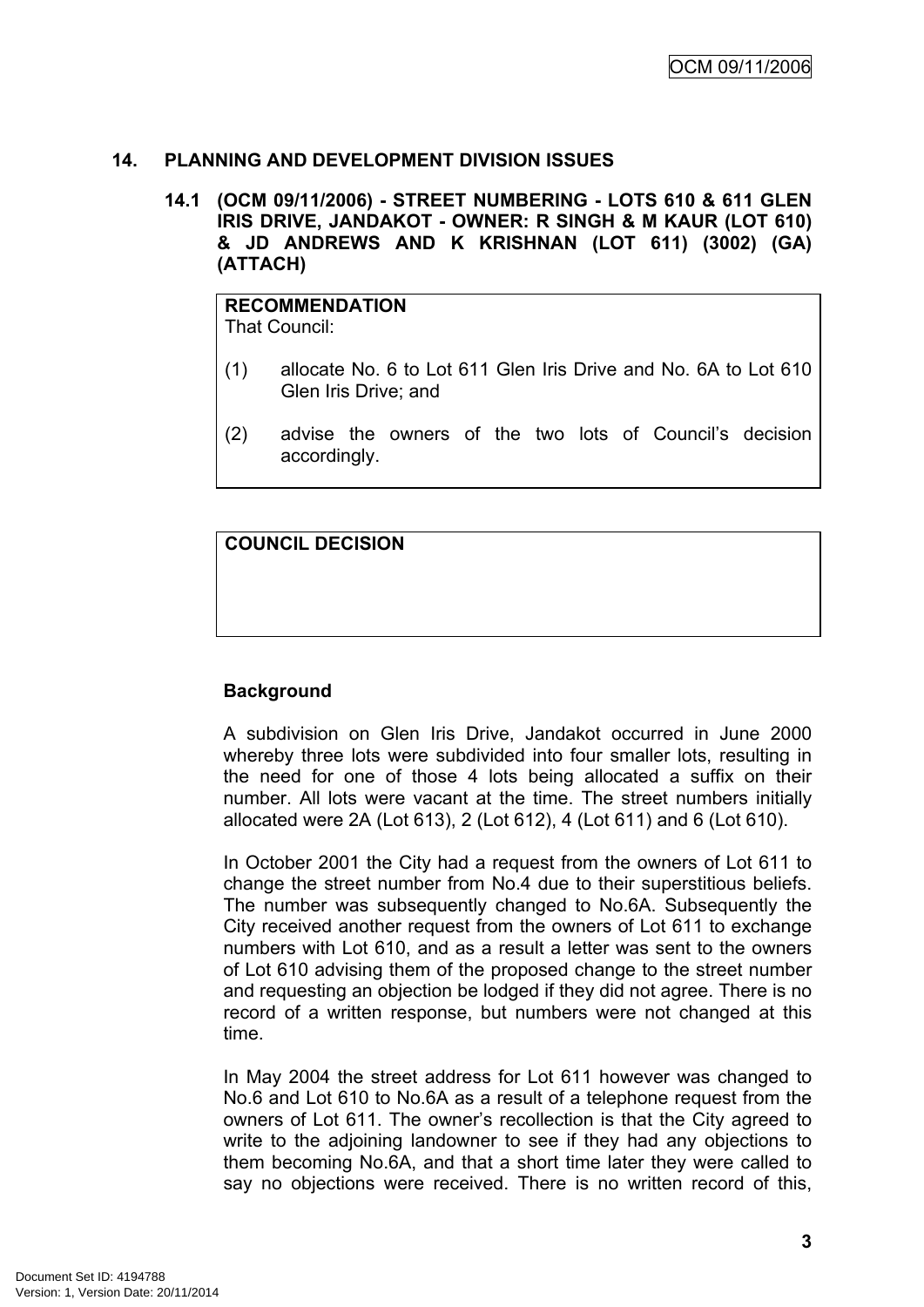however if the adjoining landowner was not notified it was most likely because the City's then adopted process was to only notify *improved* properties of a change of address. Numbers were generally obtained at Building Licence stage or noted on the Rates notices. Lot 610 was still vacant at the time.

## **Submission**

In September 2006 the City was contacted by the owner of Lot 610 regarding the use of No.6. He claims that he was not notified of the change and that they have been using No.6 since the time they bought the property in 2001, including all correspondence and listing directories. It should be noted that a Building Licence approval was issued only recently for the property on 16<sup>th</sup> June 2006.

A letter was sent to the owners of Lot 611 regarding this problem, and his claim to No.6 was that they had gone through the process of changing address in a proper manner and followed the advice of the City. The City had advised them over the telephone that they could change to No.6. They have been using No.6 since May 2004 (about 6 months after their house was completed), and that all the services and other correspondence recognise their property as No.6, and that all their stationery is printed accordingly.

Both owners claim that the number 6A would give the impression that their house was a unit or duplex and would detract from the value of their property and have a negative effect when selling.

# **Report**

Both owners of the two properties have legitimate claims. It is recommended that the status quo option of Lot 611 staying No.6 and Lot 610 as No.6A as Lot 611 has been actively using and is recognised as No.6. Lot 611 has only just been issued with a Building Licence and their house is not yet complete, therefore they do not have to physically change anything nor advise anyone. It is also logical for the numbering to be sequential (ie 6 followed by 6A) which is currently the case.

# **Strategic Plan/Policy Implications**

# *Demographic Planning*

*• To ensure the planning of the City is based on an approach that has the potential to achieve high levels of convenience and prosperity for its citizens.*

#### *Governance Excellence*

*• To conduct Council business in open public forums and to manage Council affairs by employing publicly accountable practices.*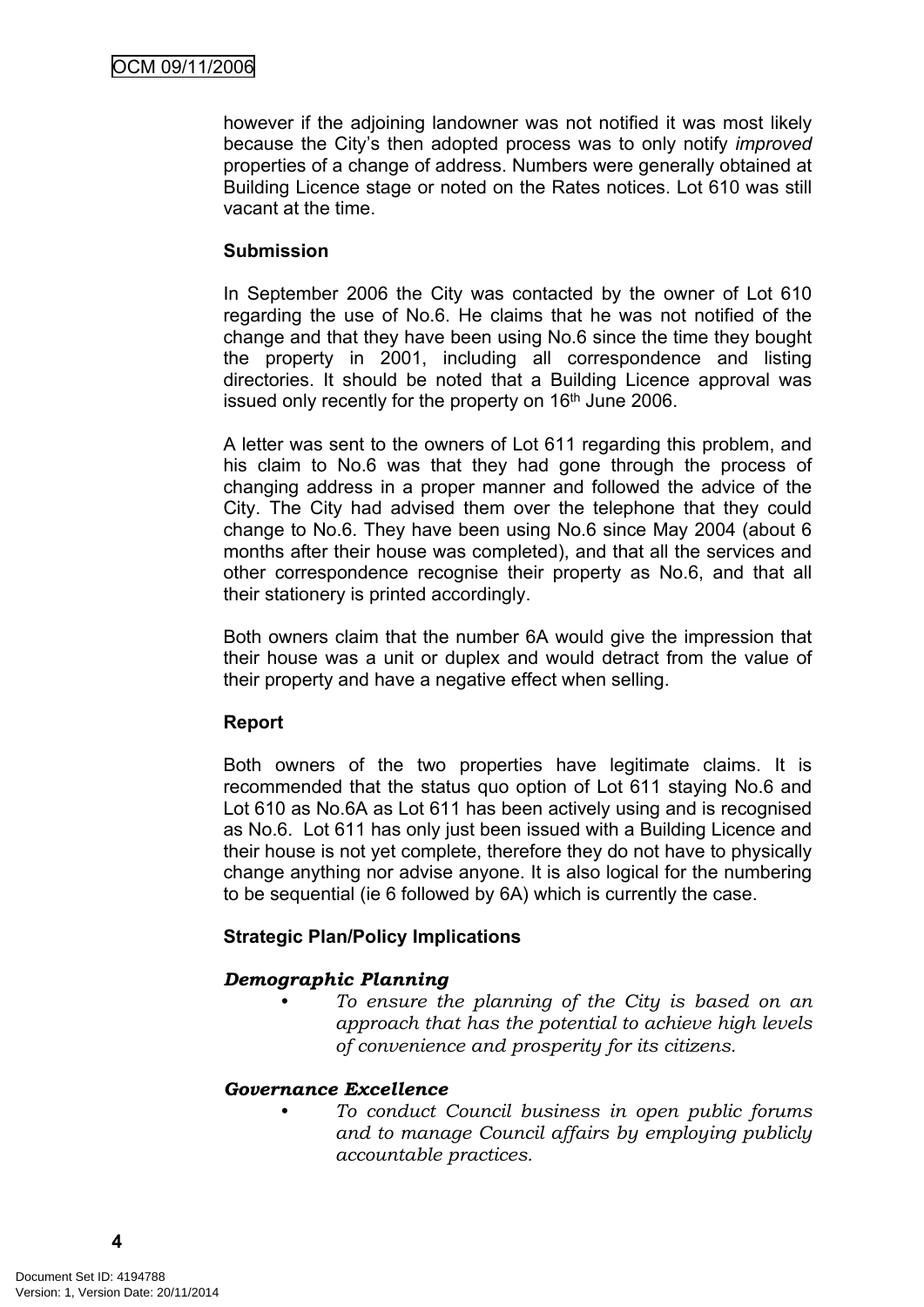# **Budget/Financial Implications**

Nil.

# **Legal Implications**

Clause 9.12(2) of the City of Cockburn (Local Government Act) Local Laws 2000 states:

*"The Council or an authorised person may assign a number to land in a street, thoroughfare or way in the district and may from time to time assign another number instead of that which was previously assigned."*

## **Community Consultation**

Both affected landowners have been consulted with.

## **Attachment(s)**

- (1) Letter from R. Singh 7 September 2006
- (2) Letter from R. Singh 3 October 2006
- (3) Letter from J & M Andrews 7 October 2006

#### **Advice to Proponent(s)/Submissioners**

The Proponent(s) and those who lodged a submission on the proposal have been advised that this matter is to be considered at the 9 November 2006 Council Meeting.

#### **Implications of Section 3.18(3) Local Government Act, 1995**

Nil.

#### <span id="page-8-0"></span>**14.2 (OCM 09/11/2006) - PROPOSED SCHEME AMENDMENT NO. 13 TO TOWN PLANNING SCHEME NO. 3 - MODIFIED DOCUMENT - VARIOUS LOTS - OWNER: VARIOUS - APPLICANT: CITY OF COCKBURN (93013) (MD) (ATTACH)**

# **RECOMMENDATION**

That Council:

(1) adopt the following modification(s) to Amendment No. 13 to Town Planning Scheme No. 3 for the purpose of advertising:-

PLANNING AND DEVELOPMENT ACT 2005 (AS AMENDED) RESOLUTION DECIDING TO AMEND CITY OF COCKBURN TOWN PLANNING SCHEME – DISTRICT ZONING SCHEME NO. 3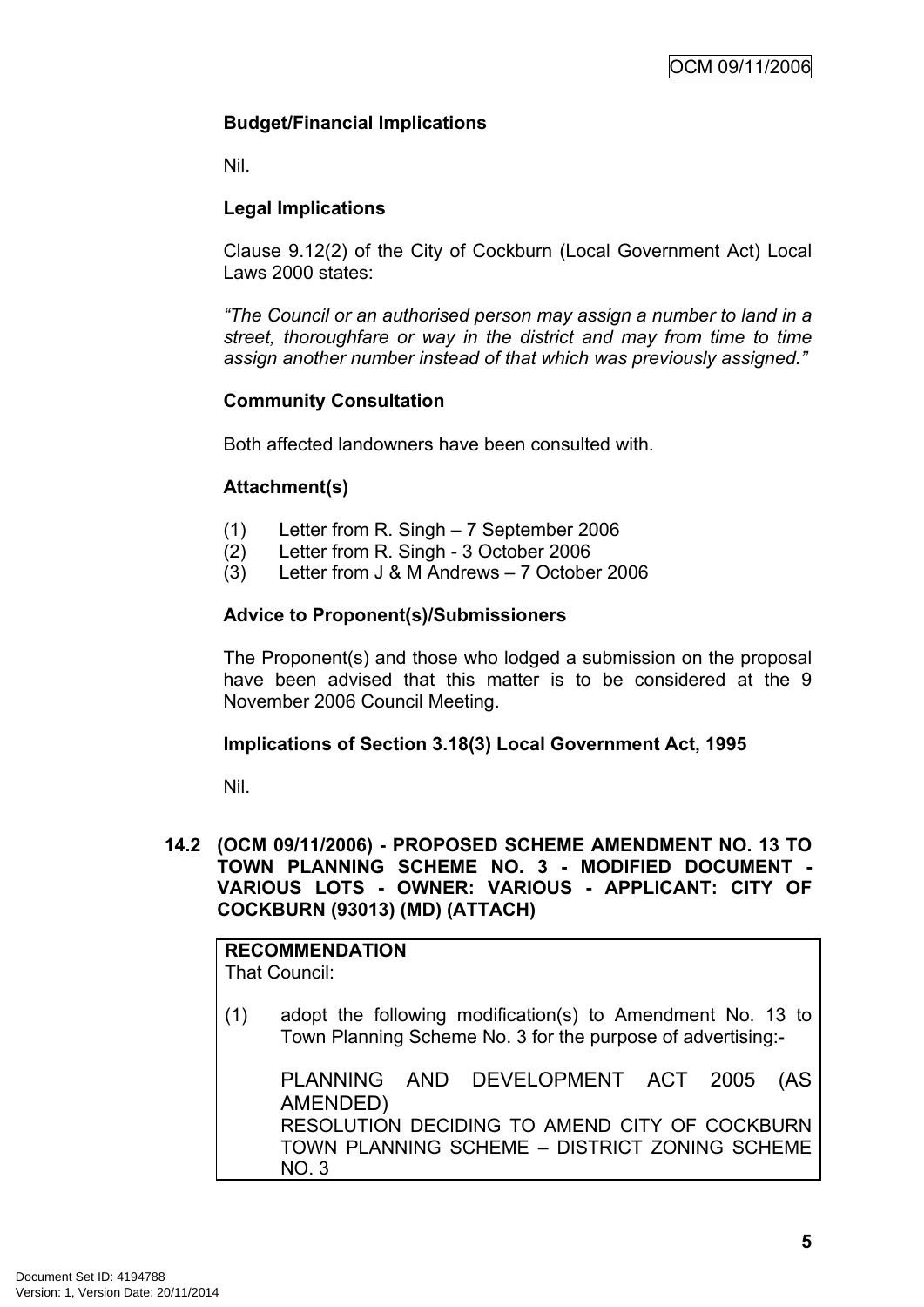# AMENDMENT NO. 13

Resolved that Council, in pursuance of Section 7 of the Planning and Development Act 2005, amend the above Town Planning Scheme by:

- 1. Amending the Scheme Text by:-
	- (1) Deleting from Schedule 3 Restricted Use 8 applying to CSL 4254 and Portion of Reserve 44544 (Loc. 4253) Murdoch Drive, North Lake from the Scheme Text.
	- (2) Inserting into Schedule 4, Special Use Zones, "Special Use No 3" with the reference "SU 3" in the No. column, with the Description of Land, "Lot 4065 on Plan 191259 and Lot 4066 on Plan 191260 and Lot 4557 on Plan 191259", and the Special Use of "Educational Establishment and Convention Centre", subject to conditions – "Planning Approval".
	- (3) Inserting into Schedule 11, Development Areas, "Development Area 30" with the reference "DA 30" in the No. column, with the Description of Land, "Lot 5 on Diagram 66412 and Lot 1 on Diagram 63519 and Pt Lot 50 on Diagram 78591 (Loc 630) Farrington Road" and inserting in the "Provisions" column, the following:
		- 1. An approved Structure Plan together with all approved amendments shall apply to the land in order to guide subdivision and development.
		- 2. Land Uses classified on the structure plan apply in accordance with clause 6.2.6.3.
- 2. Amending the Scheme Maps as depicted on the Amendment Map by:-
	- (1) Amending the Scheme Boundary in accordance with the Districts of Melville and Cockburn (Change of District Boundaries) Order 2003 (LG405) published in the Government Gazette WA, gazetted on 27 June 2003.
	- (2) Deleting the zones and reserves and Restricted Use 8 notation from that portion of the Scheme Maps occurring outside of the new district boundary described in (1) above falling within the City of Melville as set out in the Government Gazette, WA (LG405), Schedule 1 and Schedule 2, gazetted on 27 June 2003.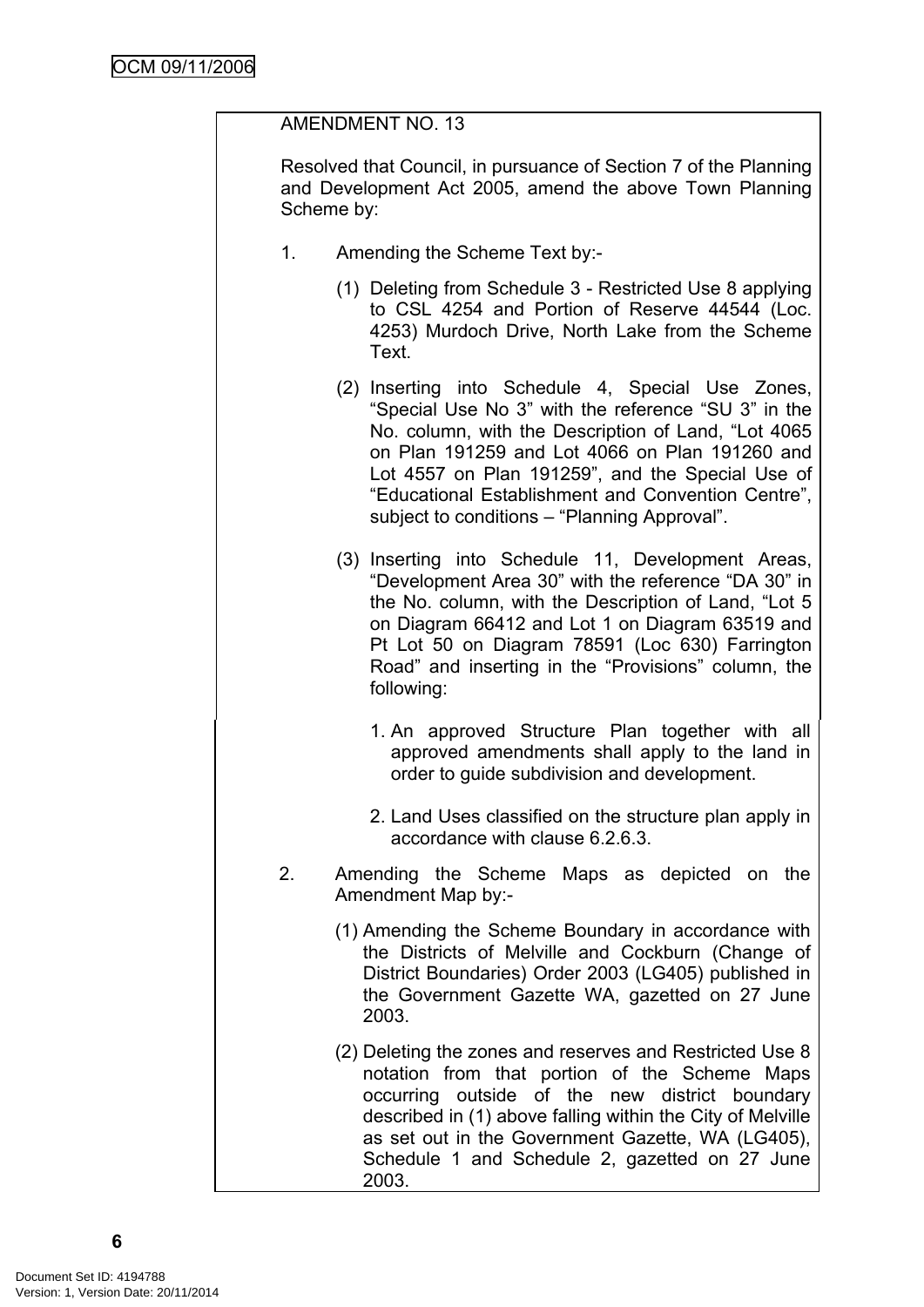- (3) Adding the Primary Regional Road over a portion of Lot 50 on P13682 and D78591 (north of Leeming Rd), and portion of R39704 CSL2849 west of the centre line of the Kwinana Freeway and south of the centre line of Farrington Road.
- (4) Adding a Local Road Reserve south of the centre line of Farrington Road from R46840 to Lot 4065.
- (5) Adding Lot 4065 on Plan 191259 and Lot 4066 on Plan 191260 and Lot 4557 on Plan 191259 within a Special Use Zone ("SU3").
- (6) Adding Lot 5 on Diagram 66412 and Lot 1 on Diagram 63519 and Pt Lot 50 on Diagram 78591 (Loc 630) and R46840 Farrington Road within the Development Zone and within Development Area 30 ("DA 30").
- (2) sign the amending documents, and advise the WAPC of Council's decision;
- (3) forward a copy of the modified amendment documents to the Environmental Protection Authority in accordance with Section 81 of the Planning and Development Act to seek confirmation that the previous advice from the EPA dated 10 November 2003 is applicable to the modified scheme amendment documentation;
- (4) should formal advice be received from the Environmental Protection Authority that the Scheme Amendment should be assessed or is incapable of being environmentally acceptable under Section 48(A) of the Environmental Protection Act, the Amendment be referred to the Council for its determination as to whether to proceed or not proceed with the Amendment.

# **COUNCIL DECISION**

# **Background**

Council at its meeting held 19 August 2003 resolved to initiate Scheme Amendment No. 13 for the purpose of advertising.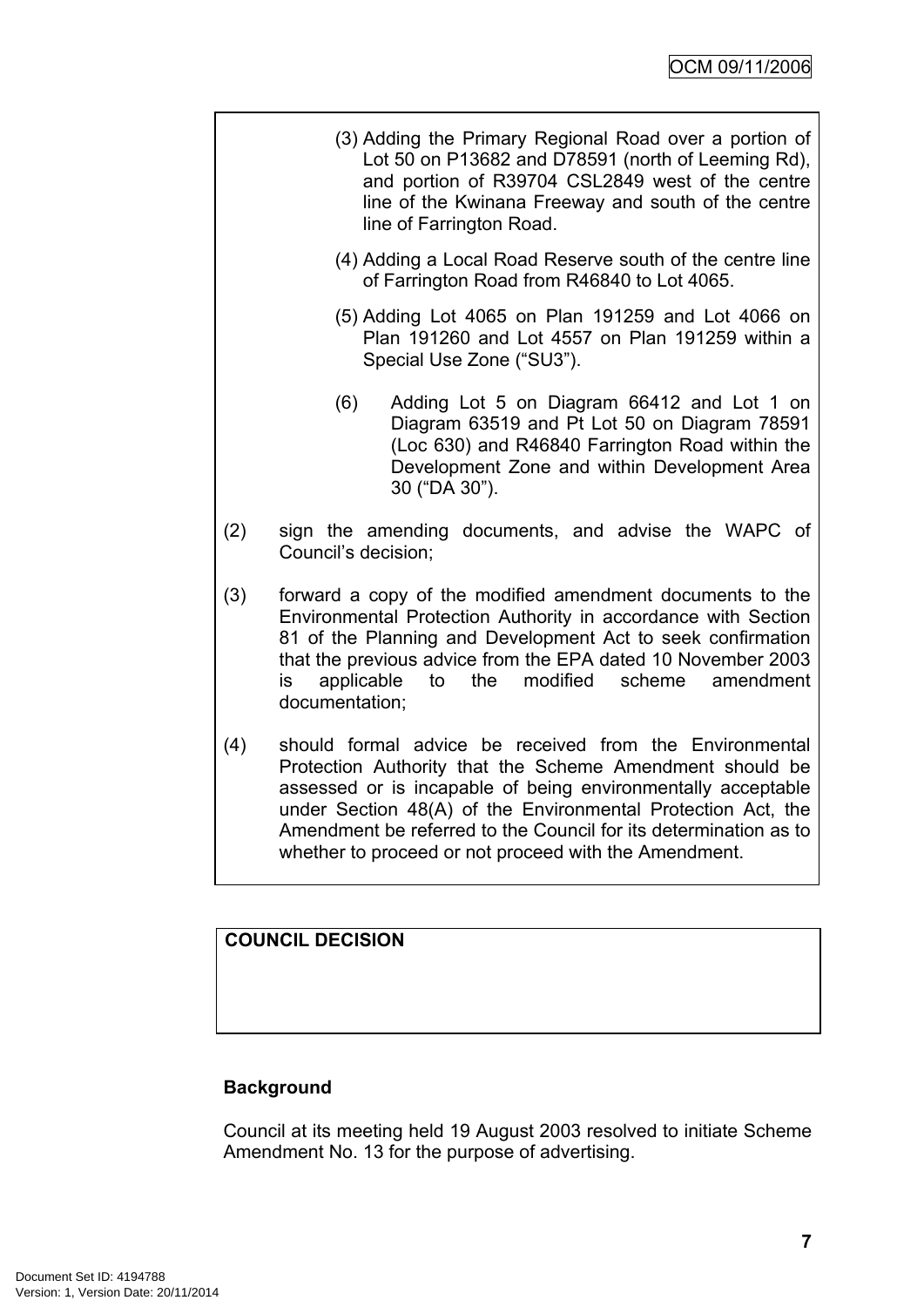Council at its meeting held 20 April 2004 considered the submissions received and resolved to adopt proposed Scheme Amendment No. 13 and the amendment documentation was subsequently forwarded to the WA Planning Commission (WAPC) for final consideration.

The WAPC recently provided written advice to the City requesting that the land owned by WAPC and Main Roads be zoned 'Development' rather than being included within the 'Special Use' zone associated with the IFAP site. The WAPC also requested that the modified documentation be readvertised to landowners and relevant government agencies for a reduced period of 21-days.

An amendment to Town Planning Scheme No. 3 (TPS3) is also required due to the district boundary change between the City of Cockburn and City of Melville. Clause 1.3 of TPS3 describes the Scheme Area as that reflected on the Scheme Map. The Scheme boundary is inconsistent with the new district boundary gazetted on 27 June 2003 and hence the need for a scheme amendment. The new lots transferred to the district also need to be zoned or reserved on the Scheme Map.

#### **Submission**

The scheme amendment documentation has been revised in accordance with the WAPC requirements and proposes the following changes to the Scheme: -

- 1. Amend the Scheme boundary to reflect the new District boundary (refer to attached legal description).
- 2. Include a Special Use Zone ("SU3") over Lot 4065 on Plan 191259 and Lot 4066 on Plan 191260 and Lot 4557 on Plan 191259.
- 3. Include Lot 5 on Diagram 66412 and Lot 1 on Diagram 63519 and Pt Lot 50 on Diagram 78591 (Loc 630) Farrington Road within the Development Zone and within Development Area 30 ("DA 30").
- 4. Add a new portion of Farrington Road as a Local Road Reserve.
- 5. Include the Kwinana Freeway within a Primary Regional Road reserve.

#### **Report**

#### Metropolitan Region Scheme (MRS)

The subject land is zoned 'Urban' under the MRS. The proposed rezoning of the subject land to 'Development' and 'Special Use' is in accordance with the MRS zoning.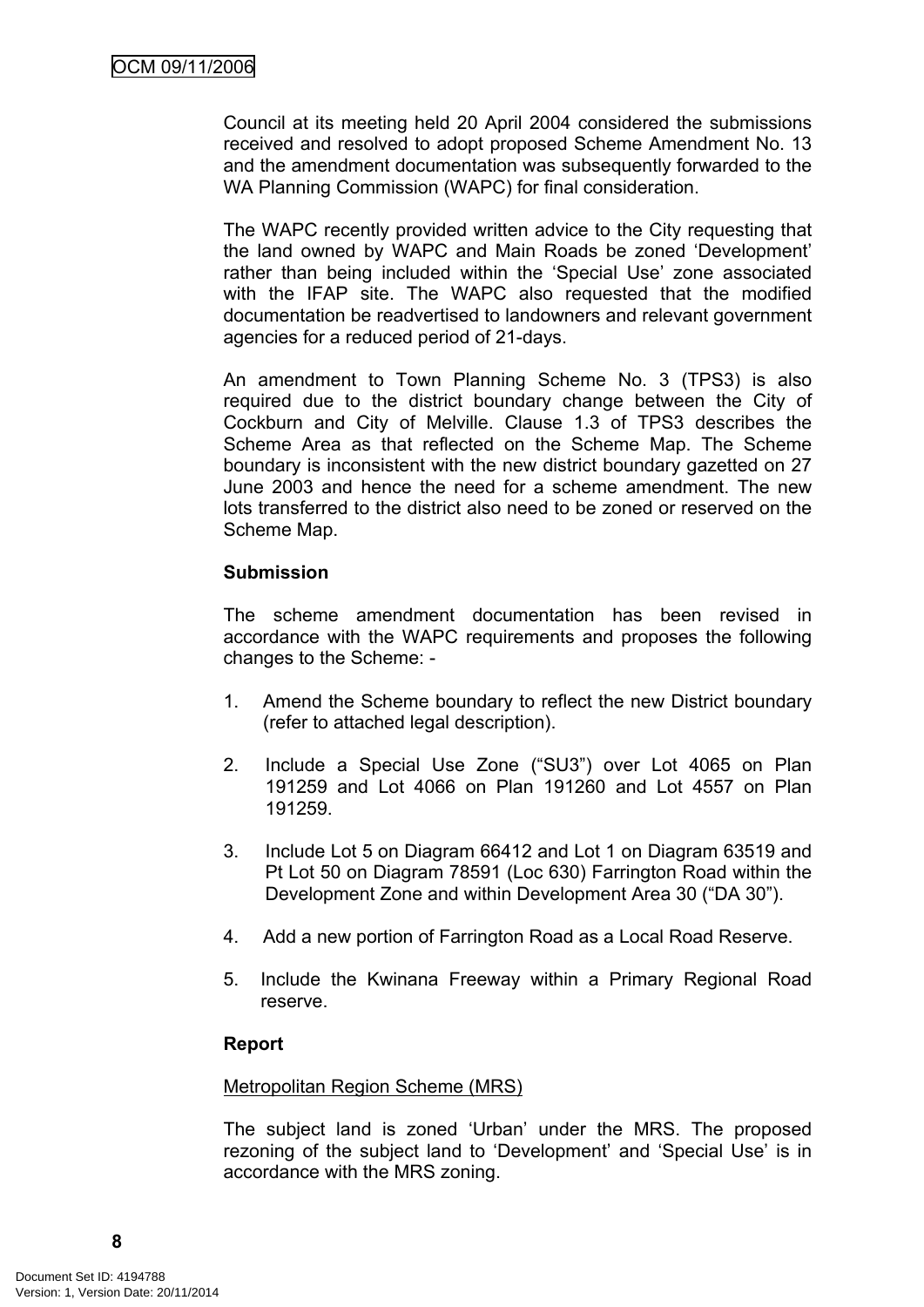#### Proposal

The proposed scheme amendment is generally consistent with the City of Melville Community Planning Scheme No. 5, except that Lots 1 and 5 and Portion of Pt Lot 50 Farrington Road & Allendale Entrance are included in an M2 Living Area Precinct in Appendix 1. The City of Melville Scheme omits a purpose or intent for this land, that was to be the subject of a subsequent scheme amendment. It is recommended that the IFAP site (Lots 4065 & 4066 & 4557) be included within a Special Use Zone ("SU3"), which facilitates the land being used for training purposes in accordance with IFAP's current operation and Pt Lot 50 and Lots 1 and 5 Farrington Road be included within a Development Zone to facilitate future residential development.

## Community Consultation

In accordance with the advice received from the WAPC, it is proposed to refer the revised scheme amendment documentation to the community and government agencies for a reduced period of 21 days.

It is also proposed to forward a copy of the amendment to the Environmental Protection Authority (EPA) to seek confirmation that the previous advice from the EPA dated 10 November 2003 on Amendment No. 13 is applicable to the modified scheme amendment documentation.

#### **Conclusion**

It is recommended that Council readvertised the modified documentation for proposed Scheme Amendment No. 13 for a reduced period of 21-days prior to considering the amendment for final adoption.

# **Strategic Plan/Policy Implications**

#### *Demographic Planning*

- *• To ensure the planning of the City is based on an approach that has the potential to achieve high levels of convenience and prosperity for its citizens.*
- *• To ensure development will enhance the levels of amenity currently enjoyed by the community.*

#### *Governance Excellence*

*• To conduct Council business in open public forums and to manage Council affairs by employing publicly accountable practices.*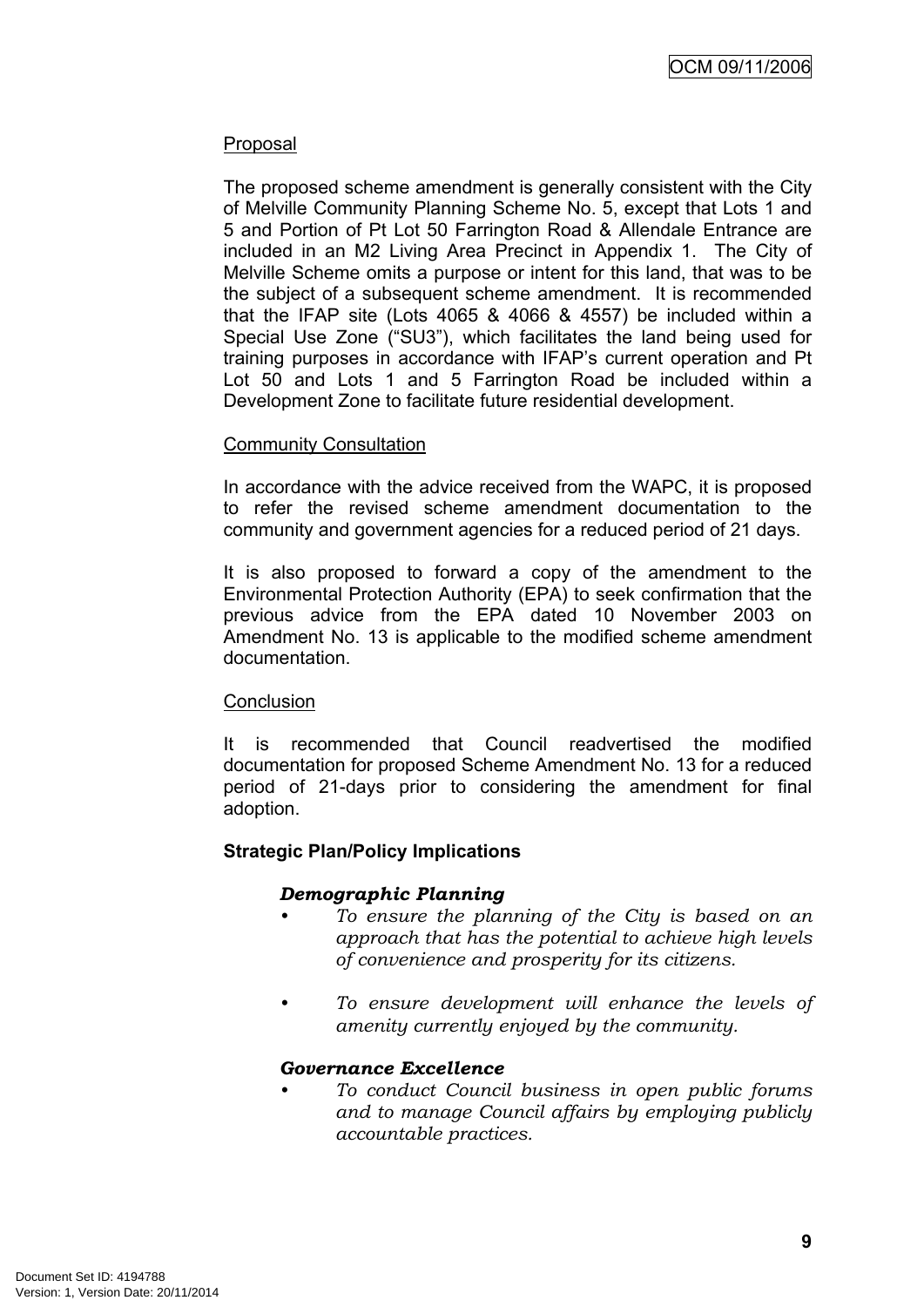## *Employment and Economic Development*

*• To encourage development of educational institutions that provides a range of learning opportunities for the community.*

#### **Budget/Financial Implications**

The Scheme Amendment documents are being prepared in-house where costs incurred relate to the administration, advertising of the documents and reporting to Council.

#### **Legal Implications**

Planning and Development Act 2005 Town Planning Regulations Town Planning Scheme No. 3

#### **Community Consultation**

It is proposed to readvertise the modified Scheme Amendment documentation for a 21-day period.

#### **Attachment(s)**

- (1) Site Plan
- (2) Scheme Amendment Map

#### **Advice to Proponent(s)/Submissioners**

N/A

#### **Implications of Section 3.18(3) Local Government Act, 1995**

Nil.

#### <span id="page-13-0"></span>**14.3 (OCM 09/11/2006) - FINAL ADOPTION OF AMENDMENT NO. 49 TO TOWN PLANNING SCHEME NO. 3 - PT RESERVE 46894 WENTWORTH PARADE, SUCCESS - OWNER/APPLICANT: CITY OF COCKBURN (93049) (MD) (ATTACH)**

#### **RECOMMENDATION** That Council:

(1) adopt the Amendment No. 49 to Town Planning Scheme No. 3 without modifications and in anticipation of the Hon. Minister's advice that final approval will be granted, the documents be signed, sealed and forwarded to the Western Australian Planning Commission; and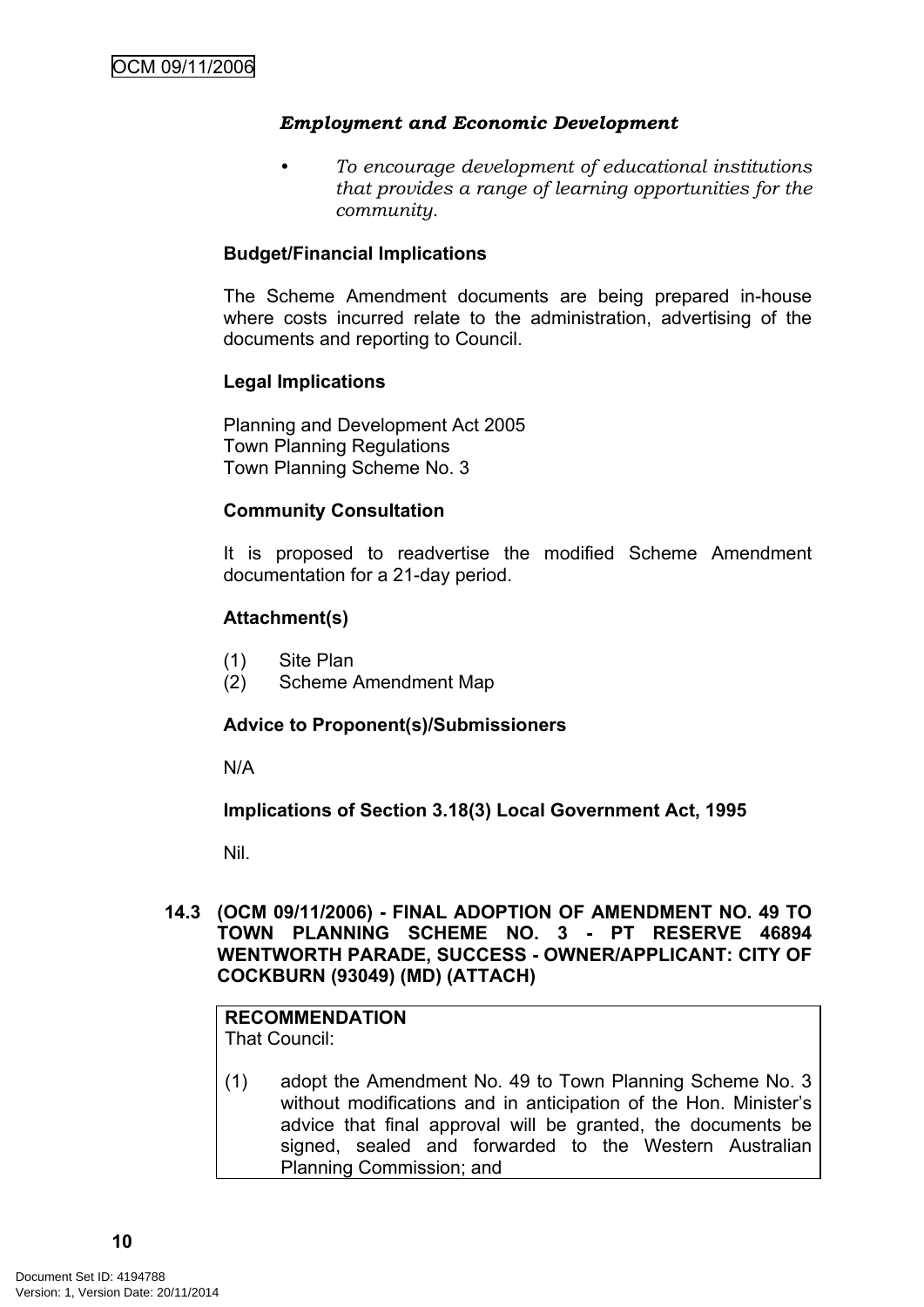(2) advise the submissioners of Council's decision accordingly.

#### **COUNCIL DECISION**

#### **Background**

| ZONING:   | MRS:     | ∣ Urban                                         |  |
|-----------|----------|-------------------------------------------------|--|
|           |          | Pt Region Reserve – Other Regional Roads        |  |
|           |          | TPS3:   Local Reserve - Public Purposes - Civic |  |
| LAND USE: | Vacant   |                                                 |  |
| LOT SIZE: | 2.0004ha |                                                 |  |

Council at its meeting held 13 July 2006 resolved to initiate scheme amendment No. 49 to Town Planning Scheme No. 3 for the purpose of advertising.

It is proposed to amend Town Planning Scheme No.3 by rezoning a 1 hectare portion of Reserve No. 46894 situated on the corner of Beeliar Drive and Wentworth Parade, Success (the subject land) to "Regional Centre" zone and Restricted Use ("RU12").

The reserve is currently gazetted for 'Community and Auxiliary Facilities' and is 2 hectares in area. Approximately 1 hectare is proposed to be used as a youth facility, future development and associated car parking. The remaining portion is surplus to requirements due to the availability of public open space within the surrounding area.

Funds generated from the sale of the land would assist the development of a Regional Sporting facility on Reserve 7756, Hammond Road, Success.

A copy of the proposed amendment map is included in the Agenda attachments.

#### **Submission**

The application has been advertised to the community and referred to relevant government agencies for a period of 42 days. This report seeks Council support to final adoption of Amendment 49.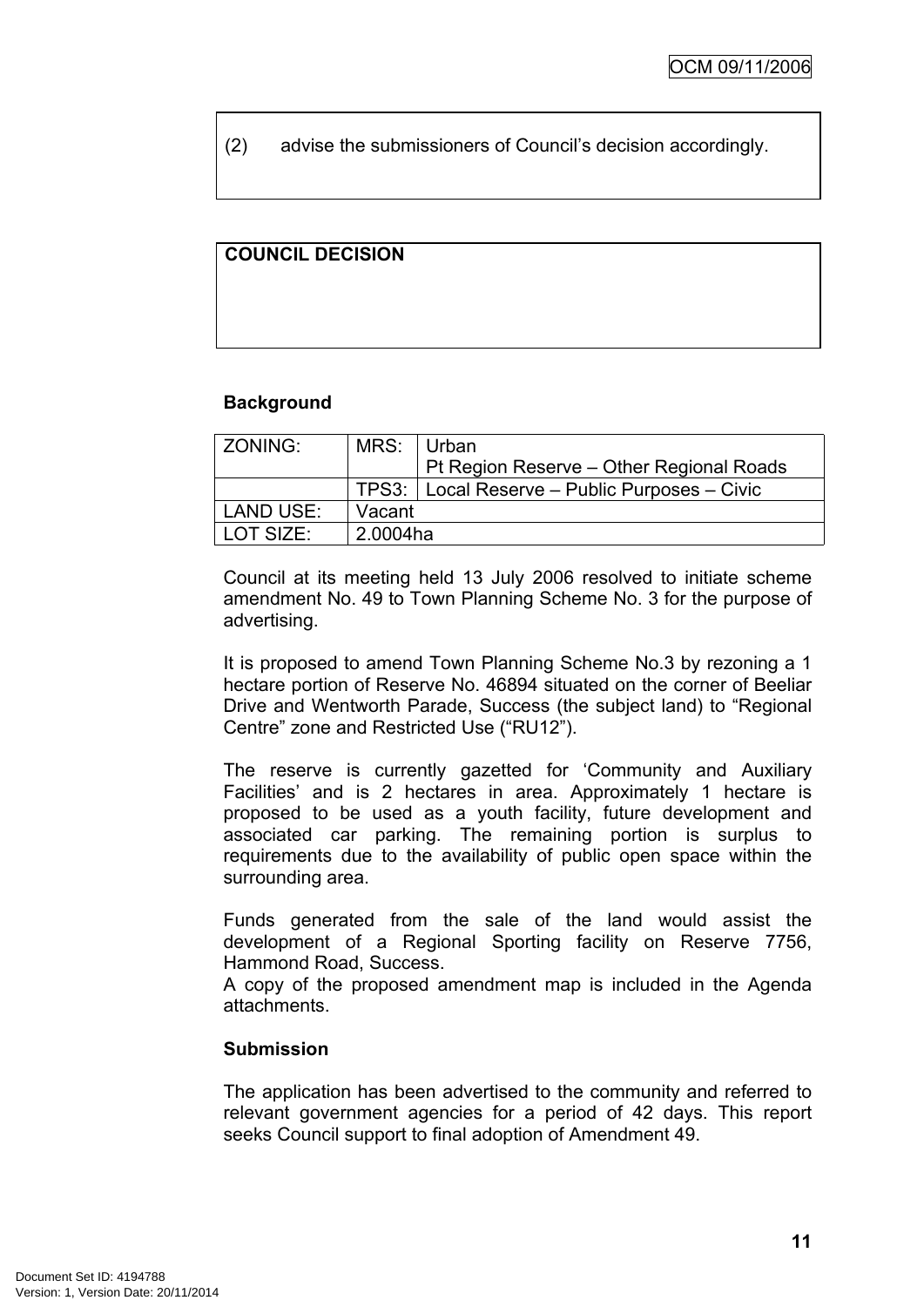## **Report**

The Scheme Amendment was referred to the Environmental Protection Authority ("EPA") in accordance with Section 7A(1) of the Act.

The EPA advised that the overall environmental impact of the amendment would not be severe enough to warrant formal assessment under the *Environmental Protection Act*.

The amendment was subsequently advertised seeking public comment in accordance with the Regulations for not less than 42 days.

#### Community Consultation

The City received 4 submissions in respect to Amendment No. 49, with submissions from Water Corporation, Western Power, Alinta Gas and a resident of the City.

The submission from the resident raised concern(s) regarding increased noise, traffic and potential for the proposal to attract 'unsavoury' characters to the area. The use of the land will be subject to the Environmental Protection (Noise) Regulations 1997 with respect to noise and operating hours and the rezoning will allow for a range of commercial uses, contributing to a diversity of uses in the area, which will improve surveillance in the area, The submission does not require explanation over and above that outlined in the Schedule of Submissions.

Refer to schedule of submissions contained with the Agenda attachments.

#### **Conclusion**

It is recommended that the Council proceed to adopt Amendment No. 49 and refer it to the Western Australian Planning Commission for final consideration.

#### **Strategic Plan/Policy Implications**

#### *Infrastructure Development*

- *• To construct and maintain community facilities that meet community needs.*
- *• To provide an appropriate range of recreation areas that meets the needs of all age groups within the community.*

#### *Lifestyle and Aspiration Achievement*

*• To facilitate and provide an optimum range of community services and events.*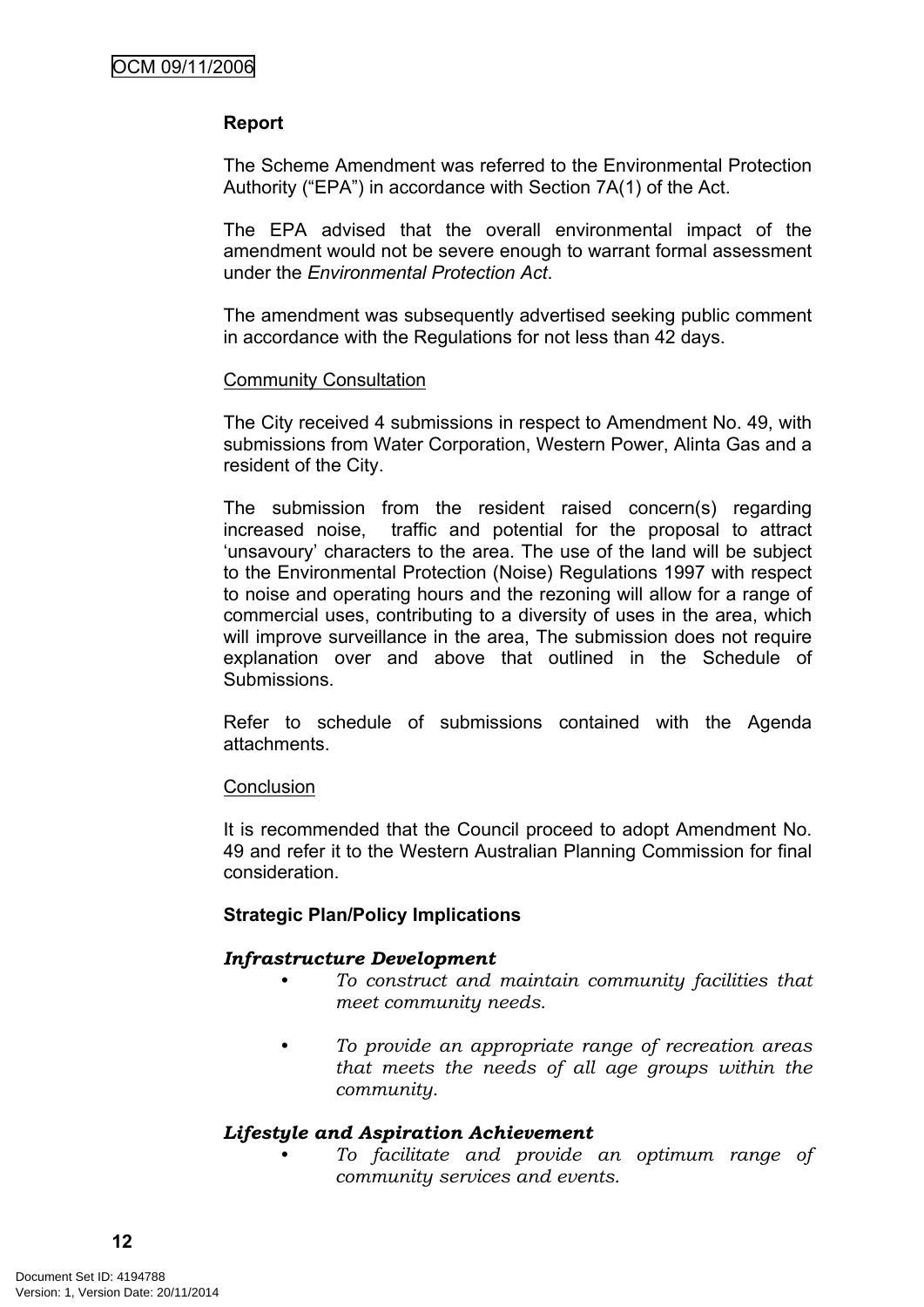#### **Budget/Financial Implications**

The management of land sale proceeds in accordance with requirements of the Town Planning and Development Act 2005.

The Council will need approval of State Land Service (DPI) to revest the Crown Reserve to freehold land and subsequent transfer to the City. The proceeds of any sale of the land will have to be expended on the balance of Reserve 46894.

## **Legal Implications**

Planning and Development Act 2005 Town Planning Regulations Town Planning Scheme No. 3

## **Community Consultation**

Following receipt of advice from the EPA, the amendment was advertised for a 42 day period. The 42 day public consultation period for Amendment 49 concluded on 20 October 2006. At the close of advertising, 4 submissions were received.

Refer Schedule of submissions contained in the Agenda attachments.

#### **Attachment(s)**

- (1) Site Plan
- (2) Schedule of submissions
- (3) Amendment Map
- (4) Scheme Amendment Document

#### **Advice to Proponent(s)/Submissioners**

Those who lodged a submission on the proposal have been advised that this matter is to be considered at the 9 November 2006 Council Meeting.

#### **Implications of Section 3.18(3) Local Government Act, 1995**

Nil.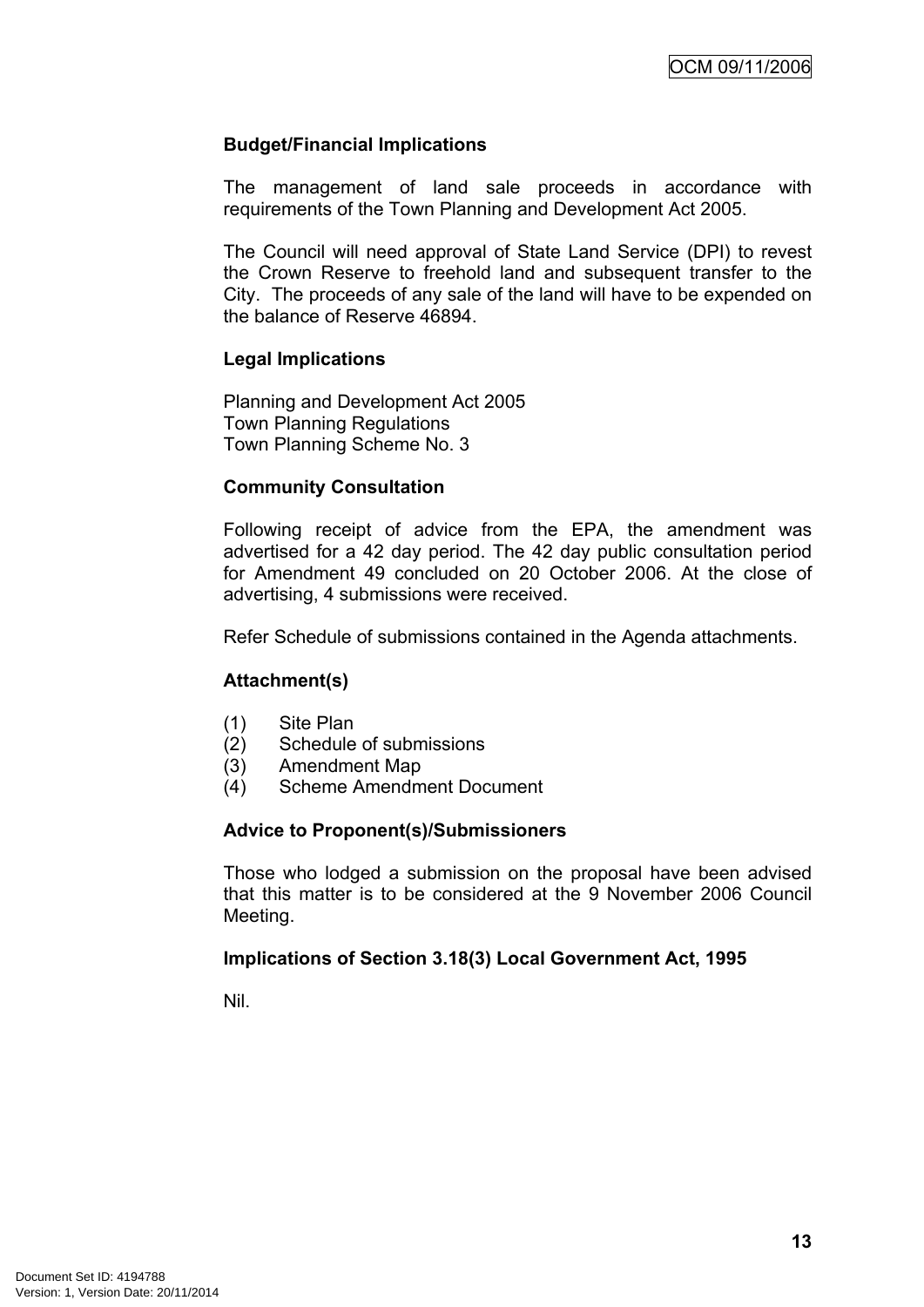<span id="page-17-0"></span>**14.4 (OCM 09/11/2006) - SINGLE HOUSE CODES APPROVAL - LOT 410 (NO. 11) PLATYPUS PARKWAY, BEELIAR - OWNER: C RUSSELL - APPLICANT: DON RUSSELL HOMES PTY LTD (6003098) (AJW) (ATTACH)**

#### **RECOMMENDATION**

That Council:

- (1) grant its approval for a two (2) storey single dwelling on Lot 410 (No. 11) Platypus Parkway, Beeliar, in accordance with the approved plan subject to the following conditions:
	- 1. Development can only be undertaken in accordance with the details of the application as approved herein and any approved plans.
	- 2. Nothing in the approval or these conditions shall excuse compliance with all other relevant written laws in the commencement and carrying out of the development.
	- 3. Walls, fences and landscape areas are to be truncated within 1.5 metres of where they adjoin vehicle access points where a driveway and/or parking bay meets a public street or limited in height to 0.75 metres.
	- 4. All stormwater is to be contained and disposed of on-site.
	- 5. No activities causing noise and/or inconvenience to neighbours being carried out after 7.00pm or before 7.00am, Monday to Saturday, and not at all on Sunday or Public Holidays.
	- 6. Any retaining wall(s) are to be constructed in accordance with a qualified Structural Engineer's design.
	- 7. The surface finish of the boundary wall abutting the adjoining lot is to be either face brick or rendered the same colour as the external appearance of the dwelling unless otherwise agreed with the adjoining property owner. In all instances, the standard of work is to be of a high standard.

#### FOOTNOTES

- 1. The development is to comply with the requirements of the Building Code of Australia.
- 2. In regard to Condition 7, the details of the proposed surface finish are to be provided to Council's satisfaction at Building Licence stage (prior to the issue of a Building Licence).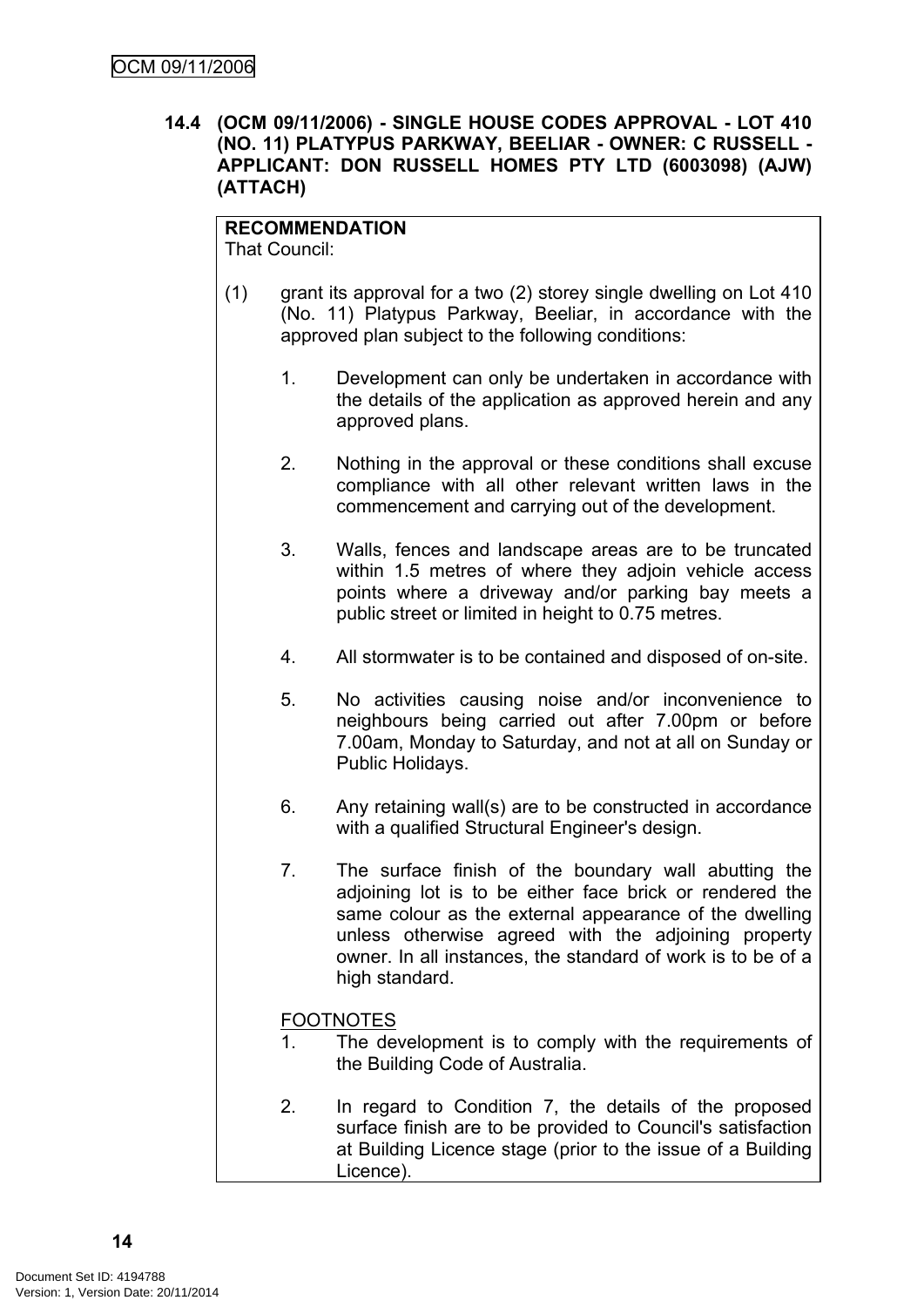- (2) issue a Schedule 9 Notice of Determination on Application for Planning Approval (inclusive of MRS Form 2 Notice of Approval);
- (3) advise the applicant and submissioner of Council's decision accordingly.

# **COUNCIL DECISION**

# **Background**

| ZONING:    | MRS: Urban                              |                         |  |
|------------|-----------------------------------------|-------------------------|--|
|            |                                         | TPS3:   Residential R40 |  |
| LAND USE:  | Residential                             |                         |  |
| LOT SIZE:  | $382m^2$                                |                         |  |
| USE CLASS: | House – Single (R-Code) 'P' (Permitted) |                         |  |

# **Submission**

Application has been made to erect a two (2) storey single dwelling on the subject land. The proposal generally complies with the requirements of the Detailed Area Plan (DAP) applicable to the land and the requirements of the R-Codes with the exception of the following matters:

- Garage location;
- Front setback part of dwelling setback approximately 5.85m (maximum 4.5 m permitted);
- North side lower level setback (required 1.5m, proposed 1.45m);
- North side upper level setback (required 2.0m, proposed 1.92m);
- Privacy 'Cone of Vision' projection across north side boundary (from upper level bedroom 3);
- Privacy -'Cone of Vision' projection across south side boundary (from upper level, front balcony);
- Driveway width (permitted 40%, 41.66% proposed).

#### **Report**

The variations detailed above are considered minor and are supported. With respect to the garage, it is noted that whilst the proposed location is different to the "preferred" location identified in the DAP, the same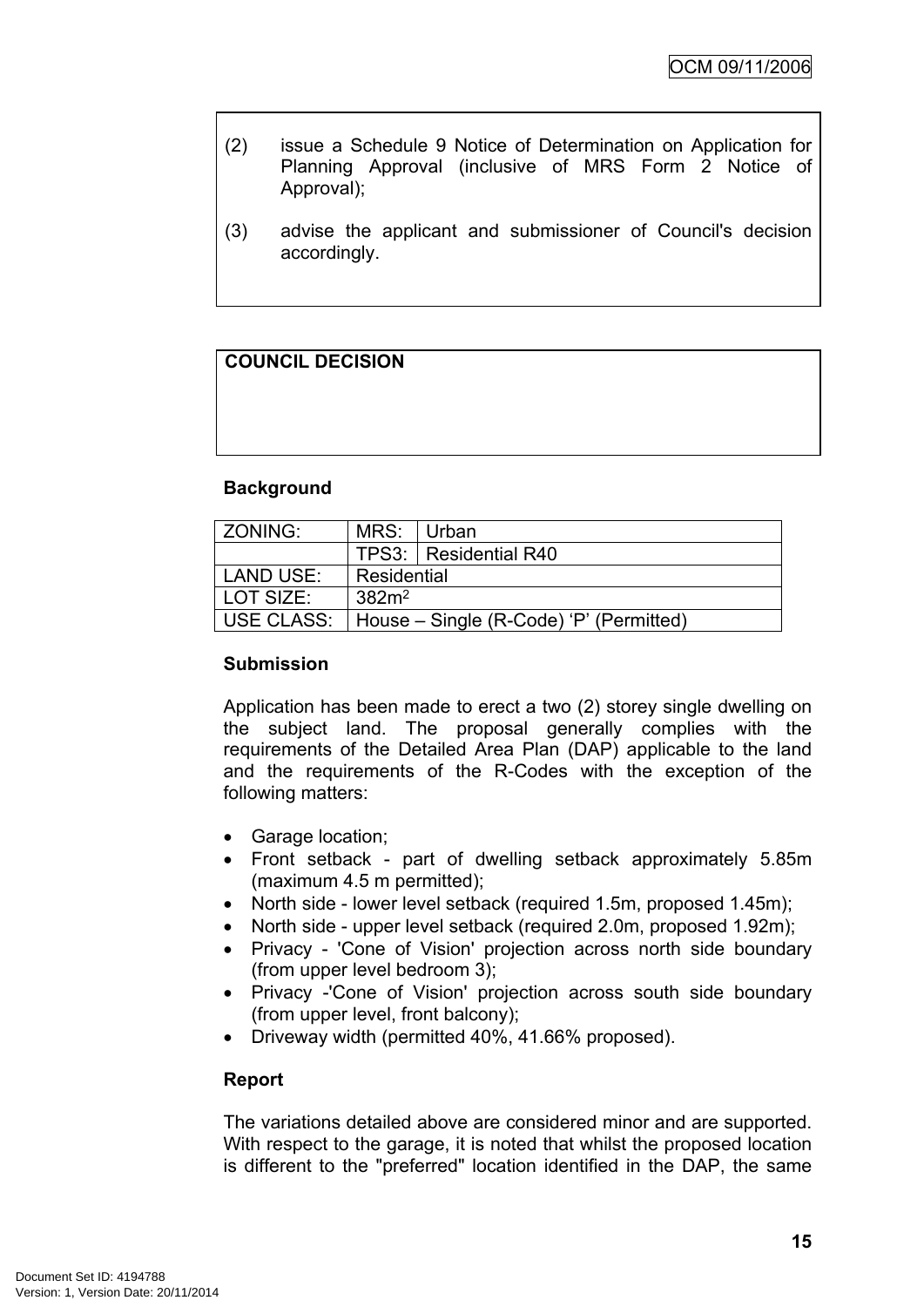document provides scope for an alternate garage location. The proposed location is in accordance with the alternate location.

#### **Consultation**

Adjoining property owners were consulted about the proposal, primarily in respect of the Cone of Vision projections. No response was received from the owners to the north regarding the minor projection across the northern side boundary. The owner adjoining to the south, however, has presented a Submission Response objecting to the proposal. As stated in the submission, *The window located in the stair well on the south wall of the proposed dwelling affords a greater cone of vision than I would be comfortable with in terms of visual access of my future dwelling.*

In response to the above concern, it is noted that the window referred to sits above the stair well providing access to the upper level - and is well above the stair landing in the stair well. There is no scope, therefore, for a future occupant of the proposed dwelling to stand and look directly into the adjoining property. Any vision afforded by the opening (from the sitting area adjoining the stairwell) will be more horizontal in nature, not downward, and in any event, will generally be across the side setback area of the adjoining property.

Bearing the above points in mind, the concern raised is dismissed, and the opening above the stairwell supported as presented. Additionally, the Cone of Vision projection across the side boundary at the front of the southern side of the property is supported. The Cone extends from a small balcony in the front elevation. The balcony will provide a south westerly aspect across the front of the subject land and Platypus Parkway to the adjacent area of public open space. The same set of circumstances will apply generally to all properties fronting the open space, providing for front setback areas that are highly visible from the public domain, and therein, less private.

#### Recommendation

That Council conditionally approve the application for a two (2) storey single dwelling on Lot 410 (No. 11) Platypus Parkway, Beeliar.

# **Strategic Plan/Policy Implications**

# *Demographic Planning*

*• To ensure development will enhance the levels of amenity currently enjoyed by the community.*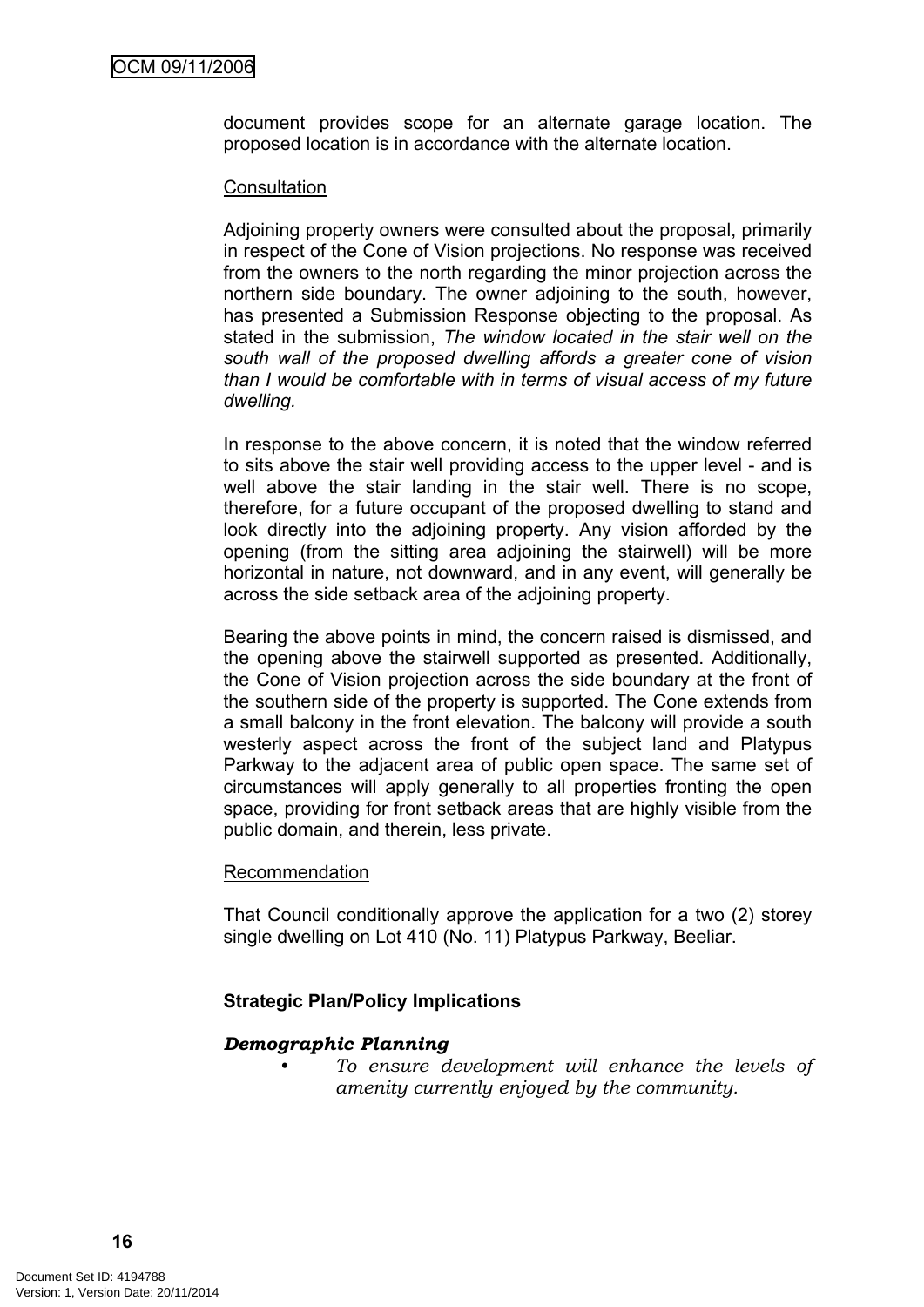## **Budget/Financial Implications**

In the event an application for review to the State Administrative Tribunal arises in respect of any of the conditions proposed to be imposed on approval, there may be a cost to be borne by Council.

## **Legal Implications**

Town Planning Scheme No.3 Residential Design Codes 2002 Planning and Development Act 2005

#### **Community Consultation**

Adjoining owners were consulted regarding the proposal.

## **Attachment(s)**

- (1) Site plan, floor plans and elevations
- (2) Objector submission.

# **Advice to Proponent(s)/Submissioners**

The Proponent(s) and those who lodged a submission on the proposal have been advised that this matter is to be considered at the 9 November 2006 Council Meeting.

# **Implications of Section 3.18(3) Local Government Act, 1995**

Nil.

#### <span id="page-20-0"></span>**14.5 (OCM 09/11/2006) - DEVELOPMENT APPLICATION FOR ANCILLARY ACCOMMODATION - LOT 10 (NO. 18) LAKES WAY, JANDAKOT - OWNER: E & E BEATTIE - APPLICANT: PERTH HOME IMPROVEMENT CENTRE (5513041) (AJW) (ATTACH)**

#### **RECOMMENDATION** That Council:

- (1) grant its approval to the application for ancillary accommodation on Lot 10 (No.18) Lakes Way, Jandakot, in accordance with the approved plan subject to the following conditions:-
	- 1. Development can only be carried out in accordance with the details of the application as approved herein and any approved plan.
	- 2. Nothing in the approval or these conditions shall excuse compliance with all other relevant written laws in the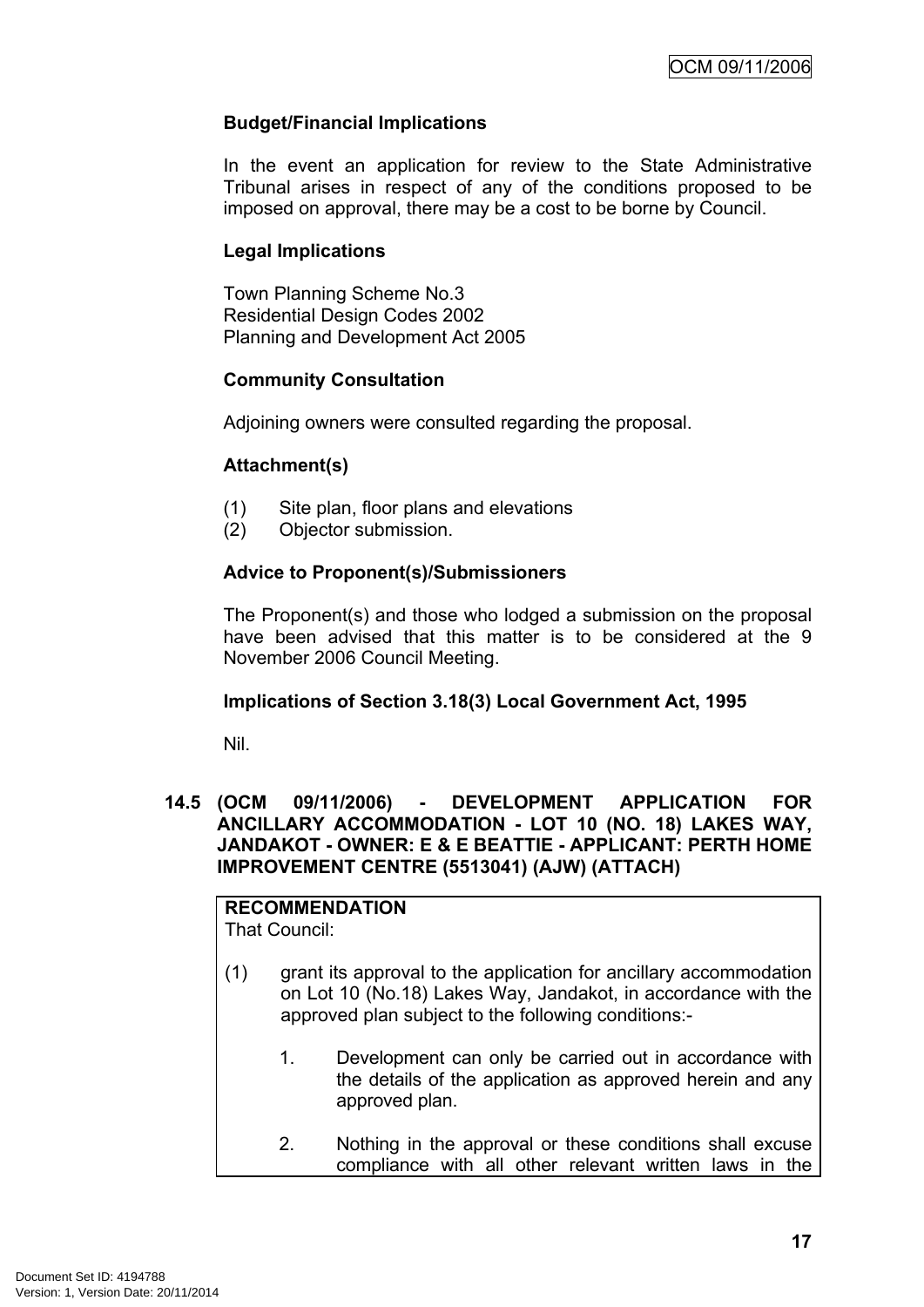commencement and carrying out of the development.

- 3. The ancillary accommodation must only be occupied by a member(s) of the same family as the occupiers of the main dwelling.
- 4. A notification under Section 70A of the Transfer of Land Act is to be prepared in a form acceptable to the Council and lodged with the Registrar of Titles for endorsement on the Certificate of Title for the subject lot, prior to the commencement of development works. The purpose of the notification is to alert prospective purchasers of the use and restrictions of the ancillary accommodation as stipulated under Condition 3 of this approval. The notification should (at the full cost of the applicant) be prepared by the Council's Solicitor McLeod & Co and be executed by both the landowner and the Council.
- 5. All natural vegetation currently in existence on the subject land is to be retained and protected from all on-site works associated with the erection of the ancillary accommodation to the satisfaction of the Council.
- 6. Any retaining wall/s are to be constructed in accordance with a qualified Structural Engineer's design.

# FOOTNOTES

- 1. The development is to comply with the requirements of the Building Code of Australia.
- 2. Given the number of outbuildings currently in existence on the subject land, it is unlikely Council will approve any further outbuildings.
- (2) issue a Schedule 9 Notice of Determination on Application for Planning Approval – Approval (inclusive of MRS Form 2 Notice of Approval);
- (3) advise the applicant of Council's decision accordingly.

# **COUNCIL DECISION**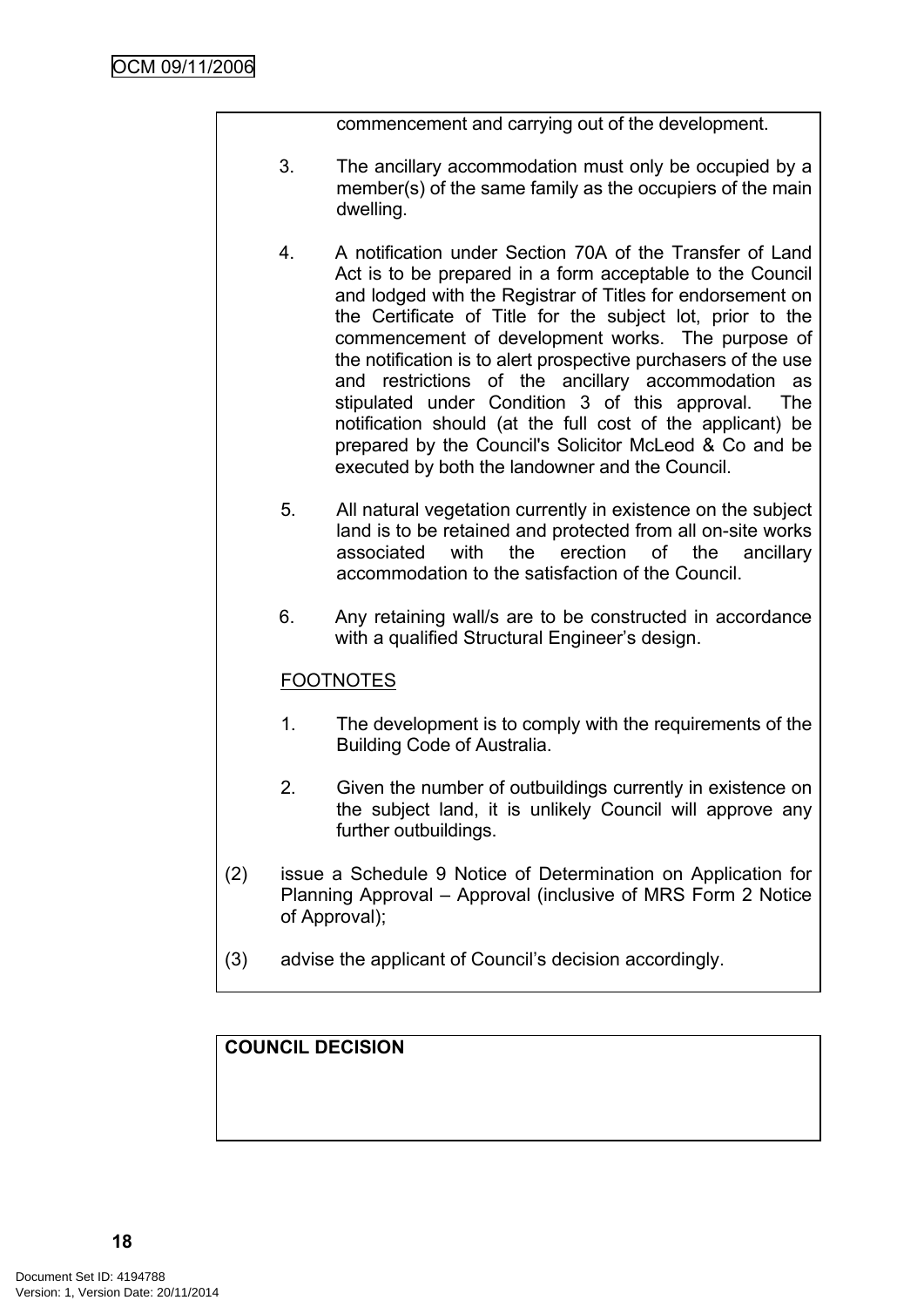## **Background**

| ZONING:    | MRS:                                                | <b>Rural – Water Protection</b> |  |
|------------|-----------------------------------------------------|---------------------------------|--|
|            | TPS3                                                | Resource                        |  |
| LAND USE:  | Residential                                         |                                 |  |
| LOT SIZE:  | 1.341 hectares                                      |                                 |  |
| USE CLASS: | Residential – Ancillary Accommodation 'P' Permitted |                                 |  |

The subject land is situated on the eastern of side of Lakes Way, adjacent to the north eastern part of Glen Iris residential estate. A single residence and several outbuildings currently occupy the land. The lots adjoining the eastern (rear) and northern sides of the land are occupied by similar improvements, whilst that adjoining to the south is occupied by a number of outbuildings (no residence).

It is noted that in anticipation of making application and receiving approval for ancillary accommodation, the owner of the land has obtained approval for an on-site effluent disposal system for the structure.

#### **Submission**

Application has been made to erect an ancillary accommodation building on the land. The applicant proposes to erect the building between the existing residence on-site and two large sheds located toward the eastern corner of the property. The floor plan presented with the application depicts a small kitchen, living area, bedroom and store. A two (2.0) metre wide verandah is also proposed across the front of the building. The materials and finishes proposed to be used in the construction of the accommodation include: 'Colourtex' cream walls and 'Pale Eucalypt' High Rib roof sheeting.

# **Report**

# Use

The use of the land for the purpose intended is subject to the requirements of Statement of Planning Policy No.2.3 – Jandakot Groundwater Protection Policy. In accordance with the requirements of the Policy, the application has been referred to the Department of Water (State Government) for comment. In response to Council's referral, the Department has advised that the use of the land for ancillary accommodation is supported.

#### Town Planning Scheme No.3

Clause 5.10.2 of the Scheme states that ancillary accommodation is allowable within a Resource Zone where a single house already exists on a lot, the accommodation proposed is no greater than 60 square metres in size, and the land in question is greater than 2 hectares in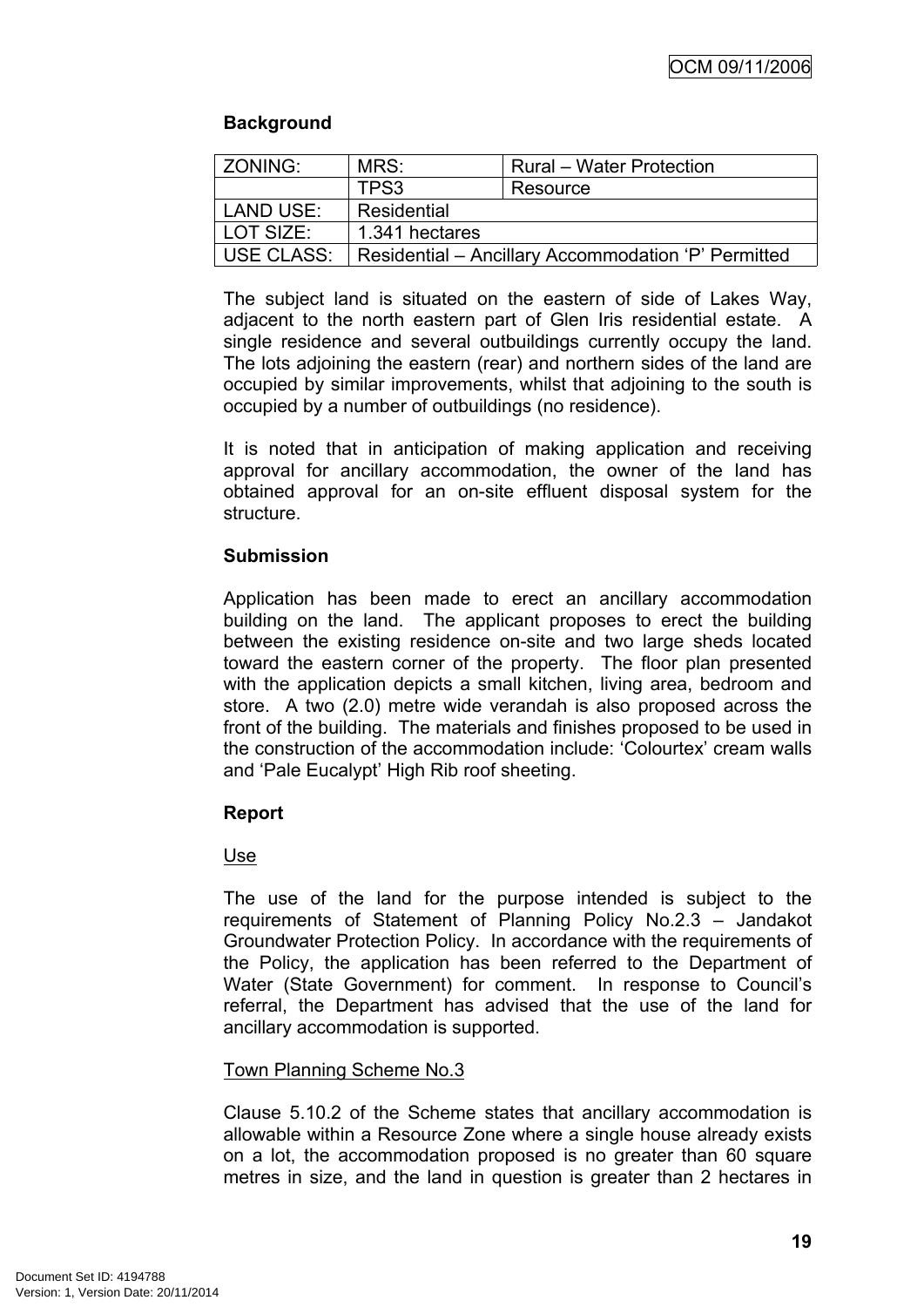size. In the subject instance, whilst there is an existing residence on the land and the proposed accommodation is 60 square metres in size, the lot on which the accommodation is proposed is less than 2 hectares in size. Accordingly, the exercise of discretion by the Council in respect of the prescribed lot size is sought.

In support of the variation to the Scheme standard, the applicant states the following:

- *The construction of the ancillary accommodation will not affect or be seen by neighbours;*
- *The land of 1.3 hectares is 700m2 (sic) below town planning requirements but the location of the proposed accommodation is not going to affect in our opinion the landscape from the view nor to neighbours residences;*
- *The accommodation will be single storey with a maximum height to roof ridge 3.6m, lower than existing residence roof;*
- *The proposal will therefore have minimal impact on the surrounding area.*

The above comments are considered to accurately reflect the situation on-site. An inspection of the property reveals the accommodation proposed will be appropriately situated amongst the existing buildings on the land, well removed from dwellings on adjoining properties. In this regard, a significant buffer of native bush exists between the proposed ancillary accommodation and the closest adjoining dwelling approximately 70 metres away. Additionally, the structure will not be visible from Lakes Way. Bearing these points in mind the structure will not detract from the visual amenity of the location.

#### Recommendation

That Council conditionally approve the application for ancillary accommodation on Lot 10 (No.18) Lakes Way, Jandakot.

# **Strategic Plan/Policy Implications**

# *Demographic Planning*

*• To ensure development will enhance the levels of amenity currently enjoyed by the community.*

#### **Budget/Financial Implications**

In the event an application for review to the State Administrative Tribunal arises in respect of any of the conditions proposed to be imposed on approval, there may be a cost to be borne by Council.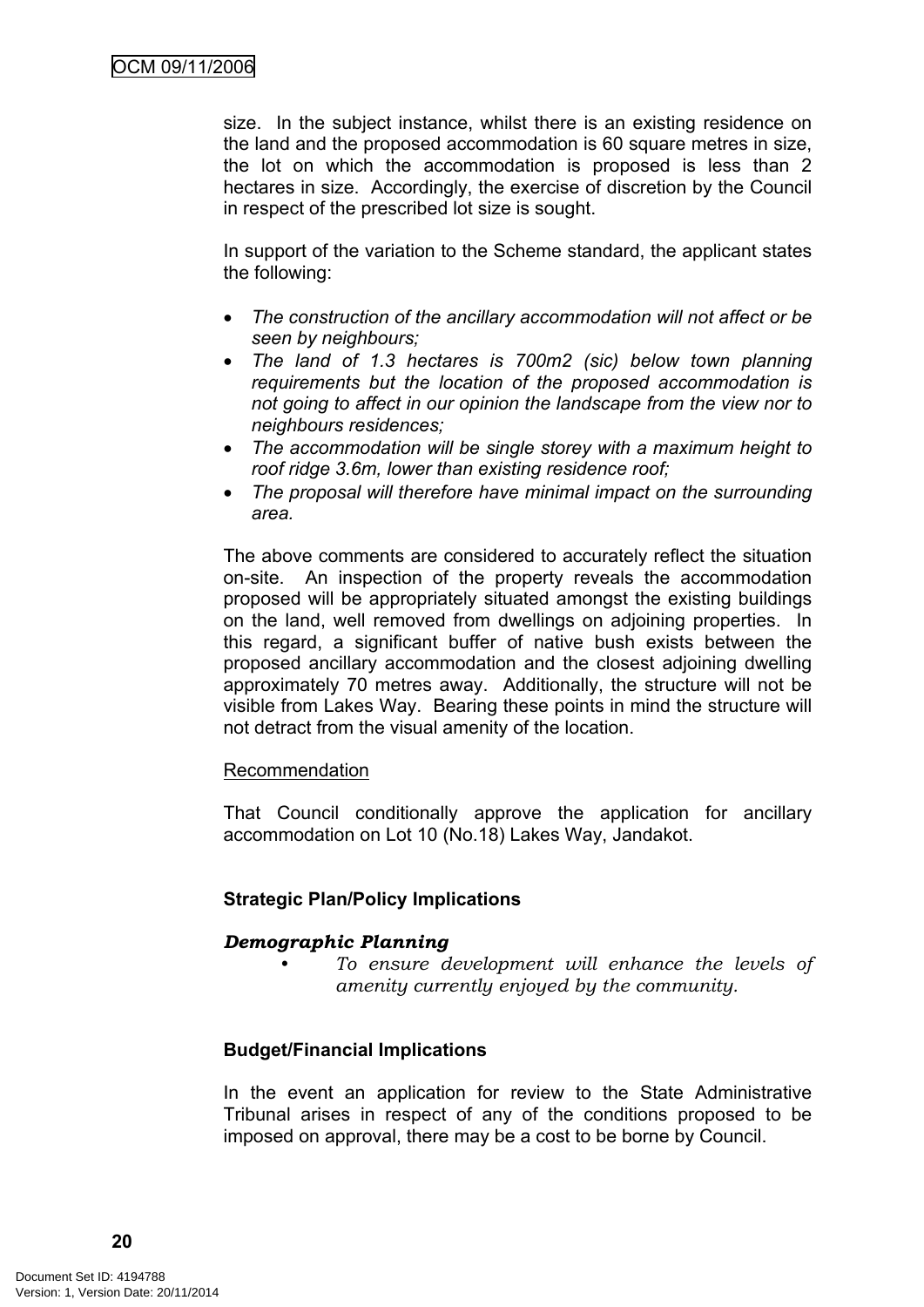## **Legal Implications**

Town Planning Scheme No 3 Residential Design Codes 2002 Planning and Development Act 2005

#### **Community Consultation**

The application was referred to the Department of Water (State Government) for comment.

## **Attachment(s)**

- (1) Site plan
- (2) Floor plan and elevations.

## **Advice to Proponent(s)/Submissioners**

The Proponent(s) and those who lodged a submission on the proposal have been advised that this matter is to be considered at the 9 November 2006 Council Meeting.

## **Implications of Section 3.18(3) Local Government Act, 1995**

Nil.

<span id="page-24-0"></span>**14.6 (OCM 09/11/2006) - PROPOSED CLOSURE OF 8 PEDESTRIAN ACCESSWAYS - SOUTHWELL, HAMILTON HILL - OWNER: STATE OF WESTERN AUSTRALIA - APPLICANT: CITY OF COCKBURN (9512) (MD) (ATTACH)**

#### **RECOMMENDATION** That Council:

- (1) request the Western Australian Planning Commission give consent to the closure of the 8 pedestrian accessways as shown on the 'Proposed Closure of Pedestrian Access Way' Plan contained in the Agenda attachments;
- (2) request upon receipt of consent from the Western Australian Planning Commission to the closure of the Pedestrian Access Ways that the Department for Planning and Infrastructure - Land Asset Management Services close the pedestrian accessways;
- (3) agree to purchase the pedestrian accessways adjacent to the proposed Council development sites for integration with Council's development sites with funding being sourced from Council's Land Development Reserve Fund; and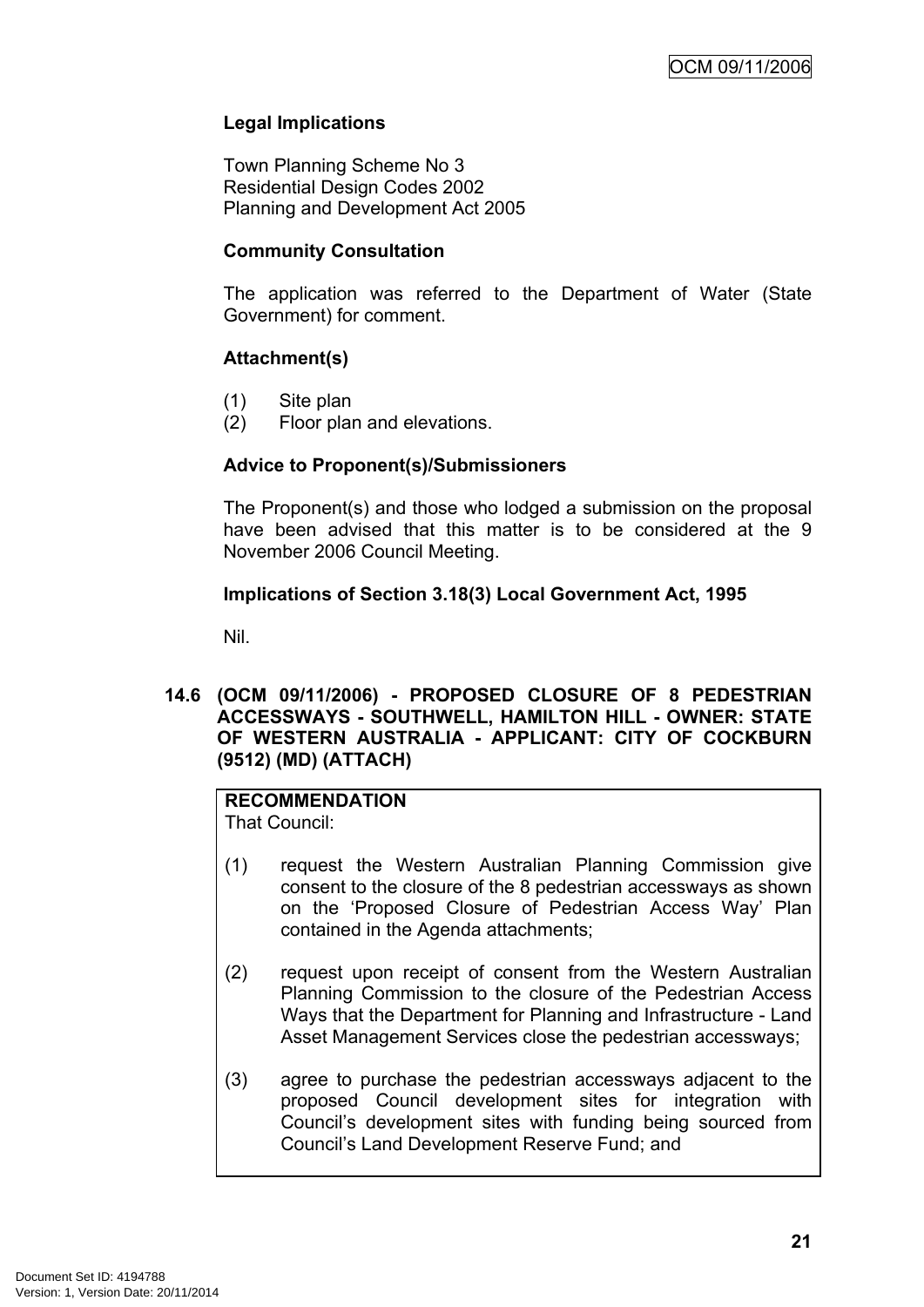(4) following receipt of detailed valuations for these PAWs identified in (3), consider allocating funds for their purchase in the February 2007 budget review.

## **COUNCIL DECISION**

#### **Background**

Southwell is a small area within Hamilton Hill in the north-west corner of the City of Cockburn. The Southwell area has been in decline over the years, with crime, anti-social behaviour and some major infrastructure issues contributing to the problem.

The Department of Housing and Works (DHW) has selected Southwell as an area to be redeveloped as part of the New Living Project. An objective of the project is to improve safety and surveillance within the locality. Southwell has a number of unnecessary Pedestrian Access Ways (PAWs) contributing to anti-social behaviour within the locality. The City proposes to close a number of the PAWs in order to achieve the objectives of the New Living Project.

Council at its meeting held 10 November 2005 resolved to adopt a Master Plan for Phoenix Rise, Southwell (subject to modifications). An objective of the Master Plan is to close a majority of PAWs within Southwell to improve safety and security within the suburb.

The Southwell Master Plan is contained in the Agenda attachments.

#### **Submission**

The City proposes to close a number of Pedestrian Access Ways (PAWs) as an action associated with the objectives of the Southwell Master Plan. The location of the PAWs are as follows:-

- 1. Between Southwell Crescent and Fenton Way;
- 2. Between Bourbon Street and Casio Place;
- 3. Between Erpingham Road and the BP Oil Pipeline south of Eliza Court;
- 4. Between Southwell Crescent and the BP Oil Pipeline through Lot 183 Southwell Crescent (Park);
- 5. PAW adjacent to the North West boundary of Lot 183 Southwell Crescent (Park);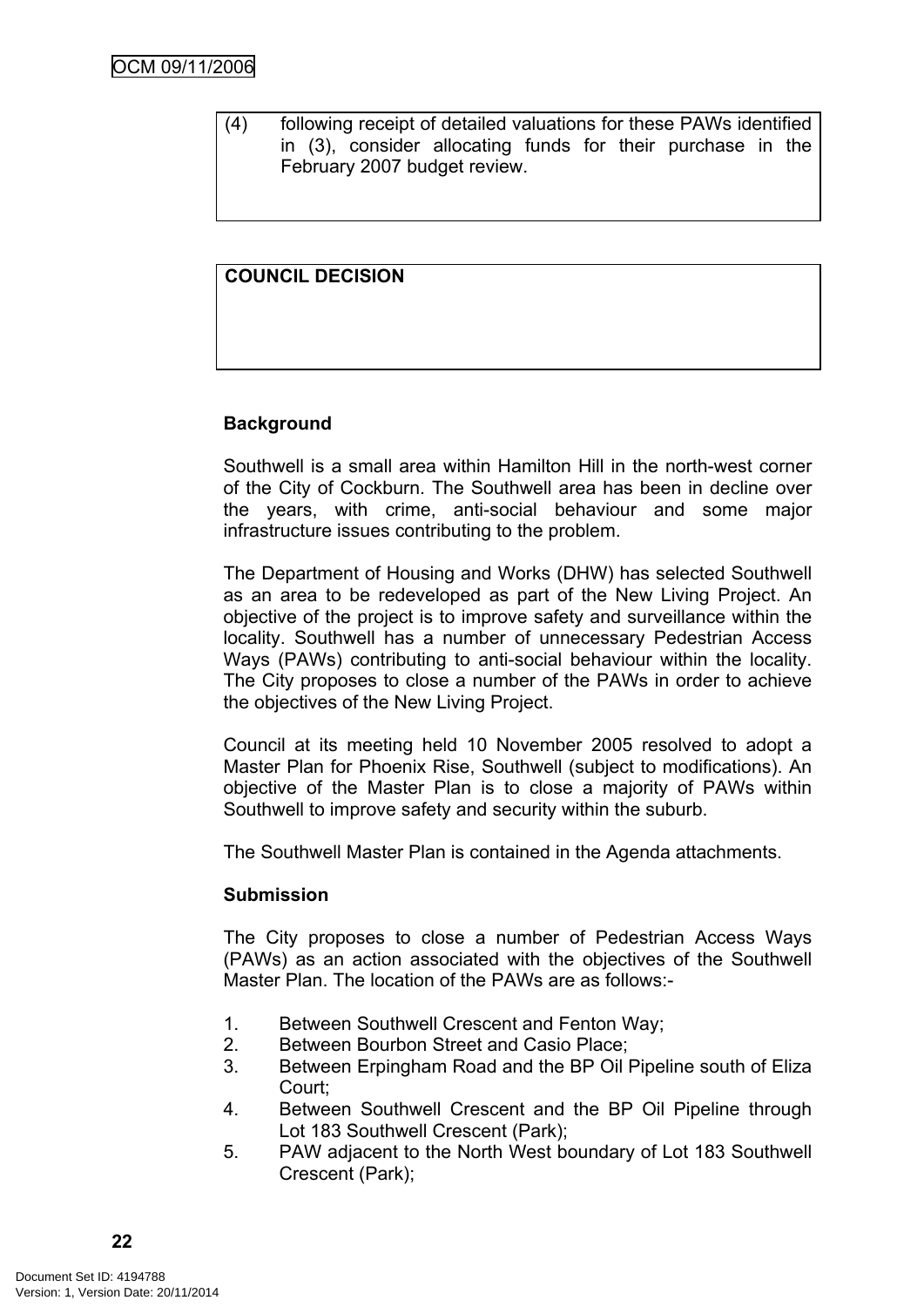- 6. Between Phoenix Road and runs adjacent to the western boundary of Rodd Place park;
- 7. Between Rodd Place and Bickford Place; and
- 8. Between Rodd Place and Stanyford Place.

Refer 'Proposed Closure of Pedestrian Access Ways' plan contained with the Agenda attachments.

#### **Report**

#### Impact on Walking Distance

The Southwell Master Plan proposes a number of additional street connections and dual use paths to improve pedestrian/cyclist and vehicular permeability throughout the suburb of Southwell with a particular focus on improving accessibility to the primary school and local shops (located on Southwell Crescent).

A new dual use path and associated lighting is proposed to be constructed for the length of the BP Oil pipeline reserve and will provide a secure path for pedestrians and cyclists that will provide access to a number of parks, including Goodchild and Southwell Park and will also improve access to public transport on Southwell Crescent.

The following analysis of additional walking distance from one end of the PAWs to the other is provided below:

| No.            | <b>Pedestrian Access Way</b>                                                                                  | <b>Impact on Walking Distance</b>                                                                                                                                                                                                                                                                       |
|----------------|---------------------------------------------------------------------------------------------------------------|---------------------------------------------------------------------------------------------------------------------------------------------------------------------------------------------------------------------------------------------------------------------------------------------------------|
| 1 <sub>1</sub> | <b>Between Southwell Crescent</b><br>and Fenton Way.                                                          | 94m additional walking distance from eastern<br>end of PAW to Rodd Place Park. An east-west<br>connection will still be maintained through Rodd<br>Place Park and Rodd Place to public transport<br>(Southwell Crescent) and the shops and<br>through Erpingham Road to access the primary<br>school.   |
| $\mathcal{P}$  | Bourbon<br>Street<br>Between<br>and Casio Place.                                                              | 236m additional walking distance from eastern<br>end of PAW to Bourbon Street Park. This<br>connection only benefits a limited number of<br>landowners at the ends of the Cassio and<br>Watterton Place cul-de-sacs and does not serve<br>to improve accessibility to the wider Southwell<br>community. |
| 3.             | Between Erpingham Road<br>and the BP Oil Pipeline<br>south of Eliza Court.                                    | 312m additional walking distance from southern<br>end of PAW to the northern end of PAW.<br>Proposed Bellier/Caffery Place connection and<br>DUP through oil pipeline will compensate the<br>removal of this PAW.                                                                                       |
| 4 <sub>1</sub> | <b>Between Southwell Crescent</b><br>and the BP Oil Pipeline<br>through Lot 183 Southwell<br>Crescent (Park). | 65m additional walking distance from eastern<br>end of PAW to the western end of PAW. This<br>PAW does not physically exist (no footpath<br>constructed).                                                                                                                                               |
| 5.             | PAW adjacent to the North<br>West boundary of Lot 183<br>Southwell Crescent (Park).                           | Additional walking distance not applicable as<br>PAW is closed at northern end.                                                                                                                                                                                                                         |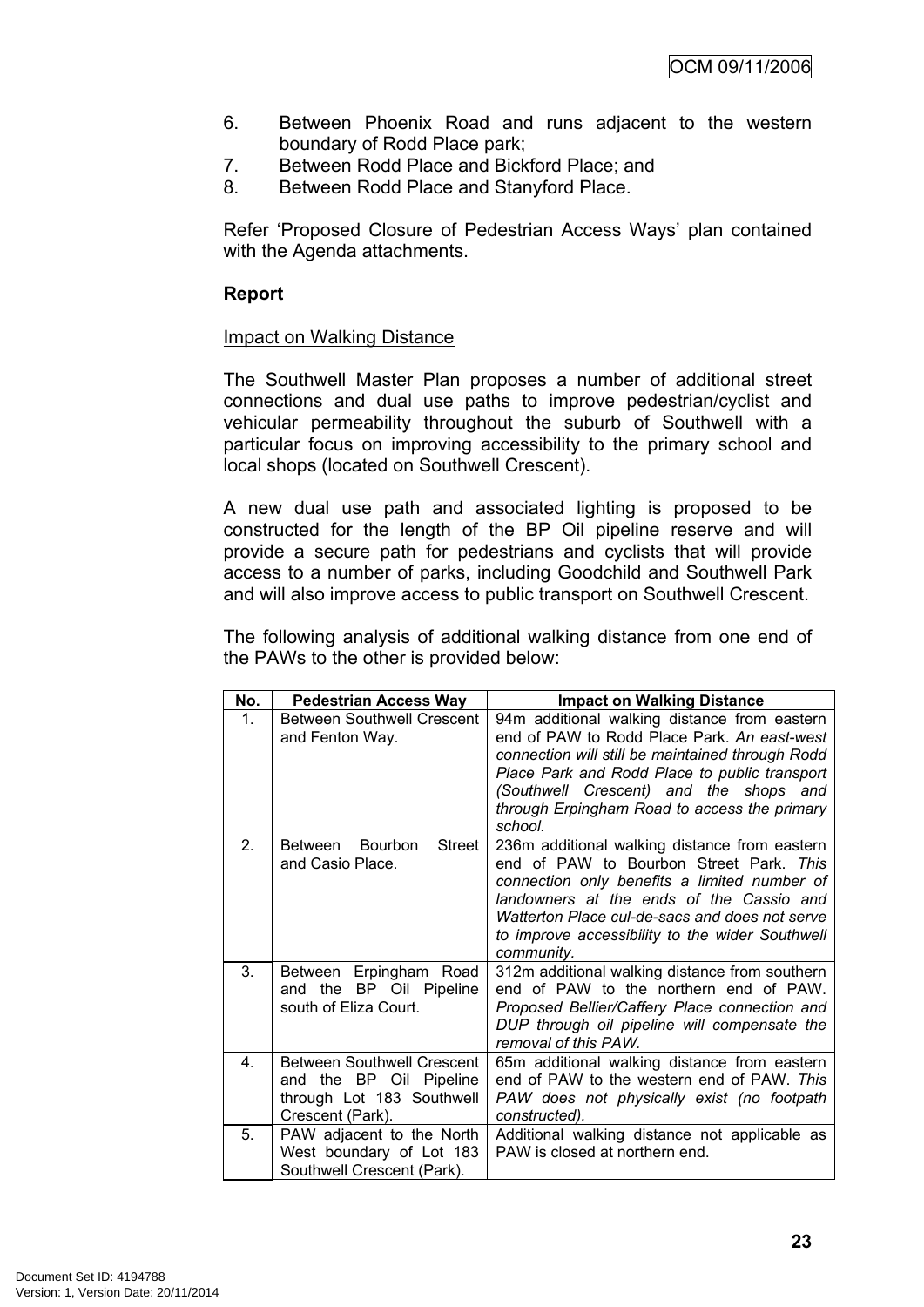| 6.             | Between Phoenix Road and<br>runs adjacent to the western<br>boundary of "Rodd Place"<br>park. | Additional walking distance not applicable as<br>PAW is proposed to be widened to create a<br>laneway to service future lots.                                                                                                    |
|----------------|-----------------------------------------------------------------------------------------------|----------------------------------------------------------------------------------------------------------------------------------------------------------------------------------------------------------------------------------|
| 7 <sub>1</sub> | Between Rodd Place and<br>Bickford Place.                                                     | Additional distance to walk from eastern end of<br>PAW to the start of Bickford Place (likely<br>destination to primary school) is 20 metres<br>shorter by traveling up Stanyford Place to the<br>end of Bickford Place instead. |
| 8.             | Between Rodd Place and<br>Stanyford Place.                                                    | Additional walking distance is not applicable as<br>pedestrians will still be able to have direct<br>access through "Rodd Place" Park from Rodd<br>Place to Stanyford Place.                                                     |

#### Connectivity to Neighbourhood Facilities

The following is an assessment on the impact of the proposed closure of the PAWs on access to the following facilities within Southwell:

1. Southwell Primary School

The Southwell Master Plan proposes a number of road connections around the primary school site. The proposed road connections will improve the connectivity to the Southwell Primary School and will also improve vehicular circulation around the school site.

There are also dual use paths that run adjacent to the northern and eastern boundaries of the school site. The northern dual use path will connect with the proposed dual use path to run down the length of the BP oil pipeline.

# 2. Local Centre

The Southwell Master Plan proposes an east-west connection between Bellier and Caffery Place, an east-west connection between Grandpre Crescent, Bourbon Street and Helena Place and a north-south connection between Helena Place and Cade Street. These new connections will greatly improve access to the local centre located on Southwell Crescent, particularly for residents living west of Southwell Crescent.

# 3. Public Transport

The Southwell Master Plan proposes an east-west connection between Bellier and Caffery Place, an east-west connection between Grandpre Crescent, Bourbon Street and Helena Place and a north-south connection between Helena Place and Cade Street. These new connections will greatly improve access to the bus route that travels down Southwell Crescent, particularly for residents living west of Southwell Crescent.

Access to the bus stop located on Phoenix Road will not be compromised by the proposed PAW closures as none of the PAWs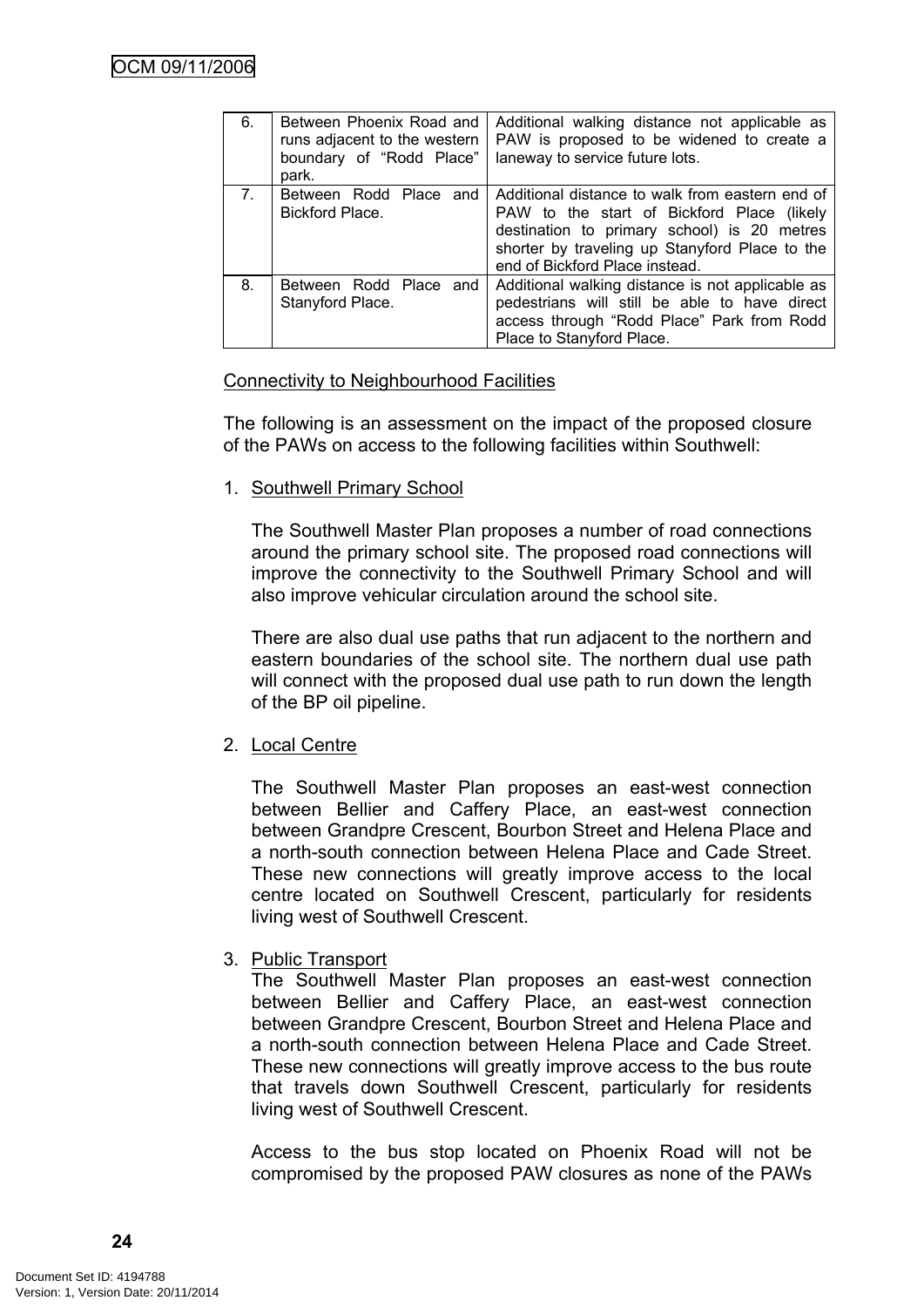to be closed provided direct access to the bus stop. The PAW that runs from Phoenix Road along the western boundary of the "Rodd Place" Park is proposed to be widened to create a laneway and will still be able to be used by pedestrians and cyclists travelling to the Phoenix Road bus stop**.**

It is considered that the new road connections and dual use paths proposed under the Southwell Master Plan will offset those connections lost as a result of the PAW closures.

The proposed closure of the PAWs is also required to undertake the following Council projects associated with the Southwell Master Plan:

| No. | <b>Pedestrian Access Way</b>                                                                                    | <b>Proposal</b>                                                                                                                                                |
|-----|-----------------------------------------------------------------------------------------------------------------|----------------------------------------------------------------------------------------------------------------------------------------------------------------|
| 1.  | Southwell<br>Between<br>Fenton<br>and<br>Crescent<br>Way.                                                       | Proposed to amalgamate portion that abuts<br>POS into POS which will be rezoned under<br>Amendment 38 to residential to facilitate<br>residential subdivision. |
| 2.  | Between Bourbon Street<br>and Casio Place.                                                                      | Proposed to amalgamate portion that abuts<br>POS into POS which will be rezoned under<br>Amendment 38 to residential to facilitate<br>residential subdivision. |
| 3.  | Erpingham<br>Between<br>Road and the BP Oil<br>Pipeline south of Eliza<br>Court.                                | Proposed to amalgamate portion that abuts<br>POS into POS which will be rezoned under<br>Amendment 38 to residential to facilitate<br>residential subdivision. |
| 4.  | Southwell<br>Between<br>Crescent and the BP Oil<br>Pipeline through Lot 183<br>Southwell<br>Crescent<br>(Park). | Proposed to amalgamate into POS which will<br>be rezoned under Amendment 38 to residential<br>to facilitate residential development.                           |
| 5.  | PAW adjacent to<br>the<br>North West boundary of<br>Southwell<br>Lot<br>Crescent (Park).                        | Proposed to amalgamate into POS which will<br>be rezoned under Amendment 38 to residential<br>to facilitate residential development.                           |
| 6.  | Between Phoenix Road<br>and runs adjacent to the<br>boundary<br>western<br>of<br>"Rodd Place" park.             | Proposed to widen PAW to 6m to create a<br>laneway to<br>service<br>future<br>residential<br>development to the West of the POS to<br>overlook the park.       |

#### Community Consultation

The proposal has been referred to landowners of property adjacent to the PAWs, signs were placed at each end of the PAWs proposed to be closed and an advert was placed in a community newspaper notifying landowners of the proposal. The advertising period was open for 21 days, commencing on Tuesday, 26<sup>th</sup> September 2006 and closing on Tuesday, 17<sup>th</sup> October 2006.

At the close of advertising, 15 submissions were received, including submissions from Water Corporation, Department of Housing and Works and the Department of Education and Training.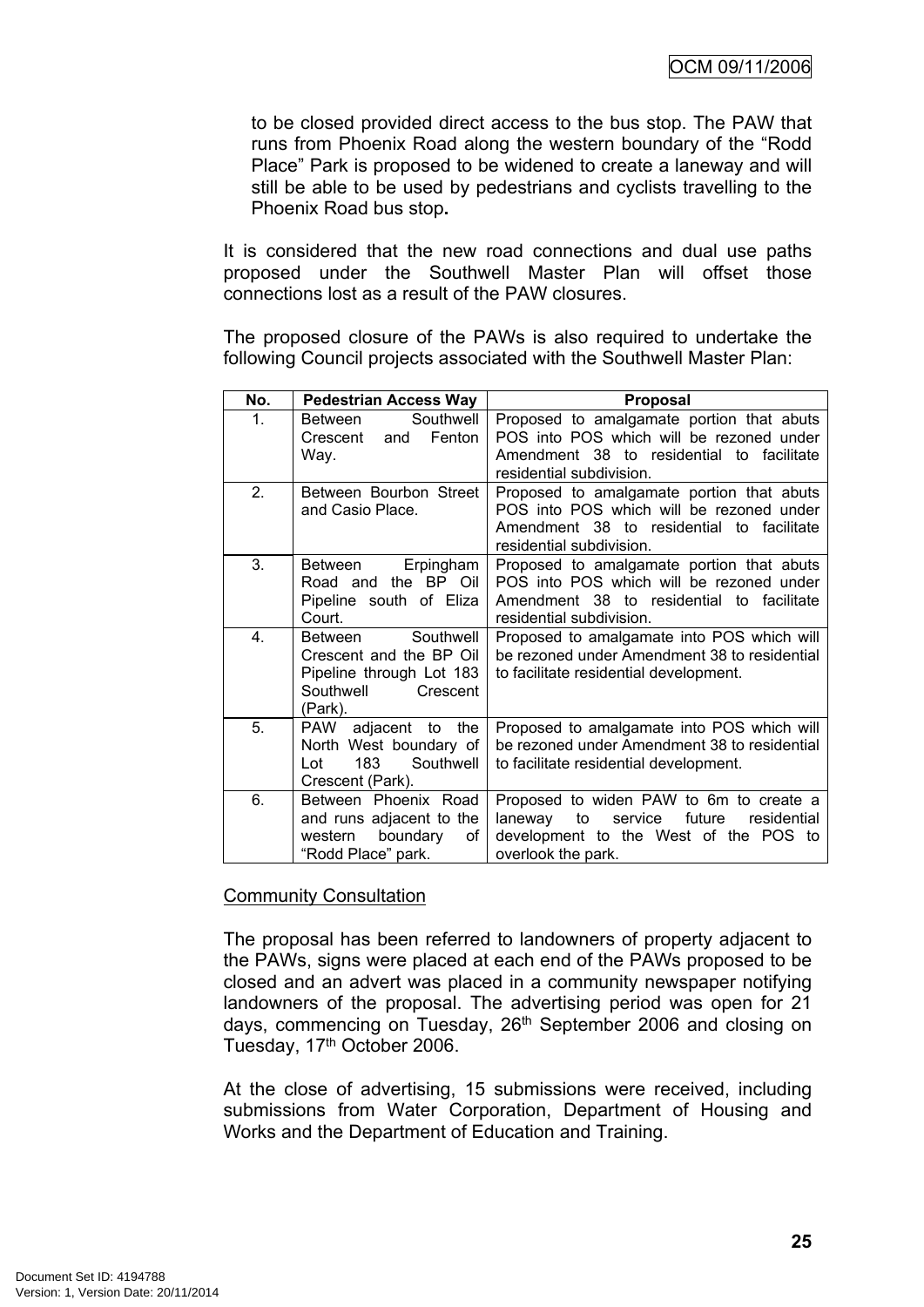Refer to Schedule of Submissions contained with the Agenda attachments.

It is considered that the submissions received satisfactorily demonstrate that there is general community support to the proposed closure of the laneways. It should be noted that none of the submissions received raised any concerns regarding walkability or access to services. The submissions do not require explanation over and above that outlined in the Schedule of Submissions.

#### **Conclusion**

It is considered that the proposed closure of the PAWs meets the criteria contained in Council Policy - APD21 Pedestrian Access Way Closures.

It is recommended that the Council seek the consent of the WAPC to the closure of the 8 PAWs and subject to receiving consent, request that the Department for Planning and Infrastructure - Land Asset Management Services close the PAWs on the following basis:

- 1. the closure of the PAWs will not have an impact on walking distance or access to neighbourhood facilities such as parks, the local shops, Southwell Primary School or public transport;
- 2. the Southwell Master Plan proposes a number of additional road links and dual use paths within Southwell that will improve vehicle, pedestrian and cyclist access through the suburb and will offset the PAWs proposed to be closed;
- 3. the submissions received indicate general support to the proposed closure of the PAWs and none of the submissions received raised any concerns regarding walkability or access to services; and
- 4. the proposed closure of the PAWs is in line with Council Policy APD21 -Pedestrian Access Way Closures and the objectives of the Southwell Master Plan.

#### **Strategic Plan/Policy Implications**

#### *Demographic Planning*

*• To ensure the planning of the City is based on an approach that has the potential to achieve high levels of convenience and prosperity for its citizens.*

#### *Transport Optimisation*

*• To ensure the City develops a transport network that provides maximum utility for its users, while minimizing environmental and social impacts.*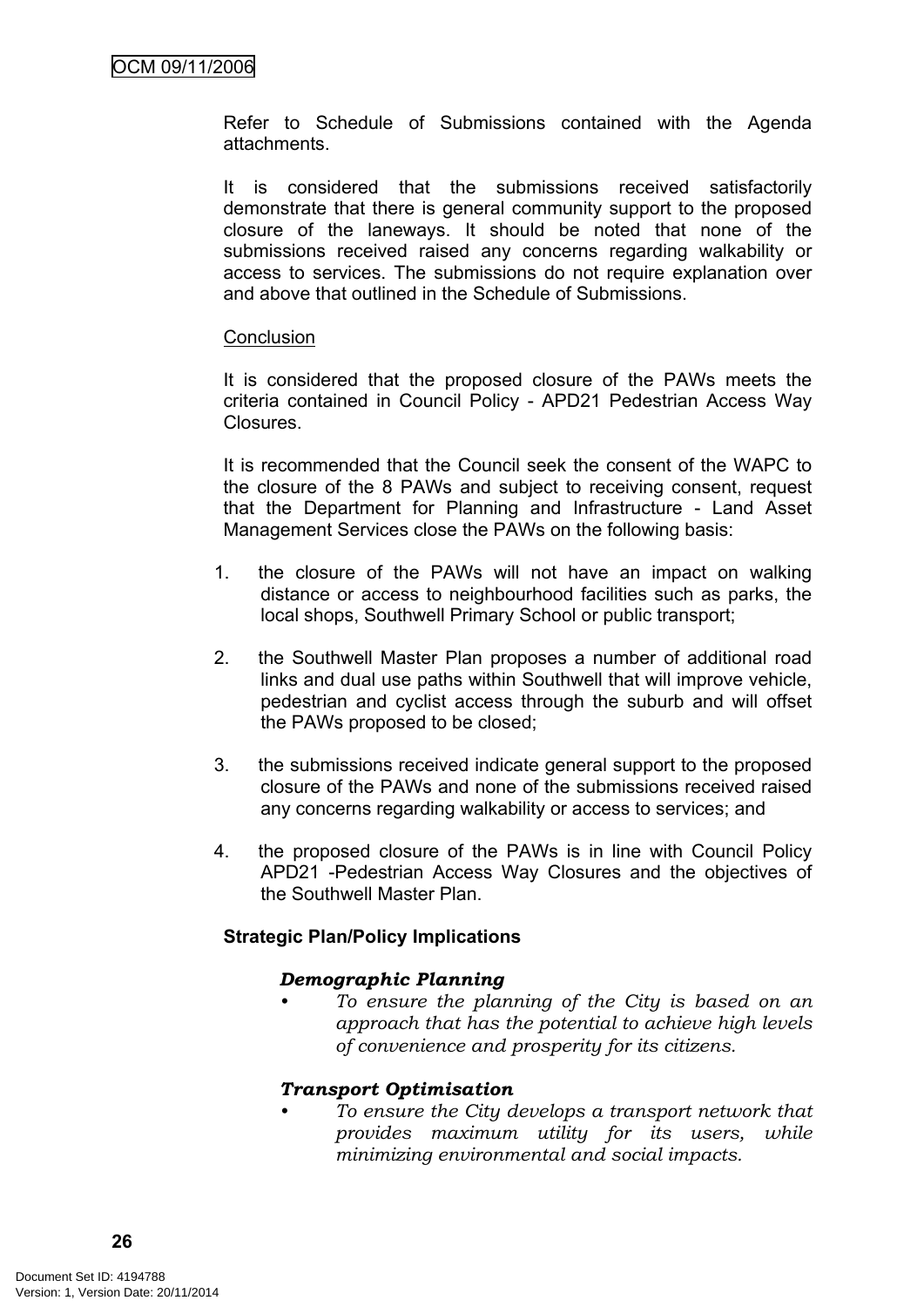The Planning Policies which apply to this item are:

APD21 Pedestrian Access Way Closures

#### **Budget/Financial Implications**

The Council will need to review its budget in order to purchase the PAWs from the State of Western Australia after the PAWs have been valued by Department of Land information (DLI).

#### **Legal Implications**

Nil.

#### **Community Consultation**

The proposal has been referred to landowners of property adjacent to the PAWs, signs were placed at each end of the PAWs proposed to be closed and an advert was placed in a community newspaper notifying landowners of the proposal. The advertising period was open for 21 days, commencing on Tuesday, 26<sup>th</sup> September 2006 and closing on Tuesday, 17<sup>th</sup> October 2006.

At the close of advertising, 15 submissions were received, including submissions from Water Corporation, Department of Housing and Works and the Department of Education and Training.

#### **Attachment(s)**

- (1) Proposed Closure of Pedestrian Access Way Plan;
- (2) Schedule of submissions;
- (3) Southwell Master Plan.

## **Advice to Proponent(s)/Submissioners**

The Proponent(s) and those who lodged a submission on the proposal have been advised that this matter is to be considered at the 9 November 2006 Council Meeting.

#### **Implications of Section 3.18(3) Local Government Act, 1995**

Nil.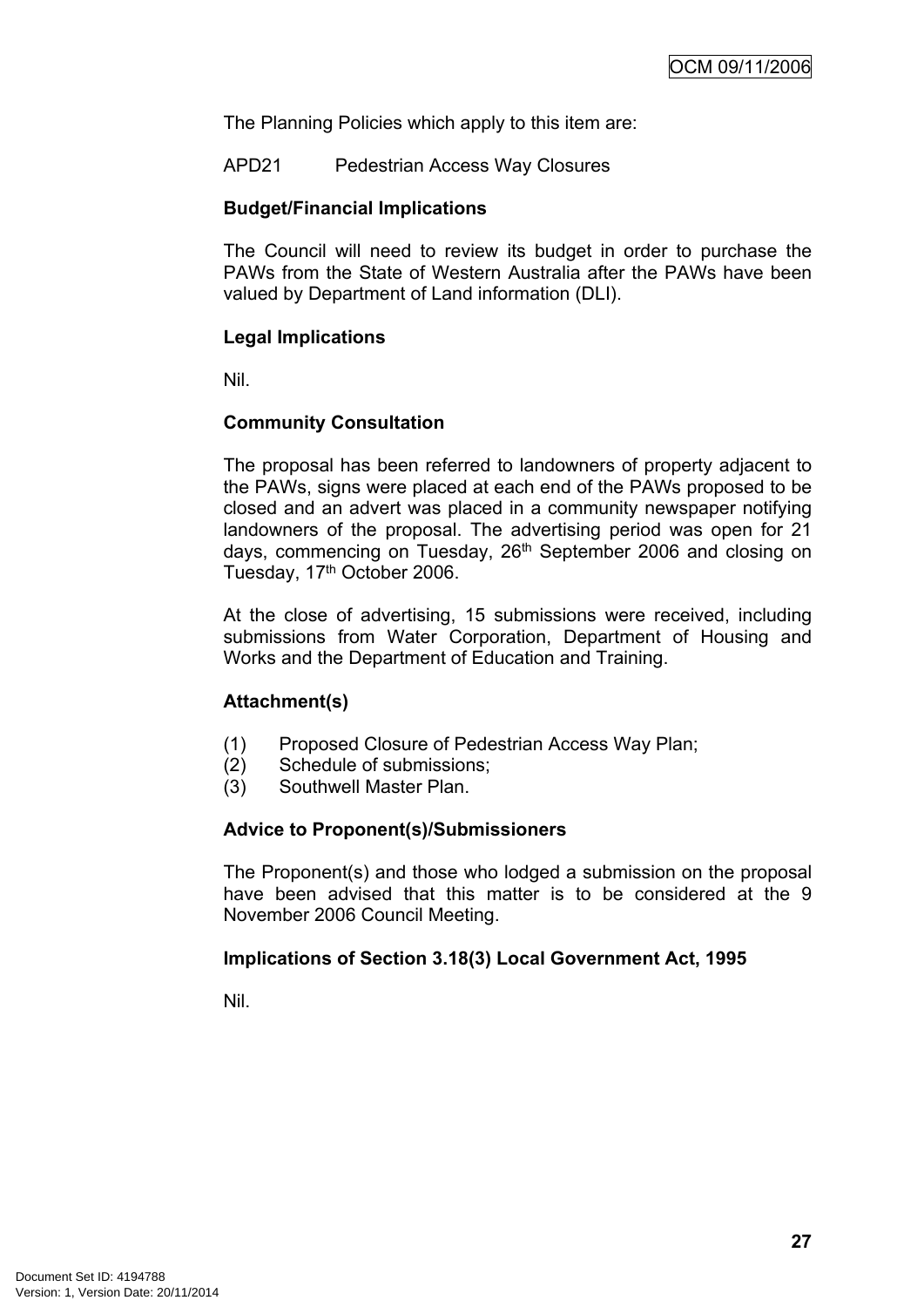<span id="page-31-0"></span>**14.7 (OCM 09/11/2006) - PROPOSED CHILD CARE CENTRE - STRATA LOT 2 (NO. 80) COOLBELLUP AVENUE, COOLBELLUP - OWNER: PIEROS PTY LTD - APPLICANT: CINI PTY LTD (1116474) (AJW) (ATTACH)**

#### **RECOMMENDATION**

That Council:

- (1) grant approval to the application for a Child Care Centre on Strata Lot 2 (No. 80) Coolbellup Avenue, Coolbellup, subject to receiving confirmation that consent is given by the Strata Body for the Shopping Centre to modify the car parking area to accommodate the development;
- (2) upon satisfactory completion of (1) above, the Principal Planner issue the approval for the proposed Child Care Centre on Strata Lot 2 (No. 80) Coolbellup Avenue, Coolbellup, subject to the following conditions:-
	- 1. Development may be carried out only in accordance with the details of the application as approved herein and any approved plan. In the event it is proposed to change any aspect of the approved use or development, a further application may need to be made to the Council for determination.
	- 2. The management of the Child Care Centre must be strictly in accordance with the information provided with the application, unless otherwise required by any of the following conditions.
	- 3. Nothing in the approval or these conditions shall excuse compliance with all other relevant written laws in the commencement and carrying out of the use and development.
	- 4. The submission of finish and colour details for the existing building to Council's satisfaction prior to the issue of a Building Licence.
	- 5. The submission of a landscaping plan for the proposed external areas, including details of all hard and soft elements, and fencing details, to Council's satisfaction prior to the issue of a Building Licence.
	- 6. Landscaping is to be undertaken, reticulated/irrigated and maintained in accordance with the presented plan within 60 days upon the occupation of the site.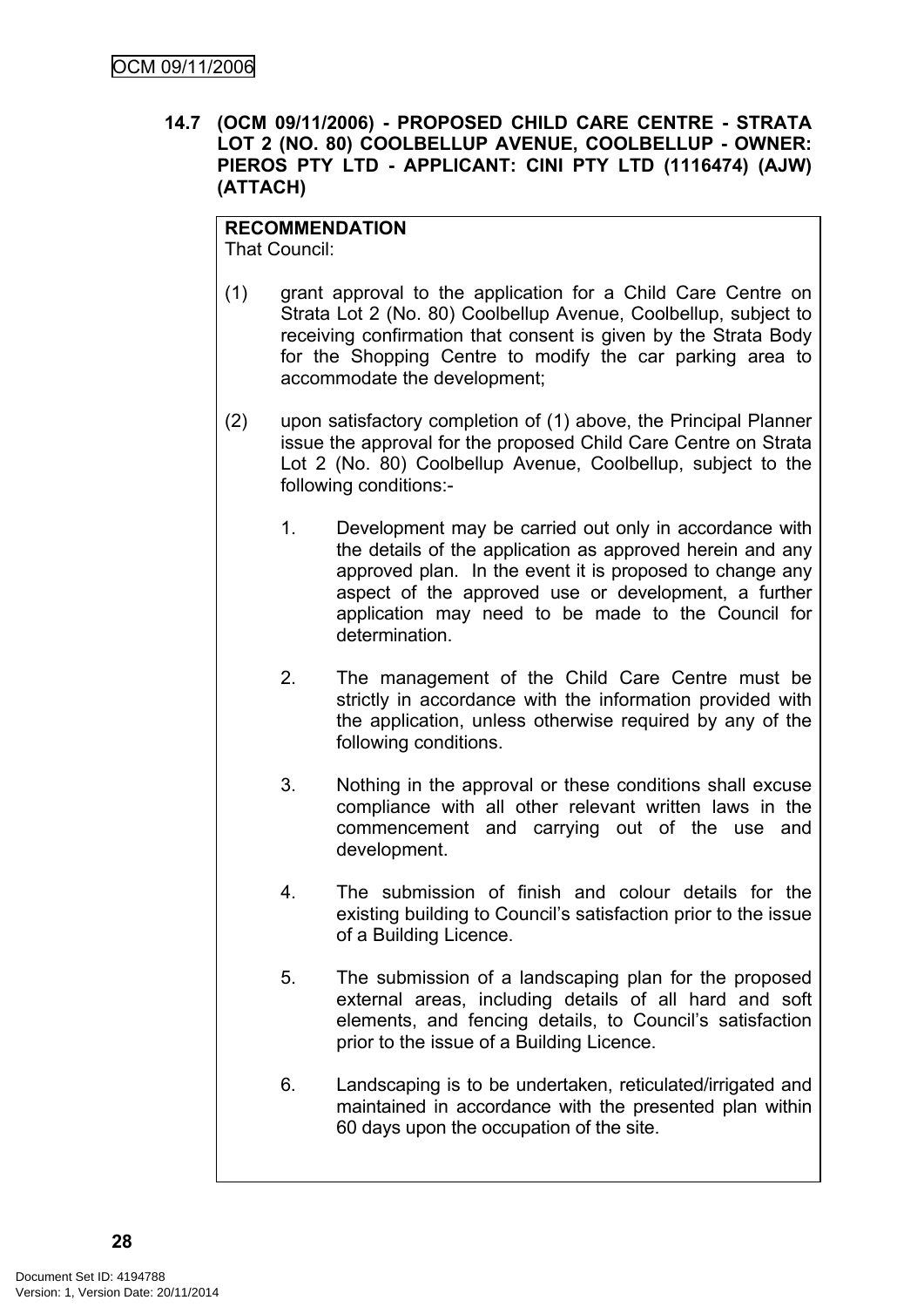- 7. A minimum of one (1) disabled car bay designed in accordance with Australian Standard 2890.1: 1993 is to be provided in a location convenient to, and connected via a continuous accessible path to, the main entrance of the development. Design and signage of the bays and path(s) are to be in accordance with Australian Standard 1428.1 – 1993. Detailed plans and specifications illustrating the means of compliance with this condition are to be submitted in conjunction with the Building Licence application.
	- 8. The parking bay/s, driveway/s and points of ingress and egress to the parking bays located in the vicinity of the Centre (including the modification of any existing bays for the purpose of facilitating the Centre) are to be designed in accordance with the Australian Standard for Offstreet Car parking (AS/NZS 2890.1: 2004) unless otherwise specified by this approval and are to be constructed, drained and marked in accordance with the design and specifications certified by a suitably qualified practicing Engineer and are to be completed prior to the development being occupied and thereafter maintained to the satisfaction of the Council.
	- 9. Car bay grades are not to exceed 6% and disabled car bays are to have a maximum grade 2.5%.
	- 10. The site shall be kept in a neat and tidy condition at all times to the satisfaction of the Council.
	- 11. A signage package for the site/building shall be submitted to Council as a separate application for determination prior to the erection of any signage. Signs painted on the proposed building are not exempt from this requirement.
	- 12. All stormwater is to be contained and disposed of on-site.
	- 13. All plant and equipment i.e. air conditioning condenser units and communications hardware etc is to be purposely located on-site and/or screened so as to not be visible from public view.
	- 14. The existing mature trees on the property forming part of the application must be retained where possible as part of the intended landscaping works.

# FOOTNOTES

1. The development is to comply with the requirements of the Building Code of Australia.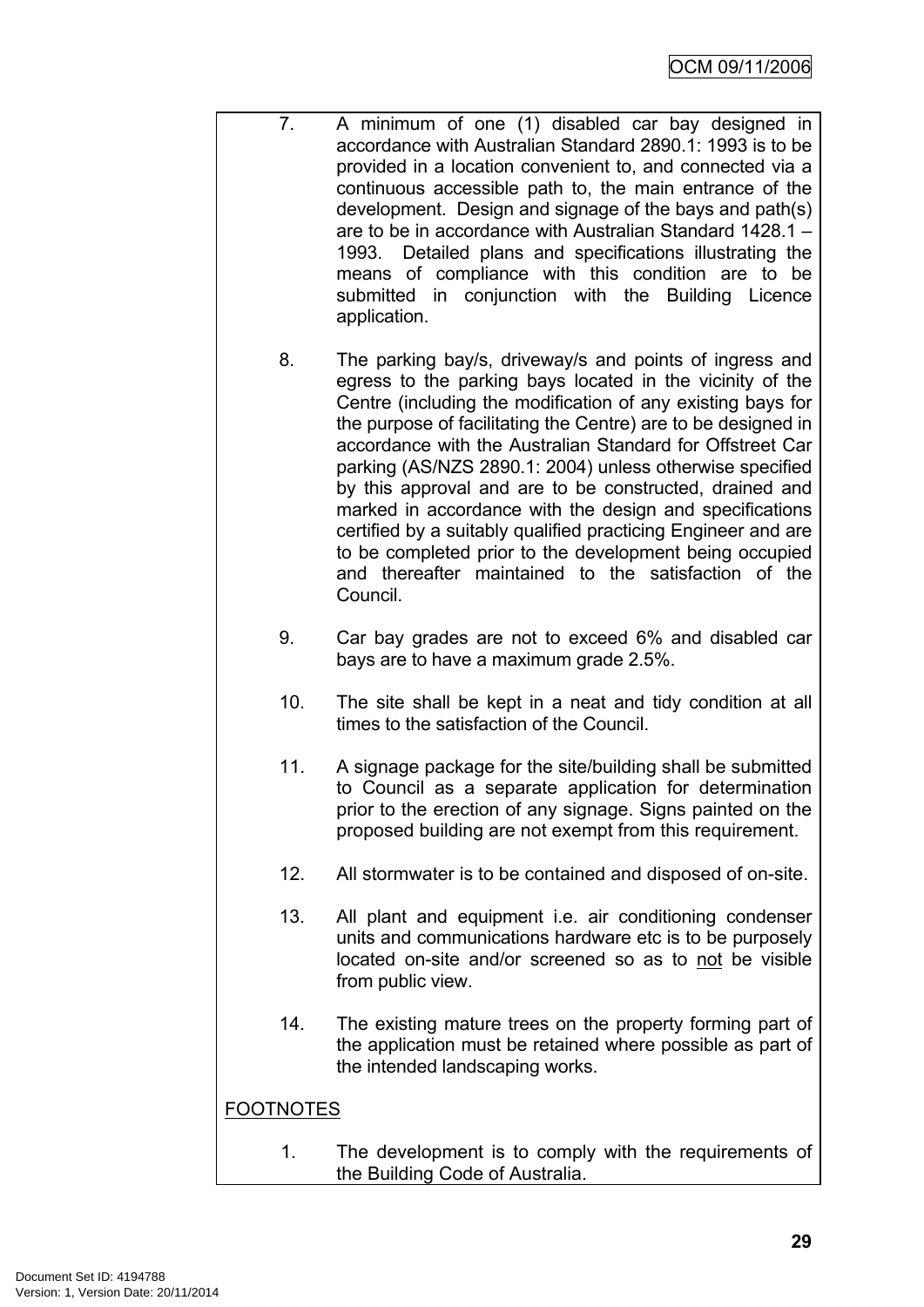- 2. This approval represents planning approval for the use of the existing building and adjoining land for Child Care Centre purposes only. The approval does not remove the need for any other approvals, licences or permits that may be required by the person/s, business or similar intending to operate the Child Care Centre on the land subject of this approval.
- (2) issue a Schedule 9 Notice of Determination on Application for Planning Approval – Approval (inclusive of MRS Form 2 Notice of Approval); and
- (3) advise the applicant of Council's decision accordingly.

# **COUNCIL DECISION**

# **Background**

| <sup>'</sup> ZONING: | MRS:                                                                  | Urban                               |  |
|----------------------|-----------------------------------------------------------------------|-------------------------------------|--|
|                      | TPS3                                                                  | Development (Development Area No.7) |  |
| LAND USE:            | Child Care Centre                                                     |                                     |  |
| LOT SIZE:            | 5330m <sup>2</sup>                                                    |                                     |  |
|                      | USE CLASS: Child Care Centre – see report comments for permissibility |                                     |  |

The land subject of this application is situated on the south west corner of the Coolbellup Shopping Centre site, corner of Cordelia and Coolbellup Avenues in Coolbellup. Over the past five years, the following applications have been considered by Council for the use of the building on the land:

- September 2002 conditional approval granted to use the premises for a medical centre;
- above the medical centre (see below) cancelled;
- Prior to granting approval to the use of the building for medical centre purposes, the premises were used for the purposes of a restaurant.

At present the building is vacant and does not appear to have been maintained in recent times. The site and building sit adjacent to the roundabout at the intersection of Cordelia and Coolbellup Avenues,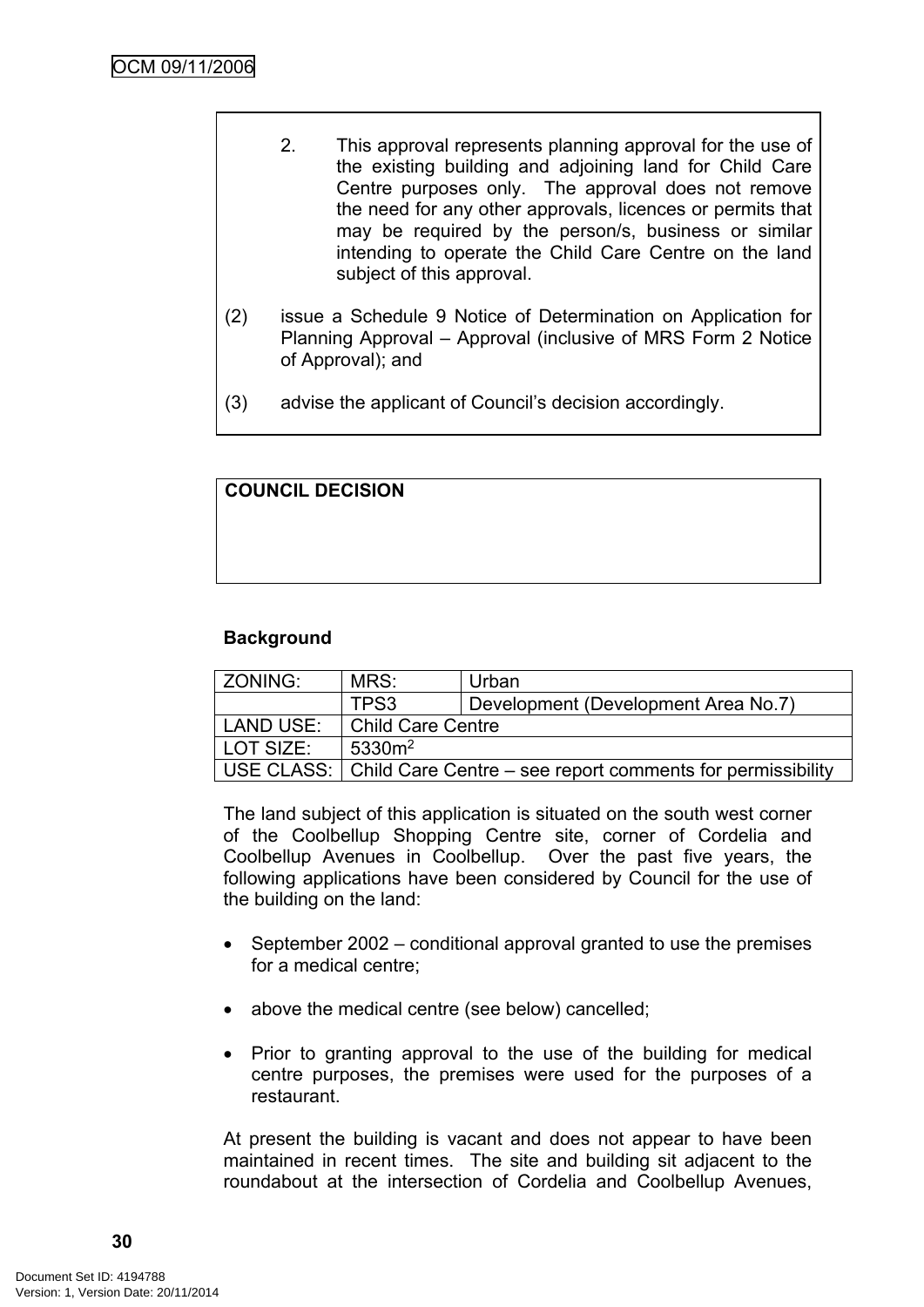and medium density residential development on the western side of Coolbellup Avenue.

#### **Submission**

Application has been made to use the existing building on the subject land for the purposes of a Child Care Centre. The proposal is summarised as follows:

- The centre will accommodate approximately 72 children and will have 11 staff at peak times;
- An outdoor play space of approximately 700 square metres will be created;
- The hours of operation of the centre will be 6.30am 6.30pm Monday to Friday.

In terms of parking, the establishment of the outdoor play space will result in the loss of seven (7) shopping centre parking bays. Parking for the centre will consist of that generally within the supply of parking for the shopping centre. Physical improvements associated with the proposal include: the erection of a boundary fence in accordance with relevant child care regulations, the laying of synthetic turf, and the construction of two sandpits with sails above. Internally, the building will include: a reception, three play spaces, a nursery, cot room and office space.

In support of the application, the applicant makes the following comments regarding the use and location:

- *Ideal locations for childcare centres are characterised by the following:*
	- *Prominent road. This allows for maximum convenience for parents to set-down and pick-up their children;*
	- *Close to intersection. Traffic flows are slower close to intersections;*
	- *Close to commercial areas. This minimises inconvenience to local residents who don't use the service (the site is part of Coolbellup Shopping Centre);*
	- *Close to schools and shops. Again for convenience to parents (the site is adjacent to the new Coolbellup Primary School);*
	- *Growing demand area. Demand is determined by comparing the number of children under 5 years old to the number of available childcare places in an area (the number of children to available childcare spaces in increasing in Coolbellup indicating that there is increasing demand for the service in the area).*
	- *The subject site is ideal in every category.*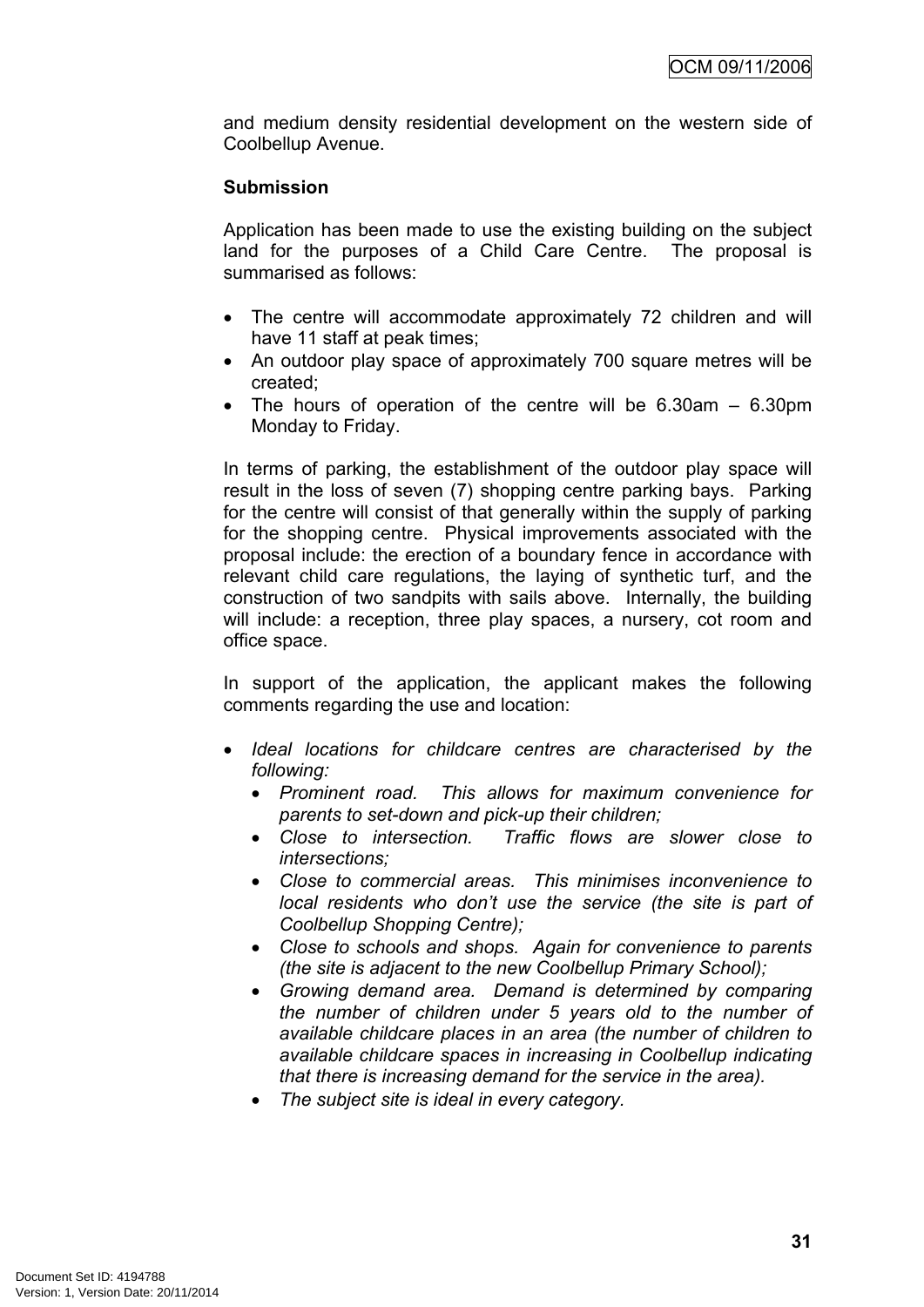#### **Report**

A Child Care Premises is a listed use in Town Planning Scheme No.3's Zoning Table. At present, however, the subject land is situated with a 'Development' zone and as such, the permissibility or otherwise of the proposed use is not specified in the Zoning Table. Bearing this in mind, the Council needs to determine whether or not the use and development is consistent with the objectives of the Development zone (Development Area No.7).

The objective of the Development zone is *To provide for future residential, industrial or commercial development in accordance with a comprehensive Structure Plan prepared under the Scheme.* Additionally:

- *An approved Structure Plan together with all approved amendments shall apply to the land in order to guide subdivision and development;*
- *To provide for an integrated town centre with a mix of residential, commercial, recreation, community and education facilities … ."*

To date, a Structure Plan has not been prepared for Development Area No. 7. In accordance with Clause 6.2.4.2 of the Scheme, the Council may grant approval to the use and development of land within a Development Area without a Structure Plan if the Council is satisfied that the development will not prejudice the specific purposes and requirements of the Development Area.

To assist Council in determining the subject application, reference is made to the Coolbellup Enquiry-by-Design workshop. Preferred 'Scenario 3' for the Coolbellup Centre identifies the subject site for mixed use development, including retail, commercial and medium density residential use. Participants and respondents to the workshop identified Scenario 3 as the preferred option for the following reasons:

- Traders within the centre will be able to continue trading while the new shopping centre is being constructed;
- Scenario 3 is supported by the majority of shop owners;
- Scenario will produce the best long-term outcome for Coolbellup.

The preferred Scenario 3, however, is subject to agreement between multiple landowners and involves land swaps, assembly and consolidation, making the rationalisation and upgrading of the commercial/retail area in accordance with the Scenario a very involved and complex process. For these reasons, it is difficult to put a timeframe on how long a Structure Plan could take to prepare and implement.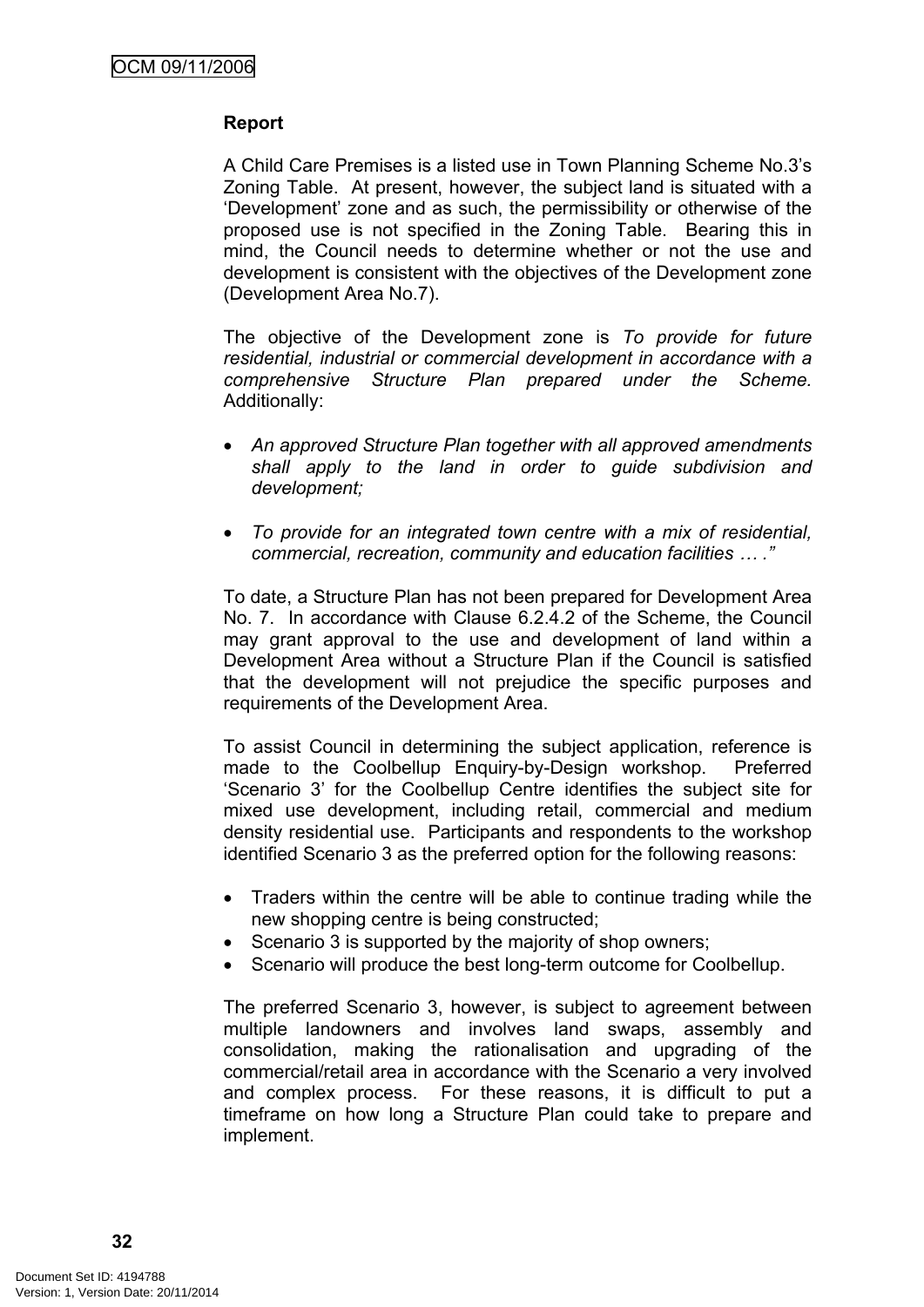Bearing the above in mind, and given the vacant, un-maintained state of the existing building on the subject land, the approval of the use and development of the premises for Child Care purposes is considered to have merit, both from a planning and community perspective.

# Planning Considerations

Whilst the use of the building and surrounding land for Child Care purposes is supported pending detailed planning of the locality and the implementation of such, there are several planning matters pertinent to the subject proposal that require further consideration. These include traffic considerations and matters relating to the existing and proposed improvements on the land.

#### **Traffic**

As detailed above, the proposal results in the loss of seven (7) shopping centre parking bays. This is in addition to the parking required for the use. In terms of the nature and intensity of use proposed, however, the loss is considered acceptable for the following reasons:

- Parking demand generated by the proposed use will generally be at different times to that generated by the shopping centre on the same land. As advised by the applicant, the dropping off and picking up of children from the establishment will occur at the beginning and end of the day. The notion of reciprocal use of existing parking, therefore, is one that can be plausibly applied to the proposed use and existing situation;
- The September 2002 approval to use the existing building for a medical centre limited the occupancy of the premises to eight (8) medical practitioners *to ensure the parking demands generated by the proposed change of use* (to medical centre) *will be no greater than the demands associated with the previously approved use of the building* (restaurant). A medical establishment with eight (8) practitioners requires the provision of 40 parking bays, 22 more than required by the proposed use.

In addition to the above, the loss of seven (7) existing bays is supported in the knowledge that the land in question is to be used for the purpose of outdoor playspace. It is appropriate to ensure that a suitable level of amenity is created for both the children and staff of the establishment.

#### Existing and Proposed Improvements

The existing building appears to have been vacant for quite a period and is in need of maintenance. Accordingly, a condition of approval is recommended requiring the submission of finish details for the existing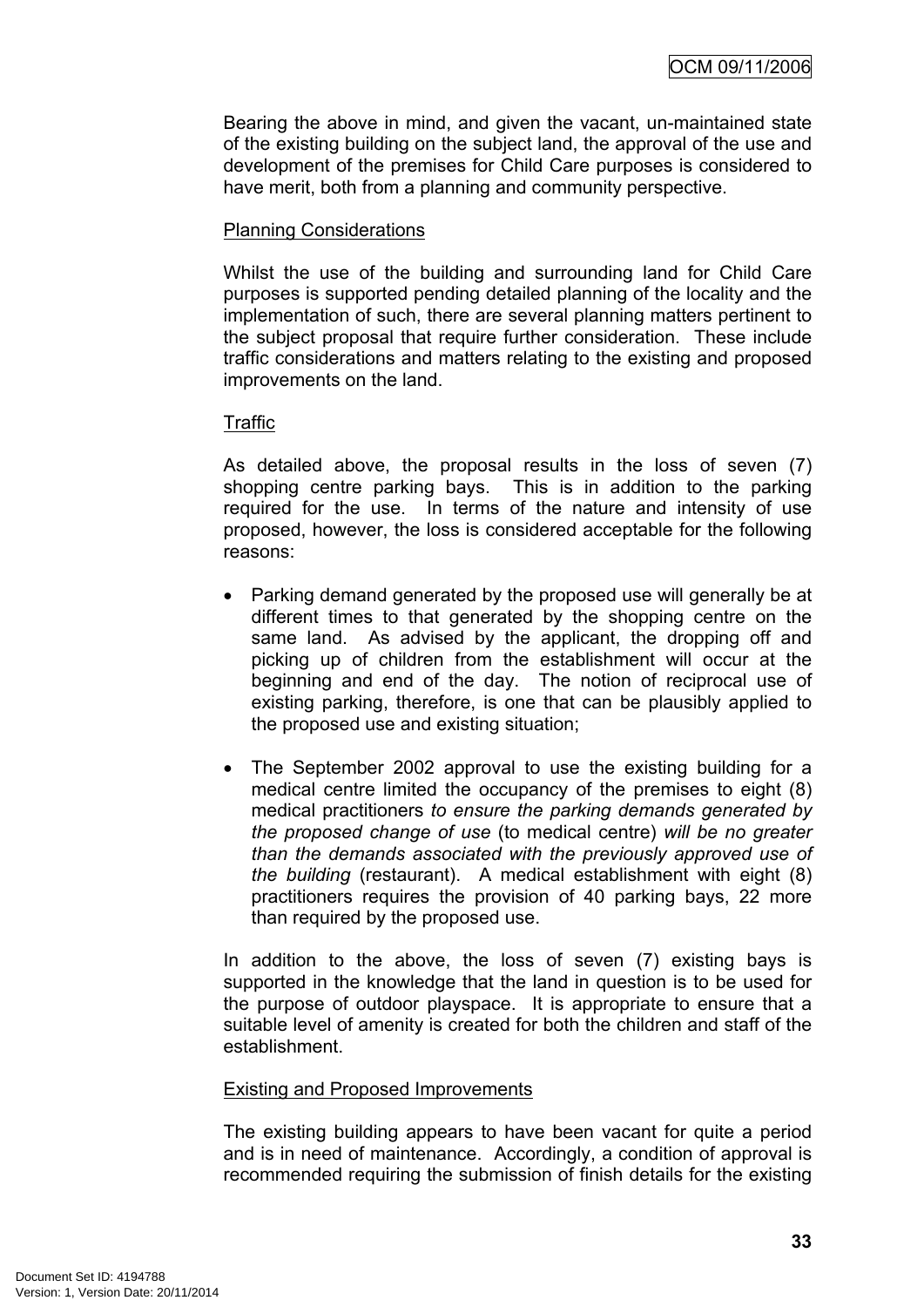building. A similar condition is also recommended in respect of works external to the building, including hard and soft elements, and landscaping. With respect to landscaping, an inspection of the site reveals a number of existing mature trees that should be retained as part of intended works.

## Community Consultation

All property owners within the shopping centre were consulted in respect of the proposed Child Care Centre. Two (2) signs advising of the proposed centre were also erected adjacent to Cordelia and Coolbellup Avenues. The closing date for submissions was Friday 6 October 2006. No submissions were received in response to the consultation undertaken.

# Conclusion and Recommendation

The establishment of a Child Care Centre within the Coolbellup town centre prior to the structured redevelopment of the area is considered positive from a planning and community perspective. The facility will add to the level of local services currently offered by other uses in the town centre, improving the dynamics and function of the location.

It is, therefore, recommended that Council support the application, delegating authority to the Principal Planner to conditionally approve the application following receipt of confirmation that approval is given by the Strata Body for the shopping centre to the use of the external areas in association with the child care centre. At present, the application is for the building only (based on the completed application form), and does not include the areas external to the building. In this regard though, it should be noted that 'in principle' support for the facility has been granted by the Council of Owners of the shopping centre.

# **Strategic Plan/Policy Implications**

# *Demographic Planning*

*• To ensure development will enhance the levels of amenity currently enjoyed by the community.*

#### *Lifestyle and Aspiration Achievement*

*• To facilitate and provide an optimum range of community services and events.*

#### *Employment and Economic Development*

*• To plan and promote economic development that encourages business opportunities within the City.*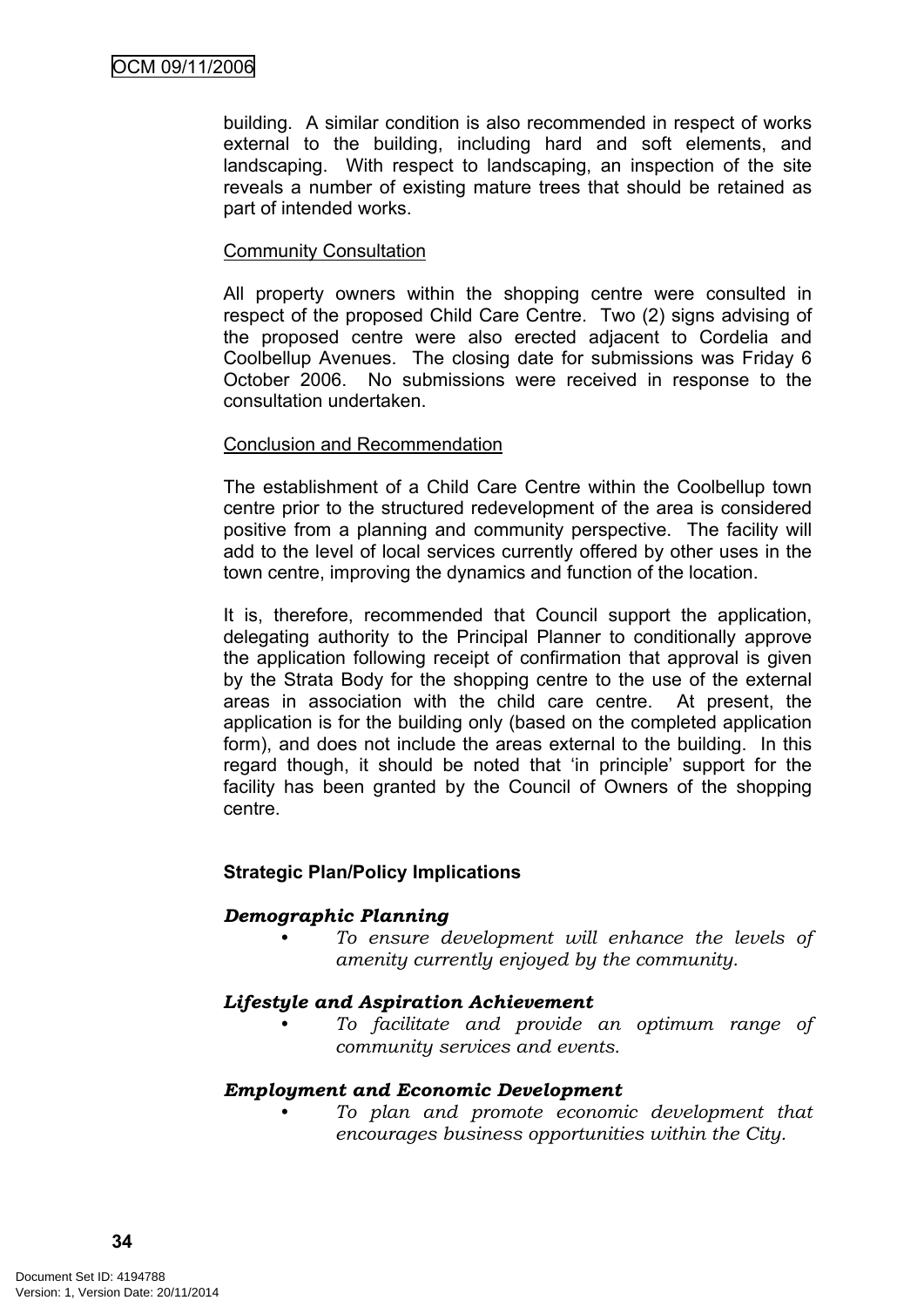## **Budget/Financial Implications**

In the event an application for review to the State Administrative Tribunal arises in respect of any of the conditions proposed to be imposed on approval, there may be a cost to be borne by Council.

## **Legal Implications**

Town Planning Scheme No.3 Residential Design Codes 2002 Planning and Development Act 2005

#### **Community Consultation**

All property owners within the shopping centre were consulted in respect of the proposed Child Care Centre. Two (2) signs advising of the proposed centre were also erected adjacent to Cordelia and Coolbellup Avenues.

#### **Attachment(s)**

- (1) Site plan, floor plans and elevations.
- (2) Applicant's submission.
- (3) Coolbellup Centre Scenario 3.

#### **Advice to Proponent(s)/Submissioners**

The Proponent(s) and those who lodged a submission on the proposal have been advised that this matter is to be considered at the 9 November 2006 Council Meeting.

#### **Implications of Section 3.18(3) Local Government Act, 1995**

Nil.

#### **14.8 (OCM 09/11/2006) - VARIATION OF POLICY SPD7 TO ALLOW SUBDIVISIONAL BULK EARTHWORKS ON LOTS 9003, 24 AND 448 LYON ROAD, AUBIN GROVE (6006141, 5514454 & 5500069) (ST) (ATTACH)**

# **RECOMMENDATION**

That Council:

- (1) approves an exemption to Policy SPD7 to allow the completion of bulk earthworks during the moratorium period on Lots 9003 and 24 Lyon Road, Aubin Grove subject to compliance with the following Standard and Special Conditions:
	- 1. All dust management measures outlined in the dust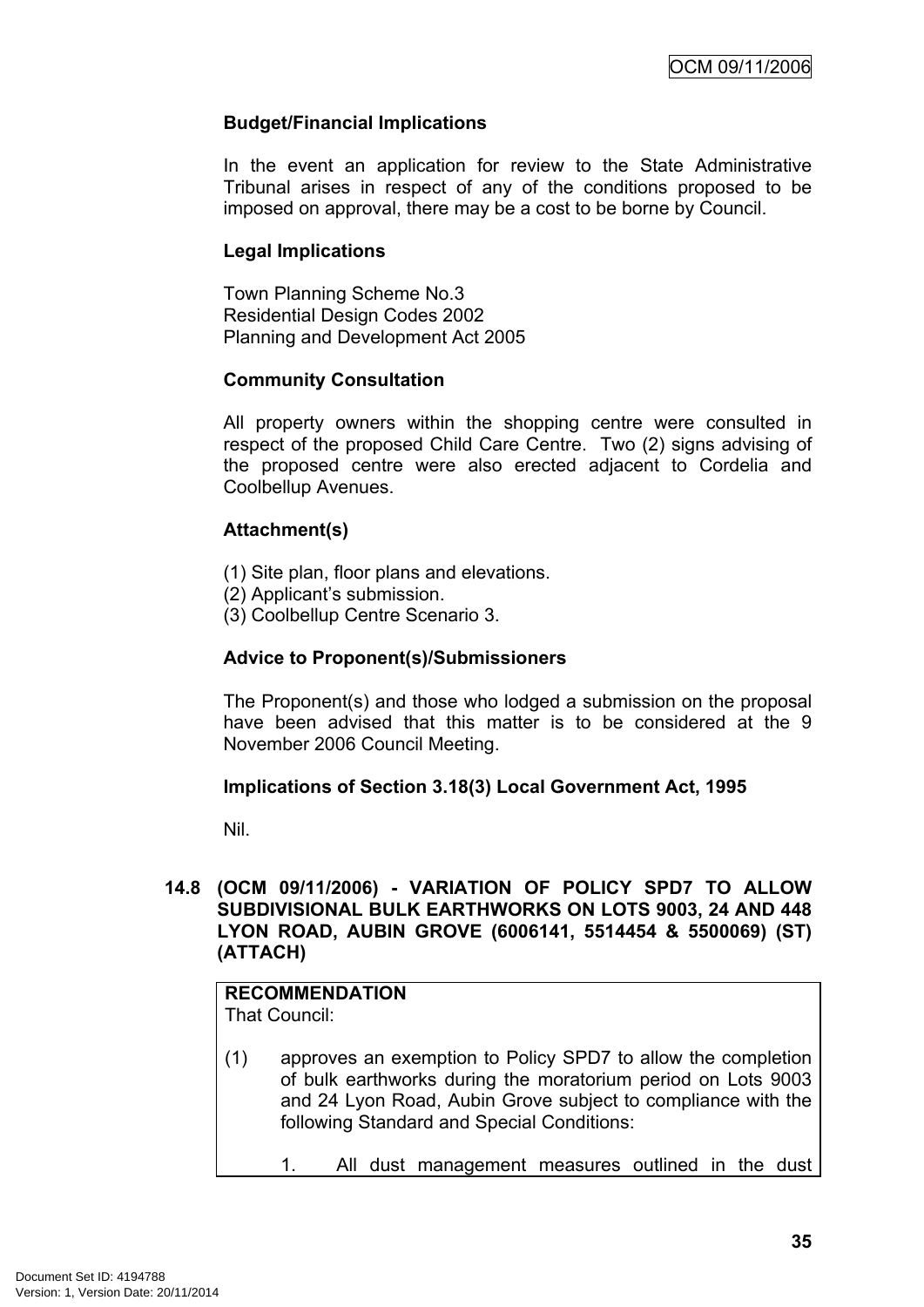management plan and supporting information must be adhered to at all times.

- 2. All proposed clearance strategies, timing and dust suppression measures undertaken by the developer must be effective in controlling dust and sand drift from the site to ensure that adjacent properties are not adversely impacted upon.
- 3. Burning of green waste or cleared vegetation on this site is prohibited.
- 4. Times of operation are to be limited to 7.00am to 7.00pm, Mondays to Saturdays inclusive. No works on site (other than dust suppression works) are permitted outside these hours without prior written approval of the City's Health Service.
- 5. Bulk earth works will be permitted to be undertaken on the sites over the period 1<sup>st</sup> October to 31<sup>st</sup> March, subject to an ongoing program of stabilisation on all exposed land prior to the completion of works on the lots, to the satisfaction of the City's Principal Environmental Health Officer.
- 6. Supervisory staff of the contractor shall visit the site each non working day when adverse weather conditions are conducive for the production of dust and commence dust suppression measures if necessary.
- 7. Advisory notices shall be issued to adjoining land occupiers, the local government and the Department of Environment and Conservation at least 24 hours before site works commence. The notices shall include the name and after hours contact number of the developer, engineer and contractor, the contact number for the City's Health Services, and the expected completion date.
- 8. Wind fencing, as agreed to in the dust management plan, shall be erected before any part of the site surface is disturbed.
- 9. An amount of wind fencing, sufficient to surround the exposed boundaries of the site needs to be stored on site or available within one hour of being required by the engineer for the developer/local government/Department of Environment and Conservation.
- 10. The nominated wind fencing is to remain in position until

**36**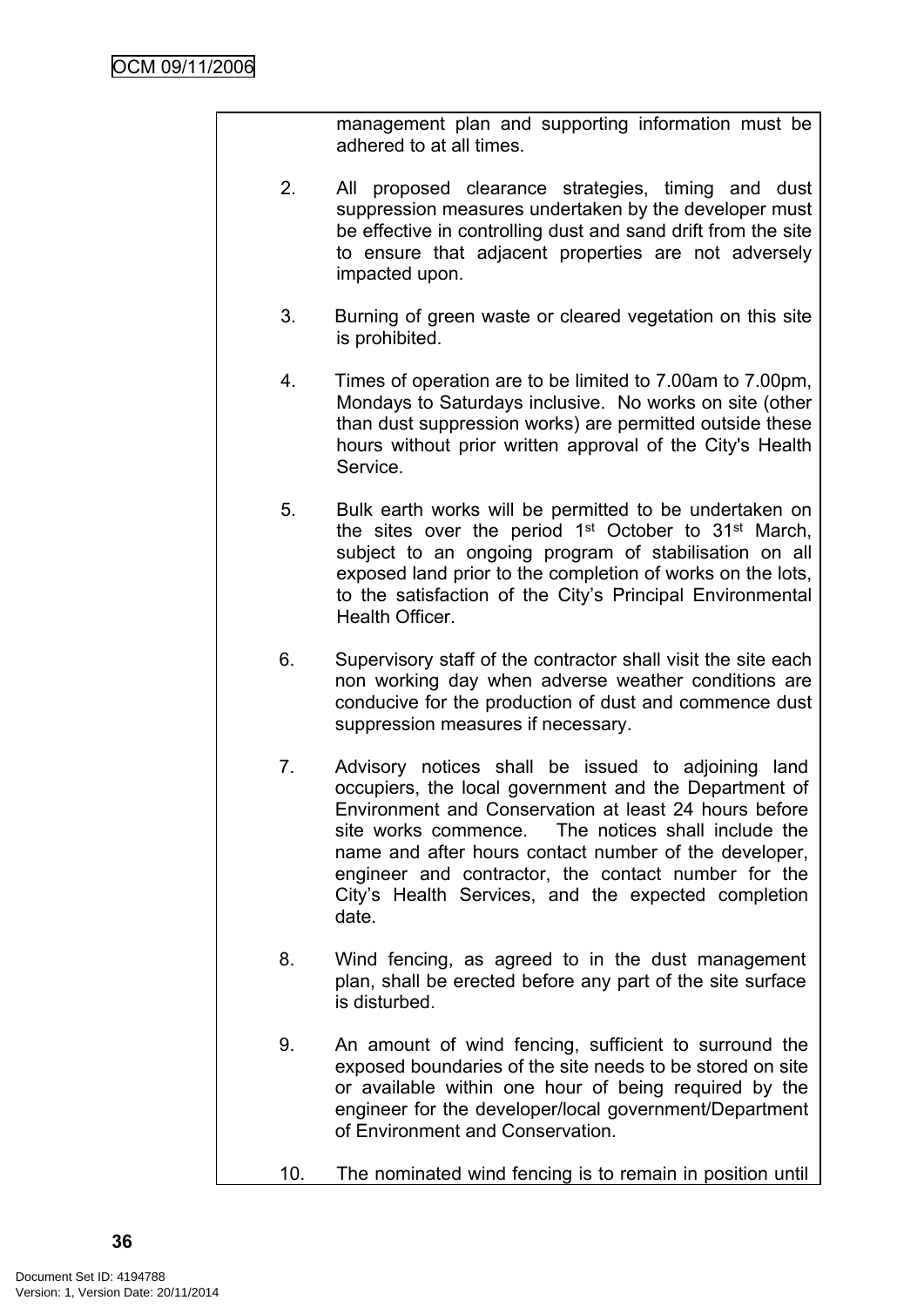the disturbed surface is stable. Any damaged fencing is to be repaired prior to commencement of site works on that day.

- 11. Surface stabilisation is to be applied to the disturbed area of each section of the site upon completion of the works in that section.
- 12. The engineer for the developer shall maintain strict control of works with dust-creating potential. Material which has been excavated for trenching shall be stabilised if the trench is to be left exposed for longer than 72 hours.
- 13. After all site works are completed, and before the contractor has vacated the site, the developer should ensure that the entire site is stable. The developer then retains responsibility for site stability until change of ownership/control takes place. After the change of ownership/control has taken place, the new owner or controlling party will inherit responsibility for site stabilisation.
- 14. Suitable water-carts in good working condition and of not less than 10,000 litres capacity per 5 hectares of disturbed site, or an appropriate alternative, shall be available to commence immediate watering on the site.
- 15. Surface stabilisation equipment shall be available to commence operation on site within 48 hours of being required to do so by the engineer for the developer/local government/Department of Environment and Conservation and with sufficient capacity to cover the disturbed site area within a further 48 hours.
- 16. Additional wind fencing shall be erected within 18 hours of the contractor being required to do so by the engineer for the developer/local government/Department of Environment and Conservation. Dust generating works on the site shall cease in the interim.
- 17. Include an allowance for water-cart operation, wind fencing and surface stabilisation during the construction period for the purposes of dust and wind-borne material suppression.
- 18. Include an allowance for surface stabilisation for the purposes of dust and wind-borne material suppression to be maintained after the construction period and until change of ownership/control takes place.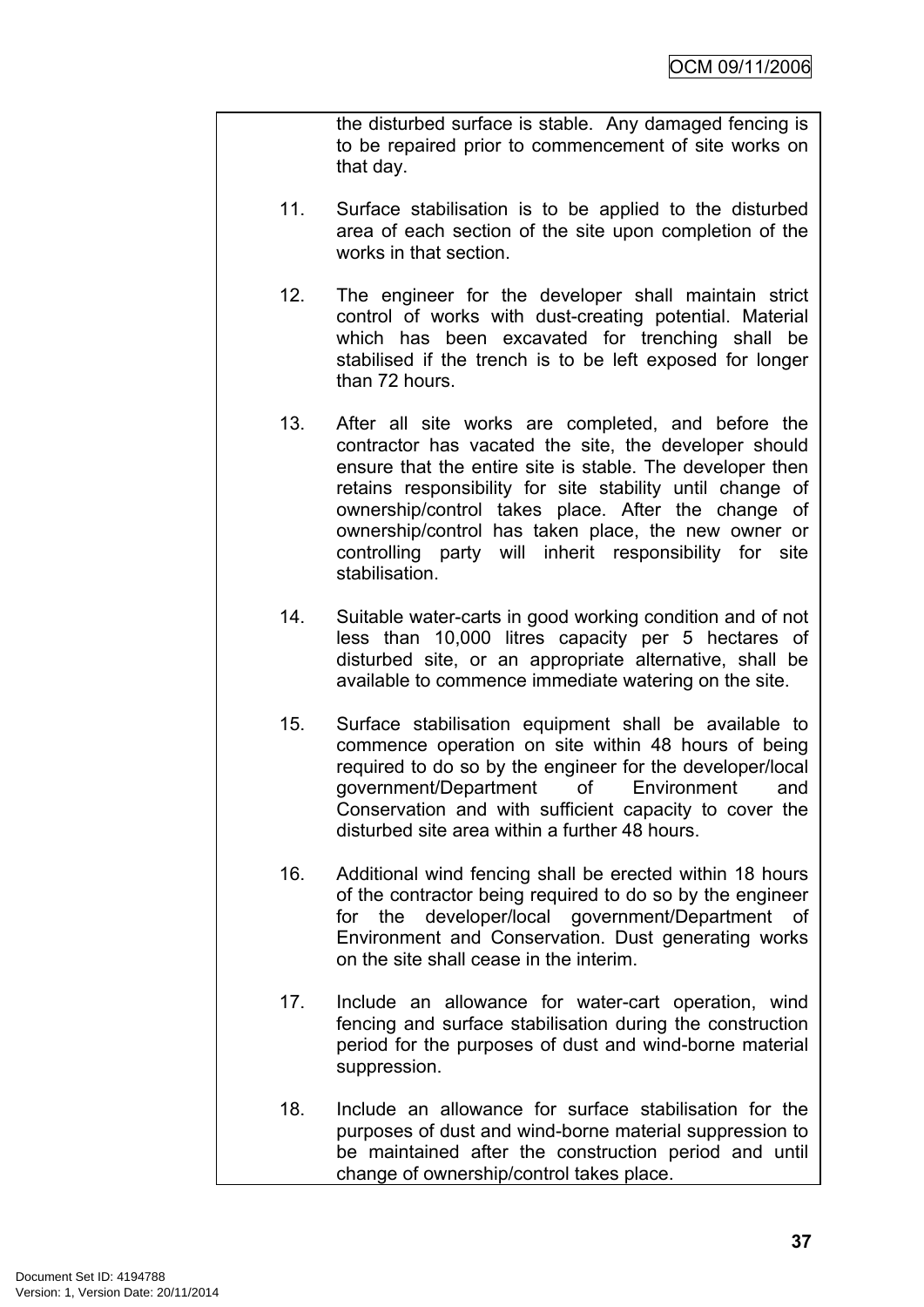- 19. Details of any complaints received are to be logged and forwarded immediately to the City's Health Service.
- 20. Where unfavourable wind conditions exist for works with respect to dust nuisance to neighbouring premises, the Site Manager is to determine whether works can proceed without causing such a nuisance. Works must be ceased in extreme wind conditions, and the site sufficiently stabilised or water carts operated until such a time as the wind conditions are appropriate to resume works.
- 21. Should dust visibly cross the site boundary, operations must be modified and dust management measures increased immediately. Should dust continue to be generated, all operations must cease immediately and the site sufficiently stabilised or water carts operated until such a time as the wind conditions are appropriate to resume works.
- 22. If at any time complaints are received and/or the City's Environmental Health Officer has sufficient evidence to believe operations cannot feasibly continue without affecting neighbouring properties, operations will be required to cease until the Principal Environmental Health Officer is satisfied that dust management measures are sufficient to allow the continuation of works. During this time the site must be sufficiently stabilised to ensure that dust is not generated from the site and affects neighbouring properties.
- (2) the timing of the work and control of dust emissions as specified above is to be strictly adhered to. Failure to do so may result in the rescinding of the approval to operate during the moratorium and/or subject the Developer to possible legal action; and
- (3) advise the applicant of Council's decision.

# **COUNCIL DECISION**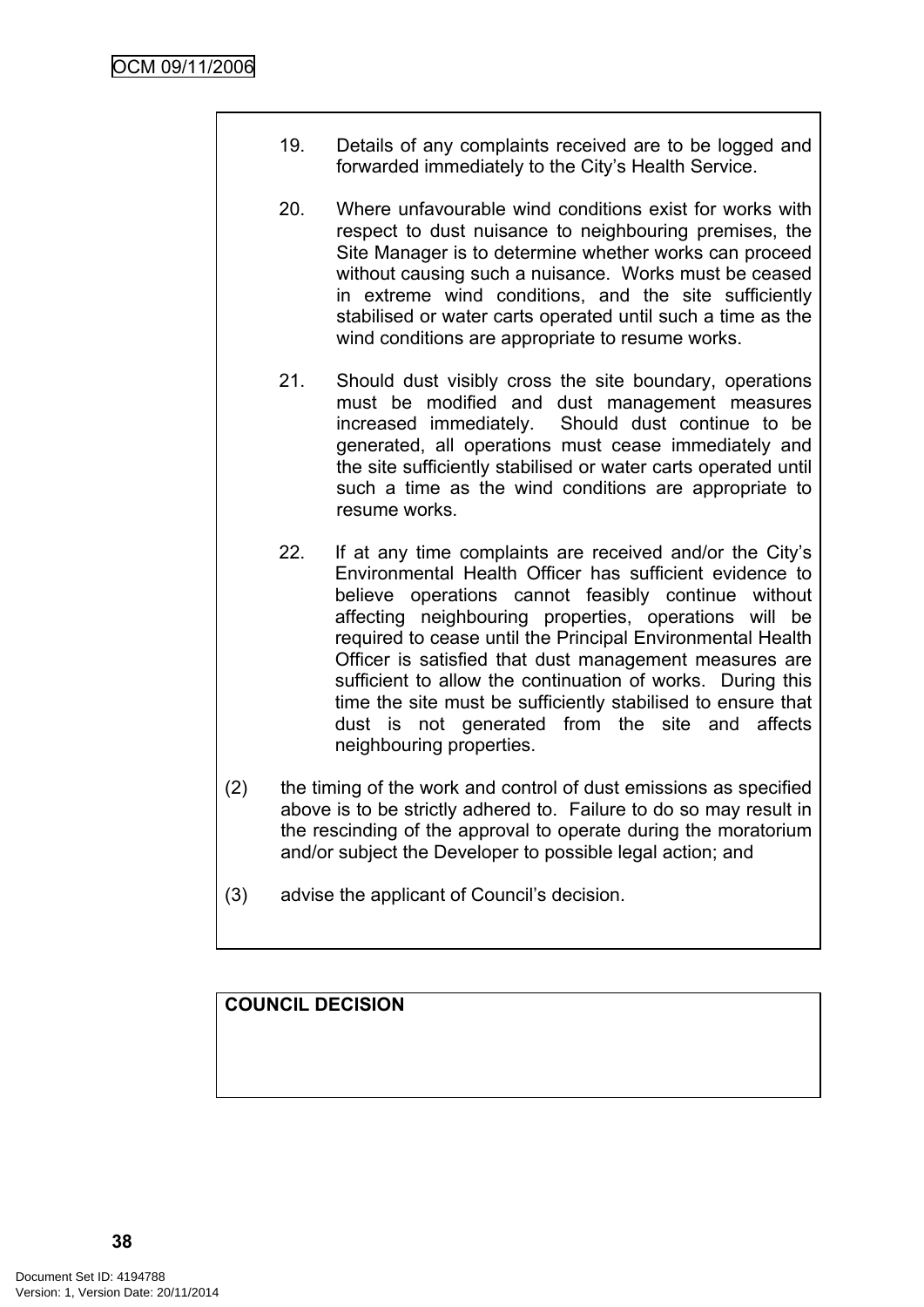# **Background**

Local Law 5.9 of the *City of Cockburn (Local Government Act) Local Laws 2000* requires owners or occupiers of land who intend to undertake any work involving the clearing of land from which any sand or dust is likely to be released to submit a Dust Management Plan (hereafter referred to as DMP) in accordance with Council's "Guidelines for the Preparation of a Dust Management Plan for Development Sites with the City of Cockburn", and obtain written approval of the plan before the commencement of any work (see attachment (1) titled 'City of Cockburn Guidelines'). When approving DMPs, the City's Environmental Health Officers assess the site and procedures for the management of dust lift-off against the Department of Environment and Conservation *Land development sites and impacts on air quality* (hereafter referred to as the 'DEC Guideline'), and complete a checklist for assessing submitted plans (see attachments (2) and (3) titled 'DEC Guideline' and 'Checklist')*.*

DMPs are approved subject to compliance with the above guideline and Council's Policy SPD7, *Prevention of Sand Drift from Subdivision and Development Sites* (see attachment (4) titled 'Council Policy'). This policy was adopted on 21 October 2003, and prohibits bulk earthworks, defined as site clearance, land re-contouring and cut and fill operations, between 1<sup>st</sup> October and 31<sup>st</sup> March annually ('moratorium period') on Class 3 (medium risk) and 4 (high risk) sites.

# **Submission**

The engineers and contractors responsible for Lots 9003 and 24 Lyon Road have submitted a DMP and requested that the Council policy be varied to allow bulk earthworks to be carried out on the site during the 'moratorium period'. The submission includes correspondence from Ewing Consulting Engineers that outlines a summary of the dust suppression measures that will be followed (see attachment (6) titled 'cover letter'). A copy of the specifications that the contractors must follow with regards to dust and wind borne material control in their contract is also provided (see attachment (7) titled 'contract specifications'). Additional information, and a sample letter to surrounding residents was also provided in an email from Ewing Consulting Engineers (see attachments (9) and (10) titled 'Additional Information' and 'Letter to Residents').

# **Report**

The engineers and contractors responsible for Lots 9003 and 24 Lyon Road have submitted a DMP and requested that the Council policy be varied to allow bulk earthworks to be carried out on the site during the 'moratorium period'. The resulting development will form another stage of The Walk subdivision. The submission outlines that the fill that will be cut from the opposite school site on lot 448 will be placed on Lots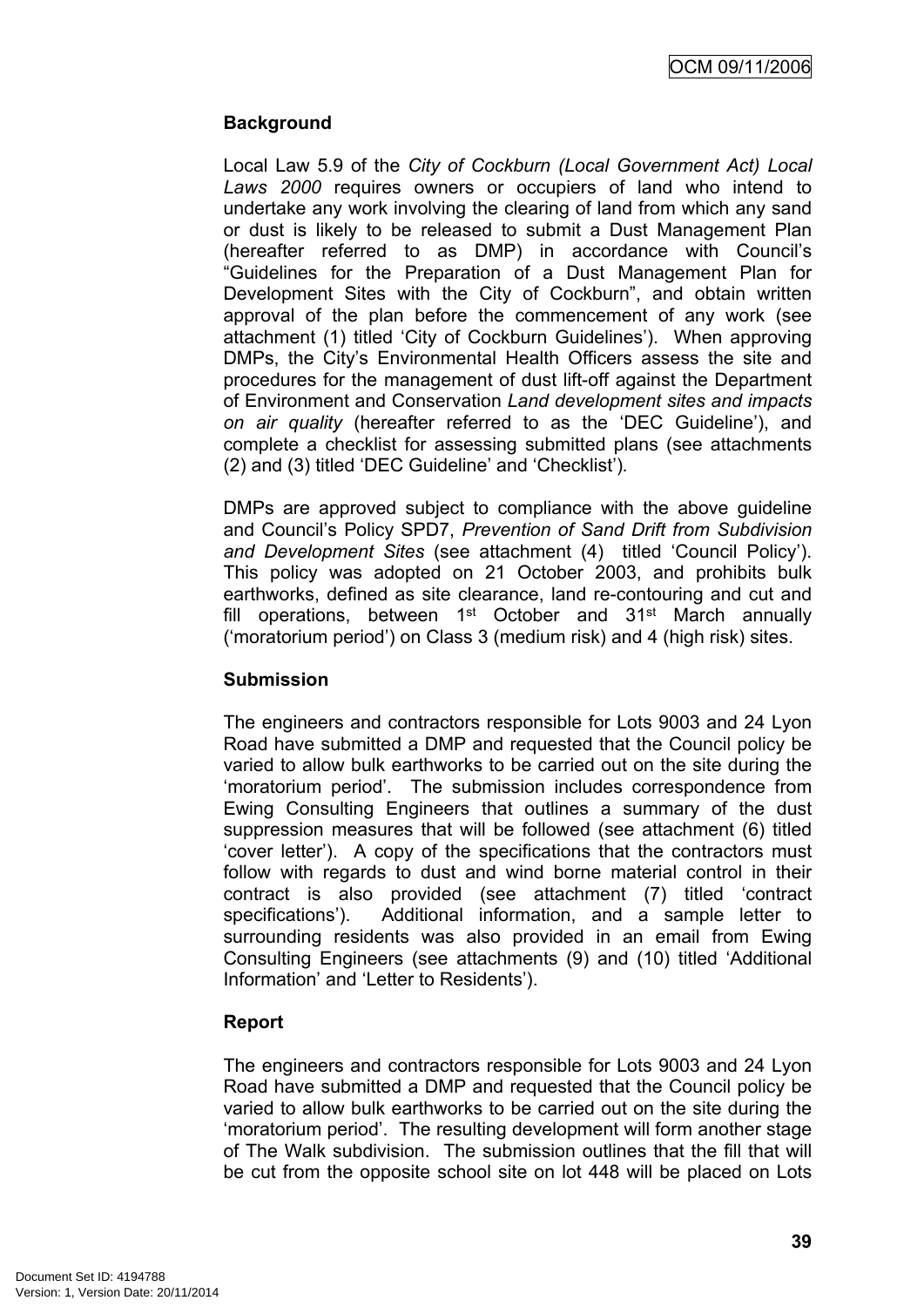9003 and 24 to bring the finished level to the same as the lots to the north and south.

Lot 448 is not subject to this policy as it is owned by the State Government and is exempt from the Local Government Act 1995 and associated Local Laws. This lot will also be worked during the moratorium to enable construction of a new school for opening in term 1 of 2008.

Surrounding lots 7 to the south are currently being earth worked for The Walk subdivision, and the area to the north has already been developed, with housing already established or under construction (see attachment (5) titled 'aerial photo').

The land is currently owned by Bellcross Holdings Pty Ltd, and the developers are LWP Property Group. The engineers for the project are Ewing Consulting Engineers, and the contractors, Marsh Civil (Engineering Contractors Pty Ltd). Ewing Consulting Engineers and Marsh Civil have been responsible for the earthworks on several subdivisions within the City, and the City's Environmental Health Officers have a good working relationship with the senior management and site supervisors. Few complaints have been received from sites being worked on by these companies, and any complaints have been responded to promptly and effectively.

The preventative measures that can be used by Marsh Civil are outlined as part of their standard environmental procedure policy. A site map is provided showing the staging and the location of wind fencing (see attachment (11) titled 'Site Map'), and information from Belleng VDM Pty Ltd on the dust monitoring equipment that will be used, and the location of the dust monitors (see attachment (12) titled 'dust monitoring equipment'). A sample letter indicating the information that will be provided to surrounding residents

The classification of a site is determined using a chart outlined in the DEC Guideline (Appendix 1), and is based on criteria such as nuisance potential of soil, size of the site, distance to housing, type of works (bulk earthworks are known to create more dust), and effect of prevailing winds.

The site classification assessment chart in this case determined that the development is a Class 3 site, and considered medium risk under the DEC Guideline. The guidelines however require that where other land uses are located within 100m from the site, sites assessed as Class 3 will be upgraded to Class 4. Therefore the DMP is assessed against the Class 4 provisions of the DEC guideline. The Checklist for assessing submitted plans was also completed to assess if all required information had been provided (see attachment (3) titled 'Checklist').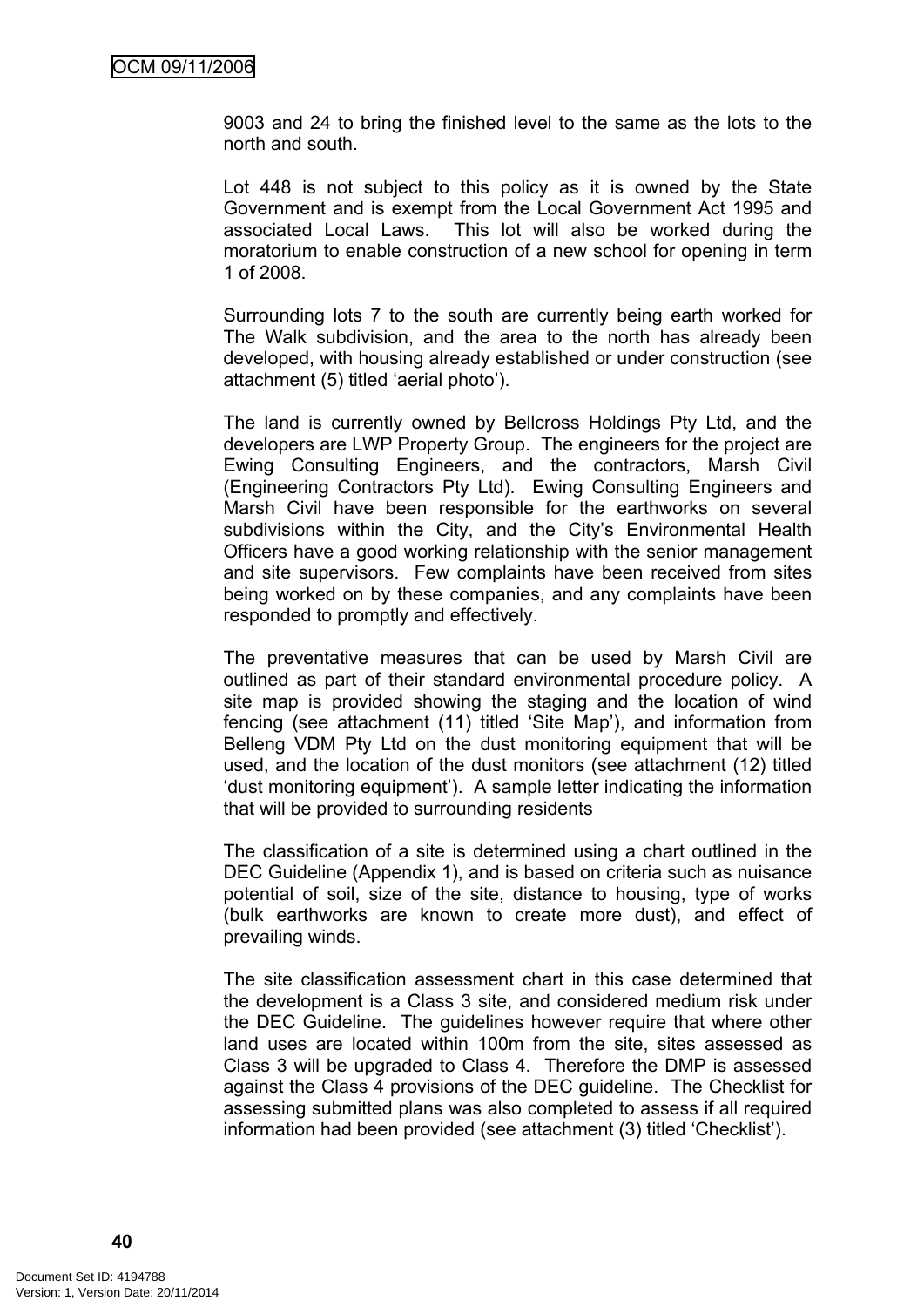Although the site is in close proximity to the houses to the north and the works (clearing and filling) are such that there is a high potential for a dust nuisance to be created, the size of the site that is exposed at any one time is limited to 1 hectare. The score options given to the various categories to produce a Class 3 specification are outlined:

Part A – Nature of Site

- 1. The nuisance potential of the soil when disturbed is considered 'high' due to the light sands located in Aubin Grove, and the dark coloured fine topsoil;
- 2. Little protection is provided by the existing vegetation, however the site is low lying, which provides some protection. The protection would decrease however as the site is built up, and as the vegetation is cleared. In general the site would be considered as having 'little screening'.
- 3. The area that is disturbed at any one time is 'less than 1 ha'. The remaining site will either be undisturbed, or stablised.
- 4. The works involve clearing and filling, and are therefore considered as 'bulk earthworks'.

Part B – Proximity of the site to other land uses

- 1. The houses to the north are 'less than 100m' from the site boundary. Although not all these houses are occupied, a previous complaint has shown that residents building new homes can become agitated by dust in the home prior to moving in.
- 2. The surrounding land uses are 'dense land uses affected by prevailing winds'. The winds in this area are easterly in the mornings, moving south westerly in the afternoon. Easterly winds are unlikely to cause a nuisance, however the south westerly winds have the potential to cause dust to blow to the northern properties unless adequate dust suppression measures are used.

In order to minimise the dust nuisance to surrounding properties the plan proposes that the area to be cleared and earth worked at any one time will be limited to 1 hectare. The sequence of works will be stage G, H, F then E. Once the works in each stage has been completed, the area will be stabilised (hydro-mulched) before moving onto the next stage. This staging will ensure that the exposed area can be more adequately managed with the dust management measures outlined.

The application of water to disturbed soil can be effective in reducing dust lift-off. The dust management measures that the contractor will adopt include the provision of water carts, sprinkler systems or hand held water sprays on bare areas and stockpiles where the use of a water cart is not feasible. A provision for an after hours water cart has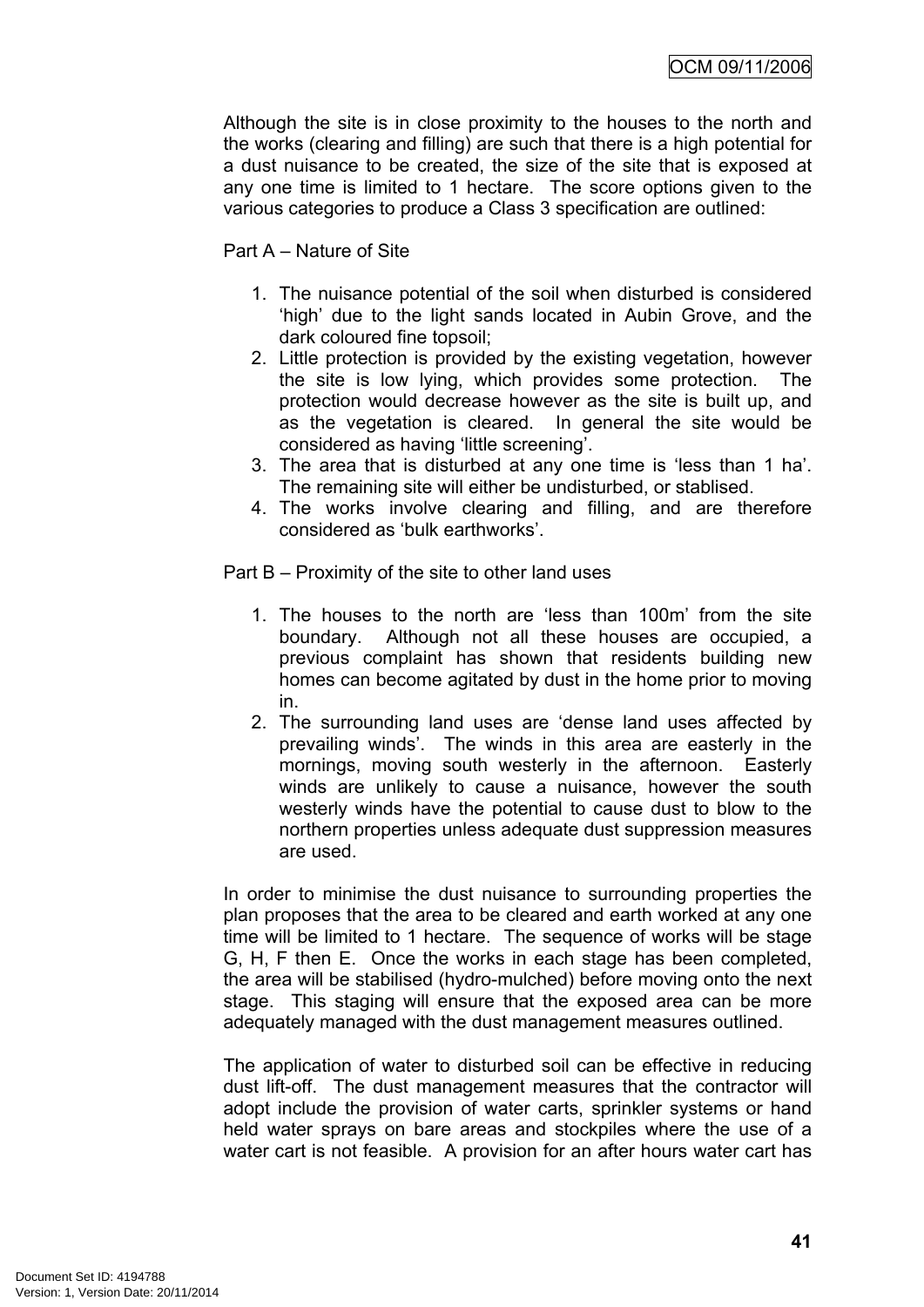also been provided to ensure that dust is controlled during nonstandard working hours.

The use of wind fencing to aid in controlling dust has proved to be effective in most situations. The site boundary to the north is largely protected by existing fencing around the housing, and standard wind fencing will be erected in the sections where there is no existing fencing. Additional heavy duty fencing will be available to be erected within 24 hours if required.

Exposed areas and stockpiles can be temporarily stabilised by the use of hydro-mulch or stabiliser, or by covering areas with appropriate materials such as geofabric. The use of hydro-mulch or stabiliser can be effective as a short-term measure, provided the area is not disturbed (ie the crust is broken). Seed can be added to the products for long-term stabilisation. Marsh Civil's dust management commitments specify the use of hydro-seeding, spray emulsion or geofabric to stabilise areas that would otherwise be left bare for extended periods, and keeping dust suppression equipment on line or when needed. An amount of Dustex (chemical stabiliser) will be stored on site for use in the water carts. A standard condition placed on dust management plan approvals also requires that stockpiles must be stabilised if they are to be left exposed for longer than 72 hours.

Experience has shown that the use of wind fencing, water carts and stabilisation equipment is effective in normal wind conditions, however if extreme wind conditions are present, it is likely that dust will be generated despite these provisions. In these instances, it is imperative that the site manager assesses the wind conditions and the site works to determine if works can feasibly continue without causing a dust nuisance to surrounding residents. The additional information provided by Ewing Consulting Engineers confirms that works will be ceased in extreme wind conditions.

Previous experience has shown that surrounding residents feel they have more control over situations when they are clearly informed, and provided with the contact details of the parties involved. For this reason prior to the commencement of works on Class 4 sites, it is compulsory to distribute advisory notices to surrounding residents providing the proposed finish date for the works, an after hours contact number for the engineer, and a contact number for the local government Environmental Health Officer. A sample letter to residents is provided, with confirmation that this will be distributed to neighbouring properties. The sample letter does not provide a direct contact number for the City's of Cockburn's Health Services, and therefore Marsh Civil will be required to amend the letter to include this before distributing. In addition, dilapidation surveys will be offered to residents within 50m from the sites.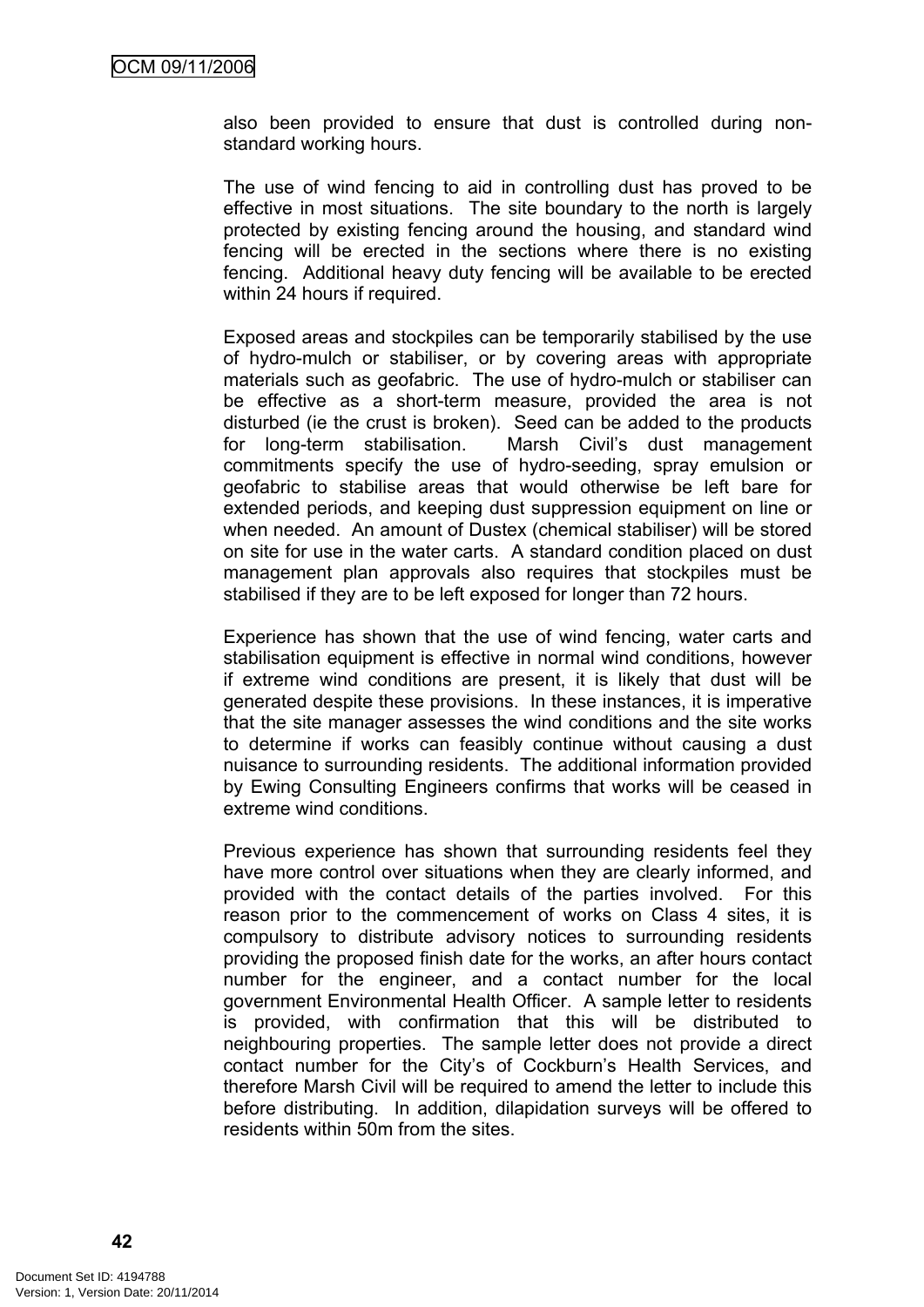An assessment of the dust management measures outlined in the DMP show they adequately address the provisions required for a Class 4 site as outlined in the DEC Guideline, and all the information required, as per the Checklist is provided*.* The standard conditions for dust management plan approvals will be placed on the approval, as well as the additional conditions as above. These conditions allow the City's Environmental Health Officers to require the works to cease at any time where a dust nuisance is being created, and to prohibit any further works in the moratorium period until the City's Principal Environmental Health Officer is satisfied that the works can continue without causing a nuisance.

The *City of Cockburn (Local Government Act) Local Laws 2000* provides a nuisance provision that specifically addresses dust. Local Law 5.10 states, *'An owner or occupier of land or premises, from which any sand or dust is released or escapes, whether by means of wind, water or any other cause, commits an offence'*. Under this Local Law, an infringement of \$500.00 can be issued, or court action initiated. Should complaints be received from surrounding residents, and evidence is gathered to confirm that a dust nuisance has been created from Lots 9003 and 24 Lyon Road, Aubin Grove, an infringement notice will be issued, and the above condition enforced.

# **Strategic Plan/Policy Implications**

#### *Governance Excellence*

*• To provide effective monitoring and regulatory services that administer relevant legislation and local laws in a fair and impartial way.*

The Planning Policies which apply to this item are:

SPD7- Prevention of Sand Drift from Subdivision and Development **Sites** 

#### **Budget/Financial Implications**

Nil.

# **Legal Implications**

Nil.

# **Community Consultation**

No community consultation is required. Residents that will potentially be affected will be advised of the works prior to commencement.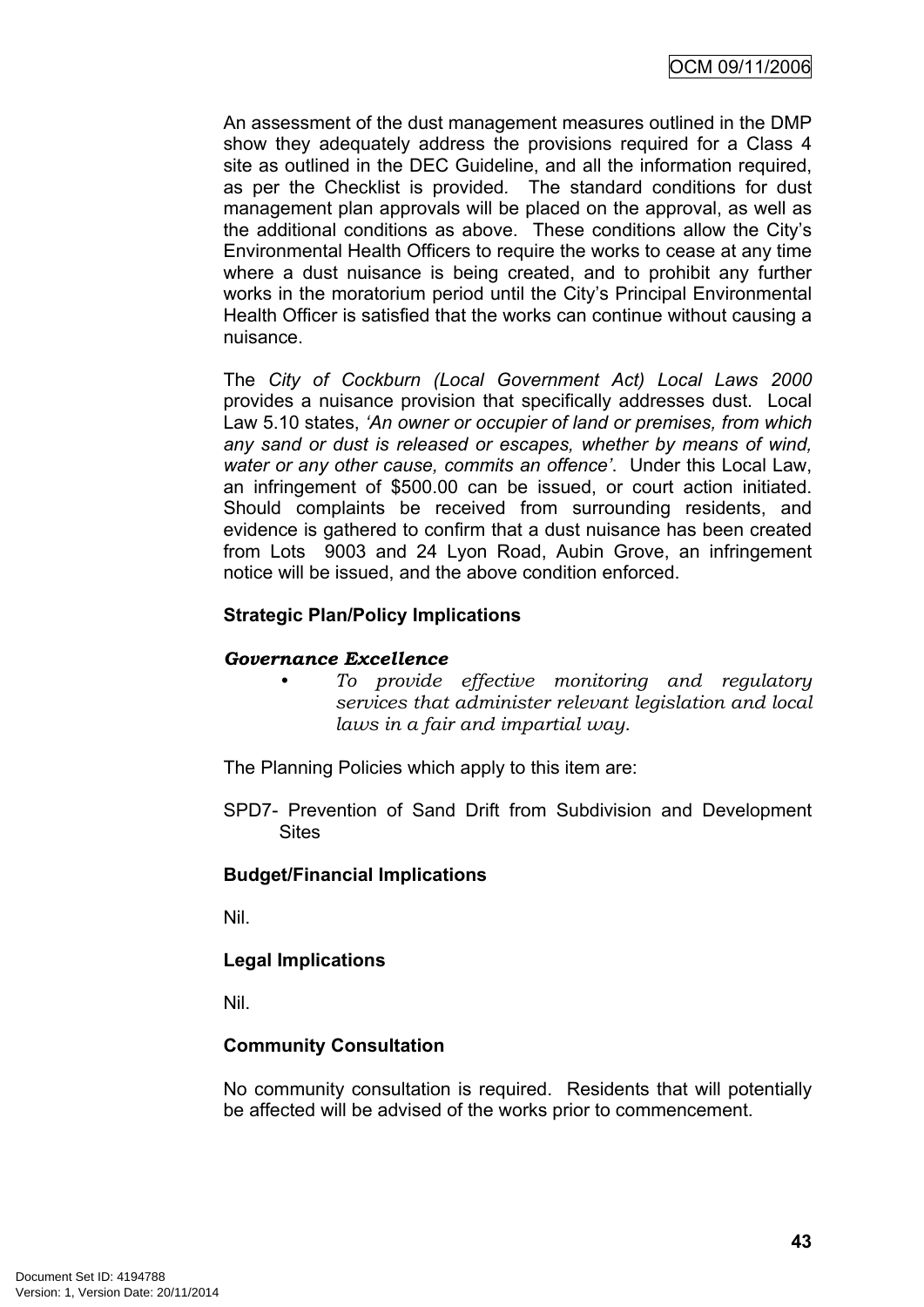# **Attachment(s)**

- (1) City of Cockburn Guidelines
- (2) DEC Guideline
- (3) Checklist
- (4) Council Policy
- (5) Aerial photo
- (6) Cover letter
- (7) Contract specifications
- (8) Dust Management Plan
- (9) Additional Information
- (10) Letter to Residents
- (11) Site map
- (12) Dust monitoring equipment

# **Advice to Proponent(s)/Submissioners**

The Proponent(s) and those who lodged a submission on the proposal have been advised that this matter is to be considered at the Council Meeting on 9 November 2006.

#### **Implications of Section 3.18(3) Local Government Act, 1995**

Nil.

**14.9 (OCM 09/11/2006) - PROPOSED SCHEME AMENDMENT - MODIFICATION TO ADDITIONAL USE AREA NO. 1 MASONRY PRODUCTION - URBAN STONE - LOT 77 JANDAKOT ROAD, JANDAKOT - OWNER: URBANSTONE PTY LTD - APPLICANT: KOLTASZ SMITH DEVELOPMENT CONSULTANTS (5513079) (MR) (ATTACH)**

# **RECOMMENDATION**

That Council:

(1) adopt the following amendment:-

PLANNING AND DEVELOPMENT ACT 2005 RESOLUTION DECIDING TO AMEND CITY OF COCKBURN TOWN PLANNING SCHEME NO. 3

AMENDMENT NO. 15

Resolved that Council, in pursuance of Section 75 of the Planning and Development Act 2005, amend the above Town Planning Scheme by:

1. Amending the Scheme Maps By modifying the boundary of Additional Use No 1 – Masonry production in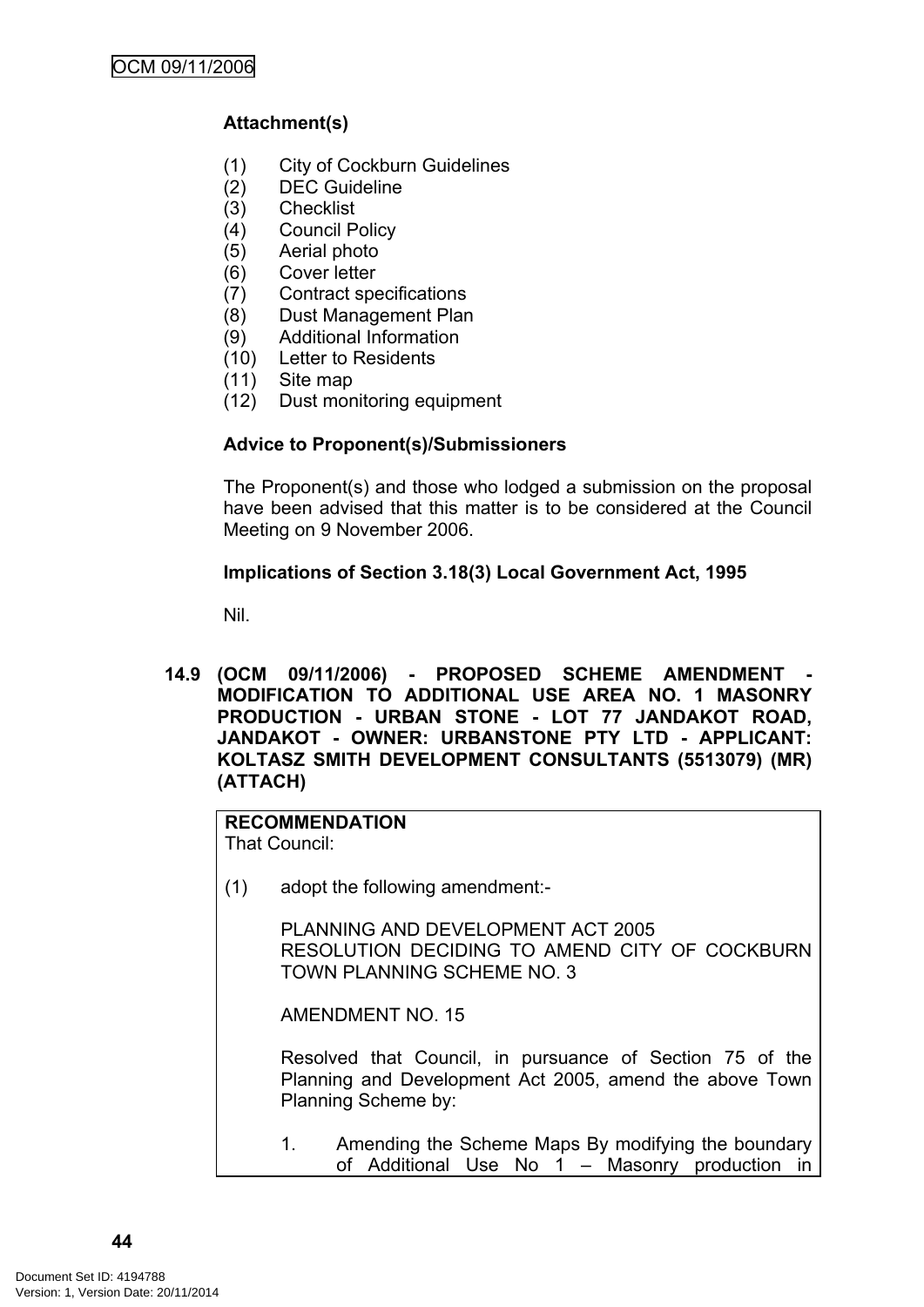accordance with the amendment map.

- 2. Amend the Scheme Text by adding new environmental and design requirements to Additional Use 1 Scheme Text as follows:-
	- 1. Environmental Requirements:

**Industrial Wastewater**:- All wastewater produced from activities on-site must be disposed of to a system approved by the Local Government and or in liaison with the Department of Water.

**Groundwater**: The operator must undertake investigations and reporting on groundwater quality from at least two monitoring bores positioned down-gradient of the site and one monitoring bore up-gradient of the site to detect any change in water quality against the Department of Environment and Conservation Drinking Water Guidelines that may occur over time while the plant continues to operate over the Jandakot Groundwater Mound. Groundwater reports must be submitted to the Local Government and Department of Environment and Conservation on an annual basis.

**Site Chemical Risk**: A Site Chemical Risk Assessment Report being prepared and implemented and regularly updated.

**Dust Management**: No visible dust generated by any aspect of operations on-site is to leave the subject land. The operator is required to submit to the Local Government, after consultation with the Department of Environment and Conservation a Dust Management Plan. The Dust Management Plan must be to the satisfaction of the Local Government, and upon approval by the Local Government, is to be implemented at all times.

**Noise Emissions**: The development is to comply with the *Environmental Protection Act 1986, which contains penalties where noise limits exceed those,* prescribed by the *Environmental Protection (Noise) Regulations 1997.*

If noise emissions from loading operations and the block plant fail to comply with the Environmental Protection Act, additional acoustic measures must be carried out as soon as reasonably practical to ensure compliance with the Act.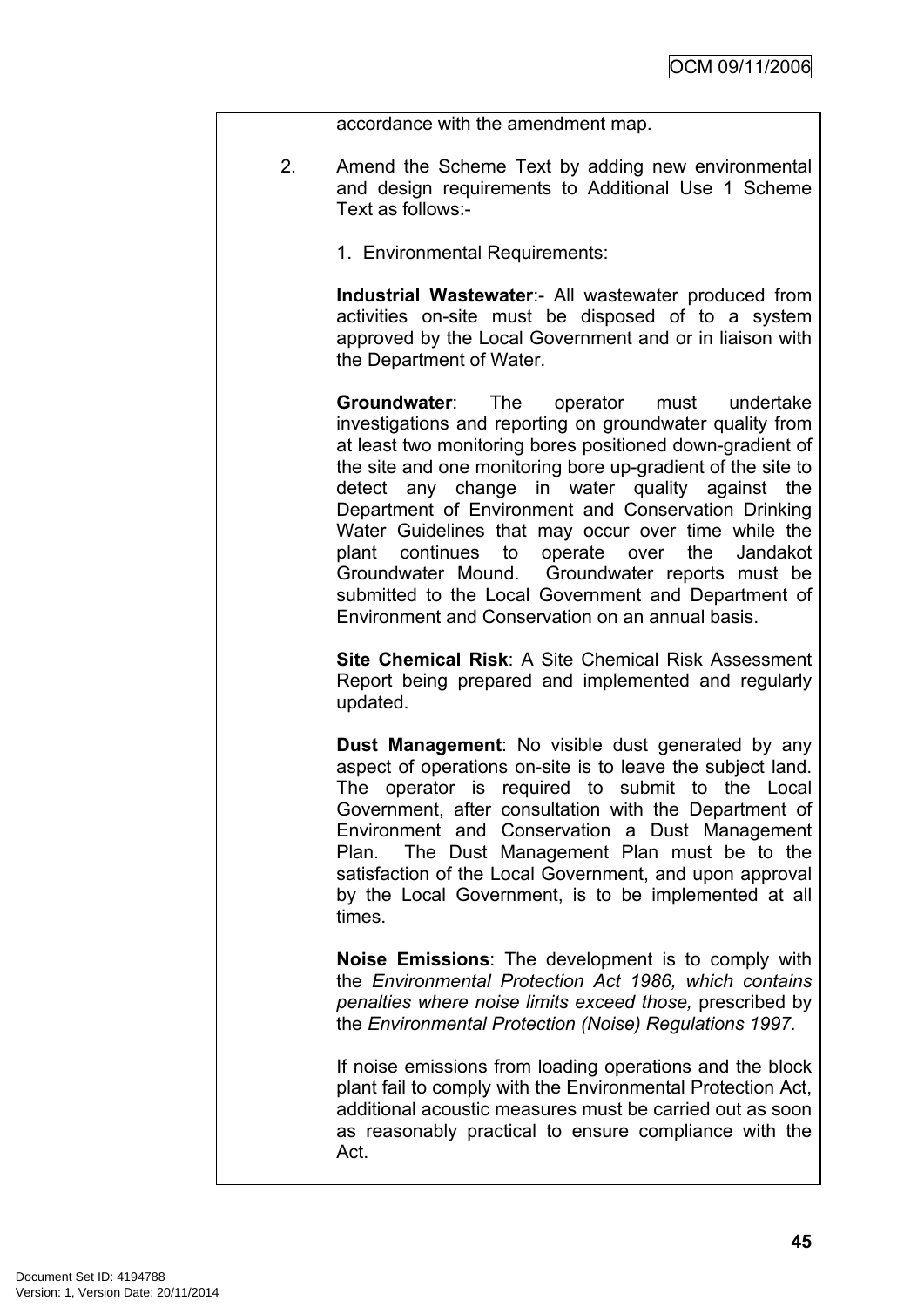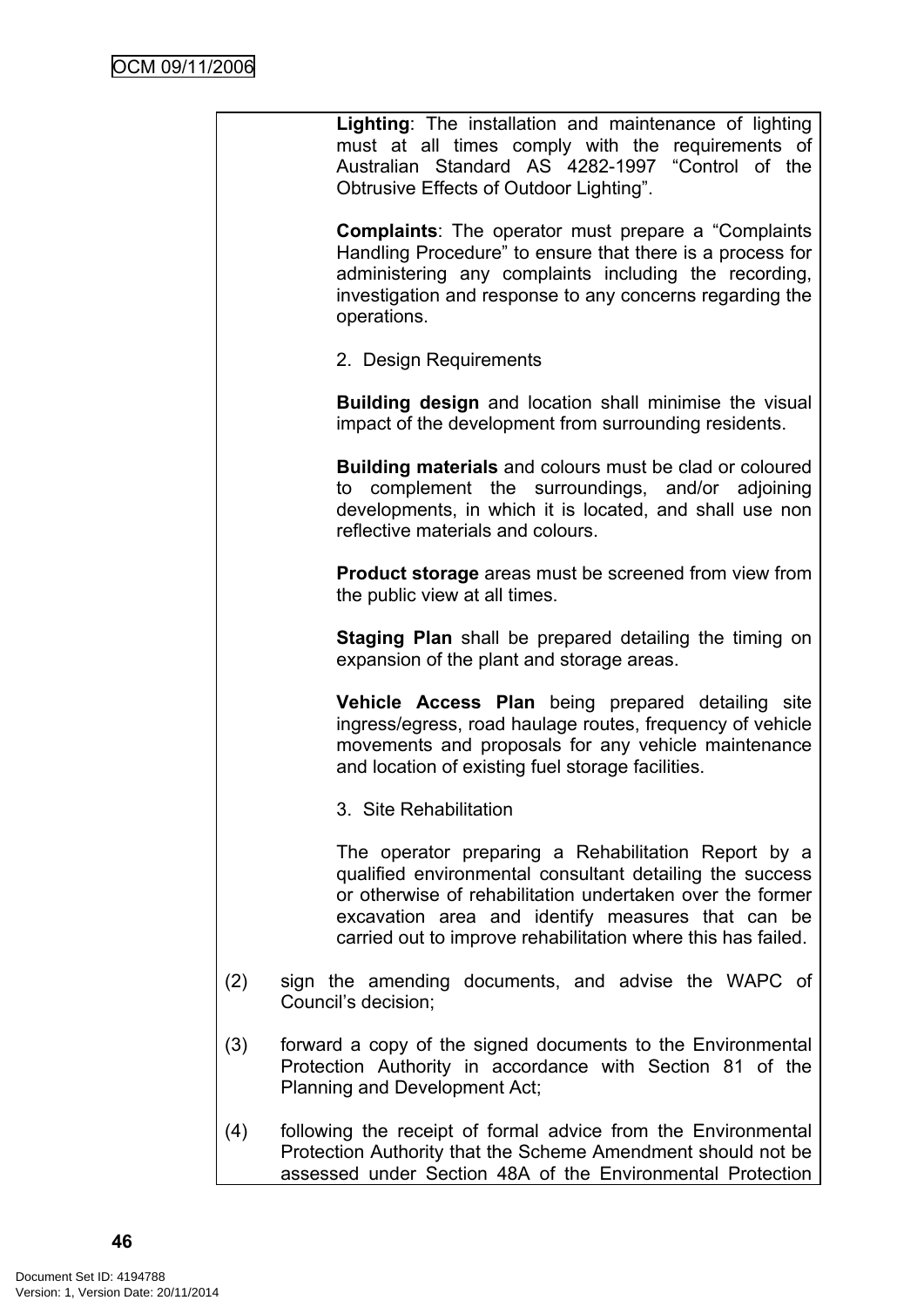Act, advertise the Amendment under Town Planning Regulation 25 without reference to the Western Australian Planning Commission;

- (5) notwithstanding (4) above, the Director of Planning and Development may refer a Scheme or Scheme Amendment to the Council for its consideration following advice from the Environmental Protection Authority that the Scheme Amendment should be assessed under Section 48A of the Environmental Protection Act, as to whether the Council should proceed or not proceed with the Amendment;
- (6) should formal advice be received from the Environmental Protection Authority that the Scheme Amendment should be assessed or is incapable of being environmentally acceptable under Section 48(A) of the Environmental Protection Act, the Amendment be referred to the Council for its determination as to whether to proceed or not proceed with the Amendment; and
- (7) advise the applicant and Jandakot Airport Holdings of the Council's decision accordingly.

# **COUNCIL DECISION**

#### **Background**

| ZONING:   |                                     | MRS:   Rural – Water Protection Zone |  |
|-----------|-------------------------------------|--------------------------------------|--|
|           |                                     | TPS3: Resource Zone                  |  |
| LAND USE: | <b>Masonry Production</b>           |                                      |  |
| LOT SIZE: | 57.26ha                             |                                      |  |
| AREA:     | 2.0ha of AU1 area of total lot size |                                      |  |

Urbanstone currently operate a block paving plant and specialist product manufacturing plant over a portion of Lot 77 Jandakot Road. Council's Town Planning Scheme No 3 recognises the legitimacy of their operation by way of an Additional Use No 1 – Masonry production.

The current operations of Urbanstone have been described by the applicant as follows:-

 Two factory buildings of approximately 3,000sqm ("Factory "A") and 2,500sqm ("Factory "B");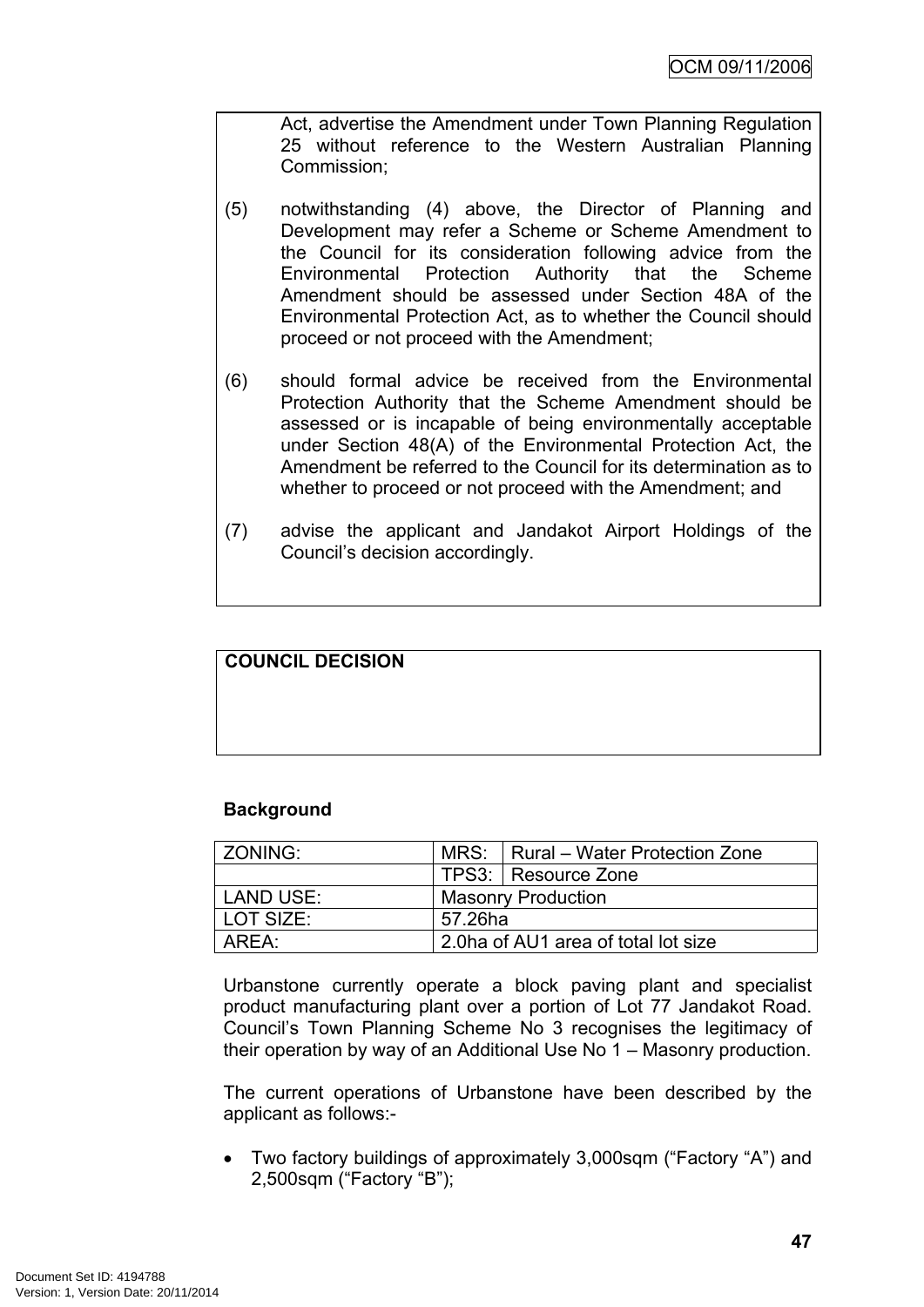- Office of approximately 500sqm;
- Concrete batching plants serving both factories with attenuate cement silos, ground weigh hoppers and raw material bunkers;
- Wastewater treatment facilities servicing each factory; and
- Extensive external product storage areas.

Combined, the two plants produce approximately 7,000 paving units per day with a total on-site workforce of 45 persons, including office staff. Staff toilets are linked to Ecomax treatment systems.

The background to the property is contained in the applicant's submission, which can be view in the agenda attachments and should be considered in conjunction with this report.

#### **Submission**

The applicant seeks approval from Council to initiate an amendment to the scheme on an "area for area" basis. The re-alignment proposes extensions to the north of approximately 60m and to the east of approximately 75m and a reduction in the AU1 area by increasing the setback of the development area to Jandakot Road.

The following comments have been provided in support of the requested amendment:-

- 1. expansion to the south will necessitate removal of considerable portions of remnant and re-growth vegetation;
- 2. greater operational efficiencies can be obtained by concentrating Plant within the central and northern portions of the site; and
- 3. construction within the southern portions of the site will not be as well screened from Jandakot Road or residences in Boeing Way.
- 4. It will also ensure the continuation and expansion of Urbanstone operations in an efficient and environmentally responsible manner.
- 5. The area for the re-alignment will have no impact on the environment or Mound.

Urbanstone seeks approval to expand its operations to introduce new products to its range and specifically large format, concrete floor tiles for internal commercial applications.

*"The proposed expansion is very similar in its processes and emissions/wastes as those currently conducted on-site. The raw tile is an off-mould concrete product that, once air cured, is ground, polished and cut to size prior to pallet loading for transport.*

*The proposed tile Plant, which is electrically driven, will require a new building of approximately 5,000m² within the north eastern corner of the re-aligned site. No additional materials bunkers/silos will be required nor will there be a requirement for on-site storage of any additional fuels/oils or LPG gas. The new Plant will be connected to the current*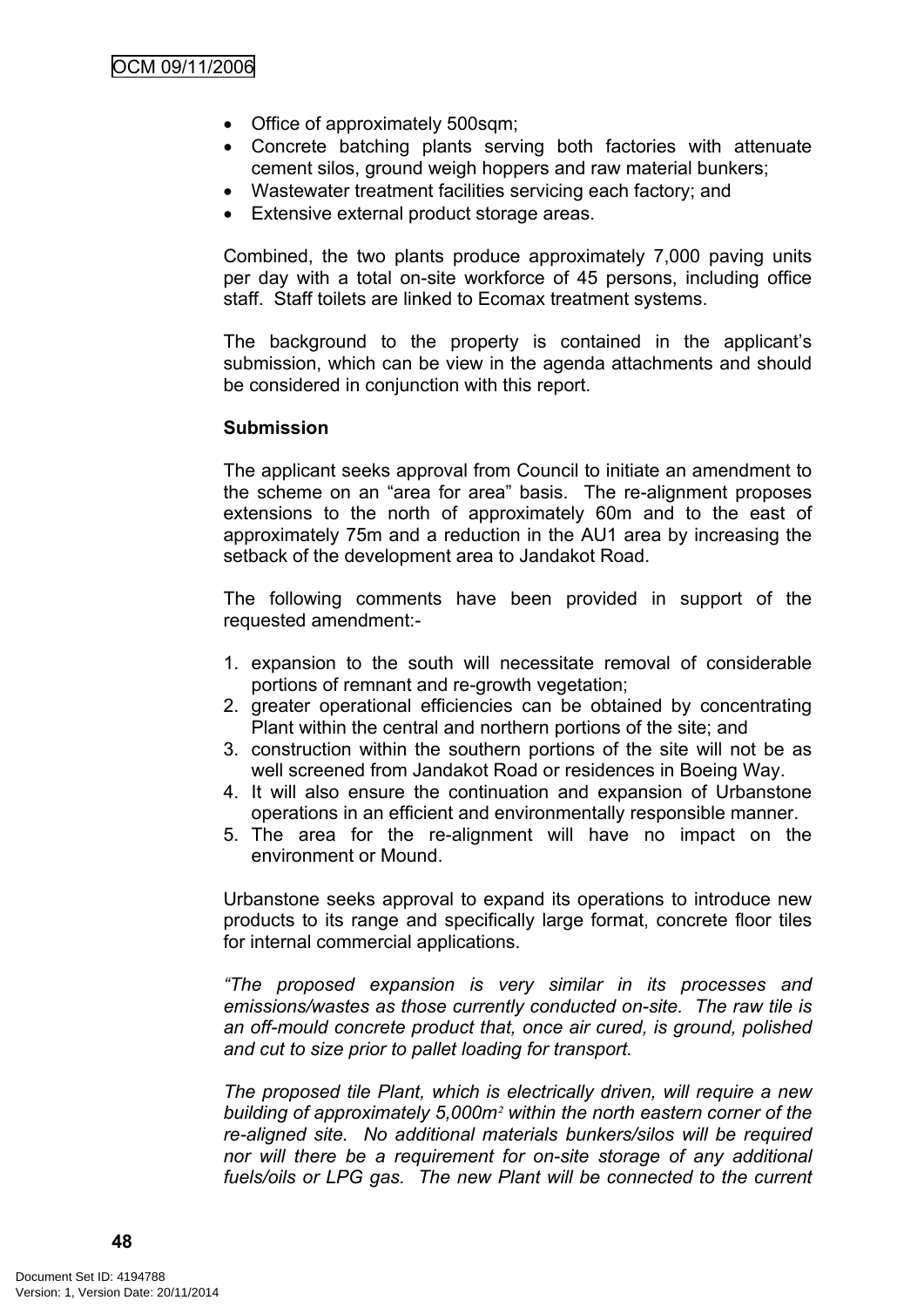*waste water treatment plant servicing Factory "B". The treatment plant has more than adequate capacity to handle wastes from the new process. The new Plant will, however, require an additional draw of 2,000 litres of groundwater per day.*

*The new Plant, at full commissioning, is expected to produce an additional 1,800 units per day and employ an additional 10 persons fulltime.*

*In the longer term, increasing demand for Urbanstone products within Australia and Overseas is expected to require further expansion of Factory "B"; extension of Factory "A"; new dedicated, fully enclosed mould storage facilities, together with expansion of sealed, finish product storage areas."*

In regard to traffic movements, the proposed plant will generate minimal additional traffic movements to and from the site in the order of 21 additional average weekday traffic movements per day.

The new plant will also require an additional draw of 2,000 litres of groundwater per day.

At this point the applicant is not seeking approval for the proposed additional plant and therefore has not undertaken an assessment of impacts of additional groundwater requirements. It is noted by the applicant that:

- *"The additional requirement represents only a 20% increase on current requirements;*
- *Urbanstone employs extensive water re-use technologies; and*
- *The additional requirement will, in any event, require approval for the Water & Rivers Branch of the Dept of Environment in parallel with the EPA Works Approval and therefore the proposed plant could not proceed to construction without approval for the additional water requirement."*

In light of the above the applicant seeks Council consideration and support for the proposal to amend the City of Cockburn Town Planning Scheme No 3 to facilitate the re-alignment of the Additional Use.

#### **Report**

#### Planning Considerations

The subject land is zoned Resource in the City of Cockburn Town Planning Scheme No 3. The scheme requires the use and development of land within the Resource Zone to be in accordance with the provisions of Statement of Planning Policy No 2.3 – Jandakot Groundwater Protection Policy. Masonry Production is a land use that is not permitted within the City's TPS3 except that it has already been agreed by Council that the use can operate in addition to those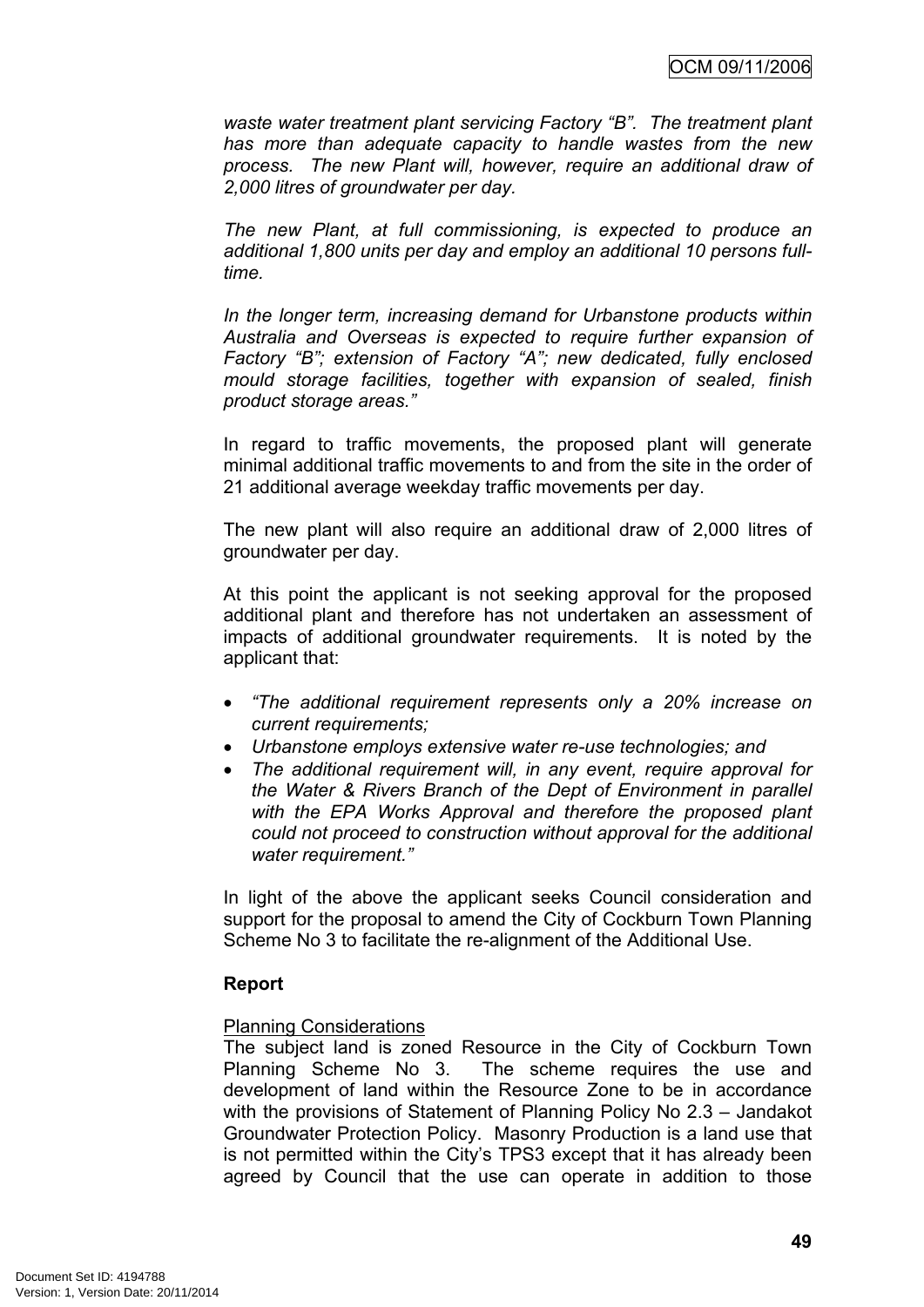acceptable land-uses in the scheme through an additional use classification. This additional use permits Masonry production within a pre-defined area shown on the scheme maps and labelled AU1.

#### Economic Consideration

The applicant has stated that Urbanstone need to expand its operations to further introduce new products to its range and specifically large format, concrete floor tiles for internal commercial applications.

The two existing plants combined produce approximately 7,000 paving units per day with a total on-site workforce of 45 persons, including office staff. The new plant, at full commissioning, is expected to produce an additional 1,800 units per day and employ and additional 10 persons full-time.

#### Environmental Consideration

The site is located within a Priority 2 ("P2") area of the Jandakot Groundwater Mound where there is to be no increased risk of water source contamination. The principle of environmental management is *risk minimisation* and where only development and land use compatible with the protection of groundwater is permitted. In Water Quality Protection Note: Land use compatibility in Public Drinking Water Source Areas (DoE, June 2004) Concrete batching and cement product plants are defined as *'incompatible"* in P2 areas where that use should not be permitted and should be defined as an unacceptable use in the scheme.

In a planning decision to approve an incompatible development, due to special circumstances (eg planning appeal process) argued by the applicant, it is important for the proponent to have demonstrated an overriding community benefit and that the use will not increase the risk of contamination to the Public Drinking Water Supply Area ("PDWSA").

The City requested the applicant to investigate the effect of the Urbanstone plant on the groundwater since the facility is within the Jandakot Groundwater Mound which is a source of drinking water supply for the Perth Metropolitan Region. Environmental Investigations were carried out by ATA Environmental and the results of their investigations revealed that pH, nutrients, heavy metals and total petroleum hydrocarbons are all below assessment criteria. While groundwater pH is slightly below DoE Guidelines, it is within the range of pH variability in groundwater for the Jandakot area. If Council agrees to initiate the scheme amendment a copy of the groundwater report will be sent to the Department of Environment and Conservation to review in the context of the scheme amendment. The report will also assist the Department in determining whether or not to require an environmental review of the proposal or not to formally assess the proposal and give advice only.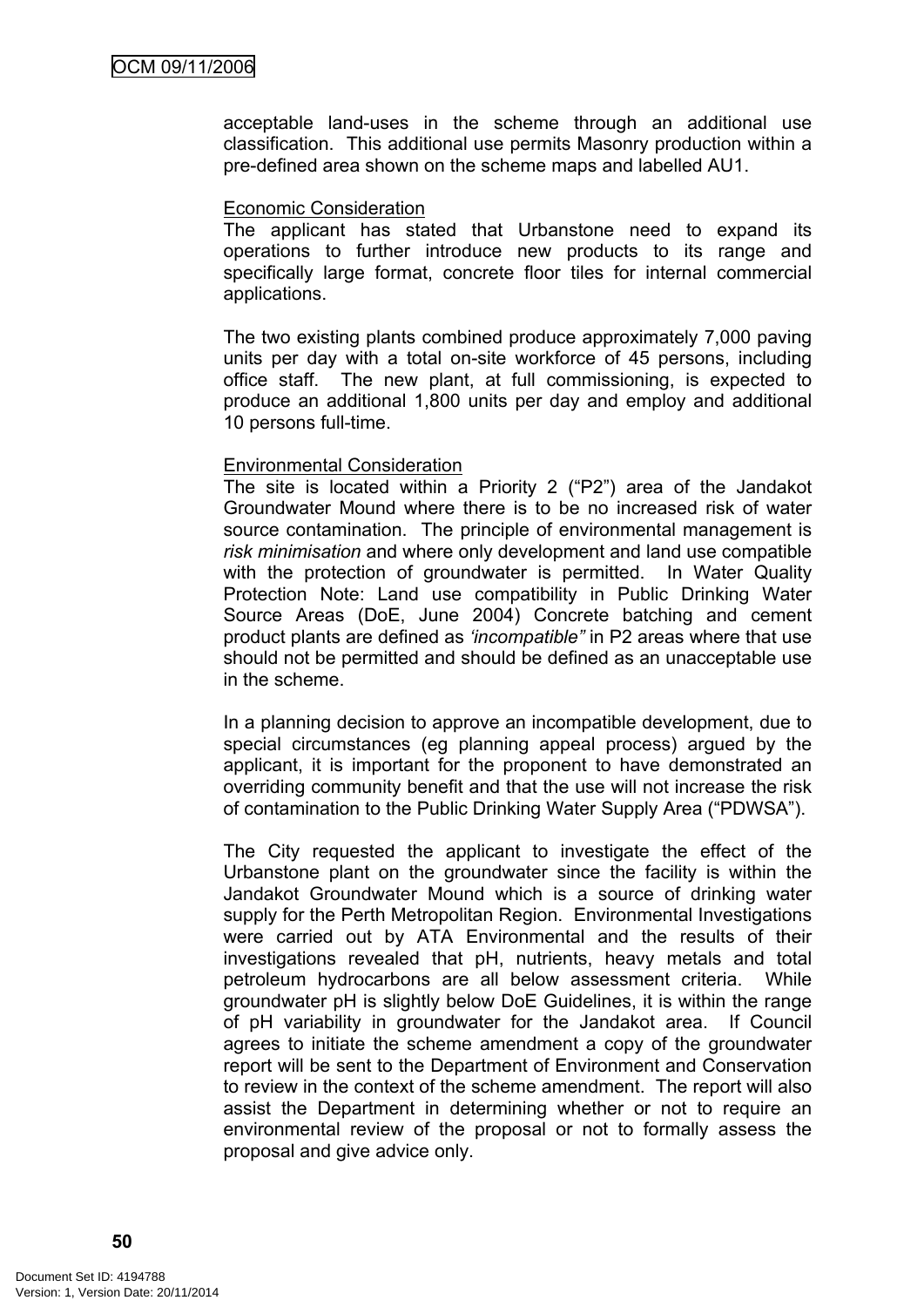Most of the area subject of the proposed new building area to the east of the plant has been cleared in the past. A section of existing vegetation may also need to be cleared beyond the cleared area. Some clearing of re-growth vegetation would be required to the north of the plant.

# Social Considerations

The adjustment of the additional use area raises the following social considerations:-

- The re-alignment of the development area means that most of the plant expansion and storage area occurs further away from residents living on Glendale Crescent and views of the development will be partially screened from view by existing buildings;
- The northern development area is extended to permit a future factory extension ("Factory "B"), which means that development will be a similar distance away from residents living on Glendale Crescent as the existing plant buildings on-site;
- Residents on the south side of Jandakot Road benefit because the expansion of the plant is located further away from Jandakot Road in a less obtrusive location by comparison.
- There are no residents living immediately adjacent to the east of the plant area. Urbanstone have applied to the WAPC to subdivide Lot 77 into two large land parcels but at this stage no decision has been made to grant approval due to Bushforever issues in the top northern part of the site.

Given that the existing plant operates in conformity with the City of Cockburn Town Planning Scheme No 3 through the additional use classification and that groundwater investigations have not revealed an adverse impact on groundwater it is considered that the proposal to realign the boundary of the additional use area appears to have merit and therefore it is recommended that Council proceed to amend the scheme in accordance with the applicant's request.

#### **Strategic Plan/Policy Implications**

#### *Employment and Economic Development*

*• To plan and promote economic development that encourages business opportunities within the City.*

#### *Natural Environmental Management*

- *• To conserve, preserve and where required remediate the quality, extent and uniqueness of the natural environment that exists within the district.*
- *• To ensure development of the district is undertaken in such a way that the balance between the natural and human environment is maintained.*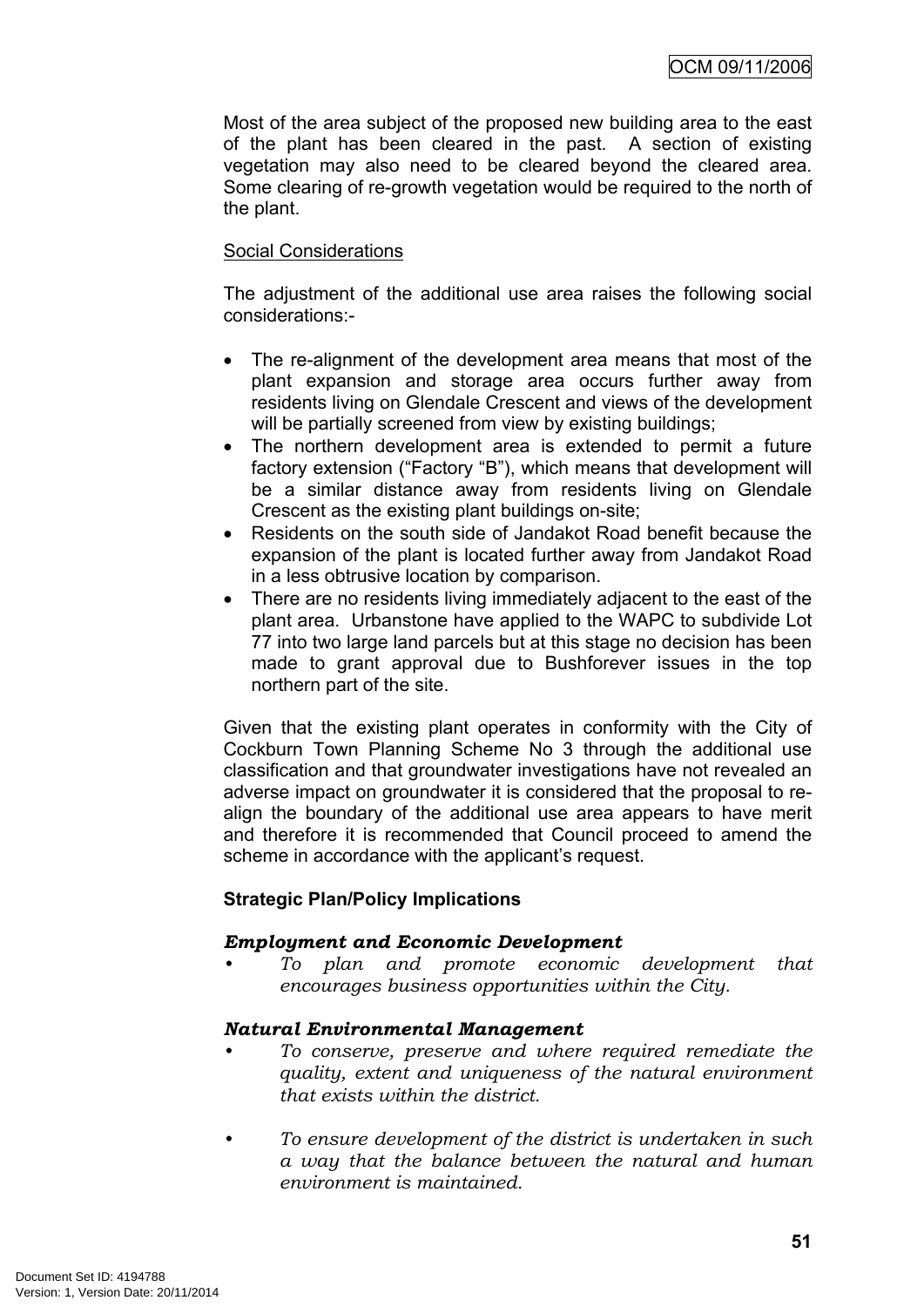The Planning Policies which apply to this item are:-

SPD1 Bushland Conservation Policy SPD3 Native Fauna Protection Policy SPD5 Wetland Conservation Policy

#### **Budget/Financial Implications**

N/A

#### **Legal Implications**

City of Cockburn Town Planning Scheme No 3 Planning and Development Act 2005 Town Planning Regulations 1967

#### **Community Consultation**

The proposed scheme amendment will be advertised for public comment for a period of 42 days, subject to acceptance of the proposal by the Department of Environment that the proposal raises environmental impacts that are manageable.

#### **Attachment(s)**

- (1) Location Plan
- (2) Scheme Amendment Request
- (3) Environmental Report

#### **Advice to Proponent(s)/Submissioners**

The Proponent has been advised that this matter is to be considered at the 9 November 2006 Council Meeting.

#### **Implications of Section 3.18(3) Local Government Act, 1995**

Nil.

#### **15. FINANCE AND CORPORATE SERVICES DIVISION ISSUES**

# **15.1 (OCM 09/11/2006) - LIST OF CREDITORS PAID - SEPTEMBER 2006 (5605) (KL) (ATTACH)**

#### **RECOMMENDATION**

That Council received the List of Creditors Paid for September 2006, as attached to the Agenda.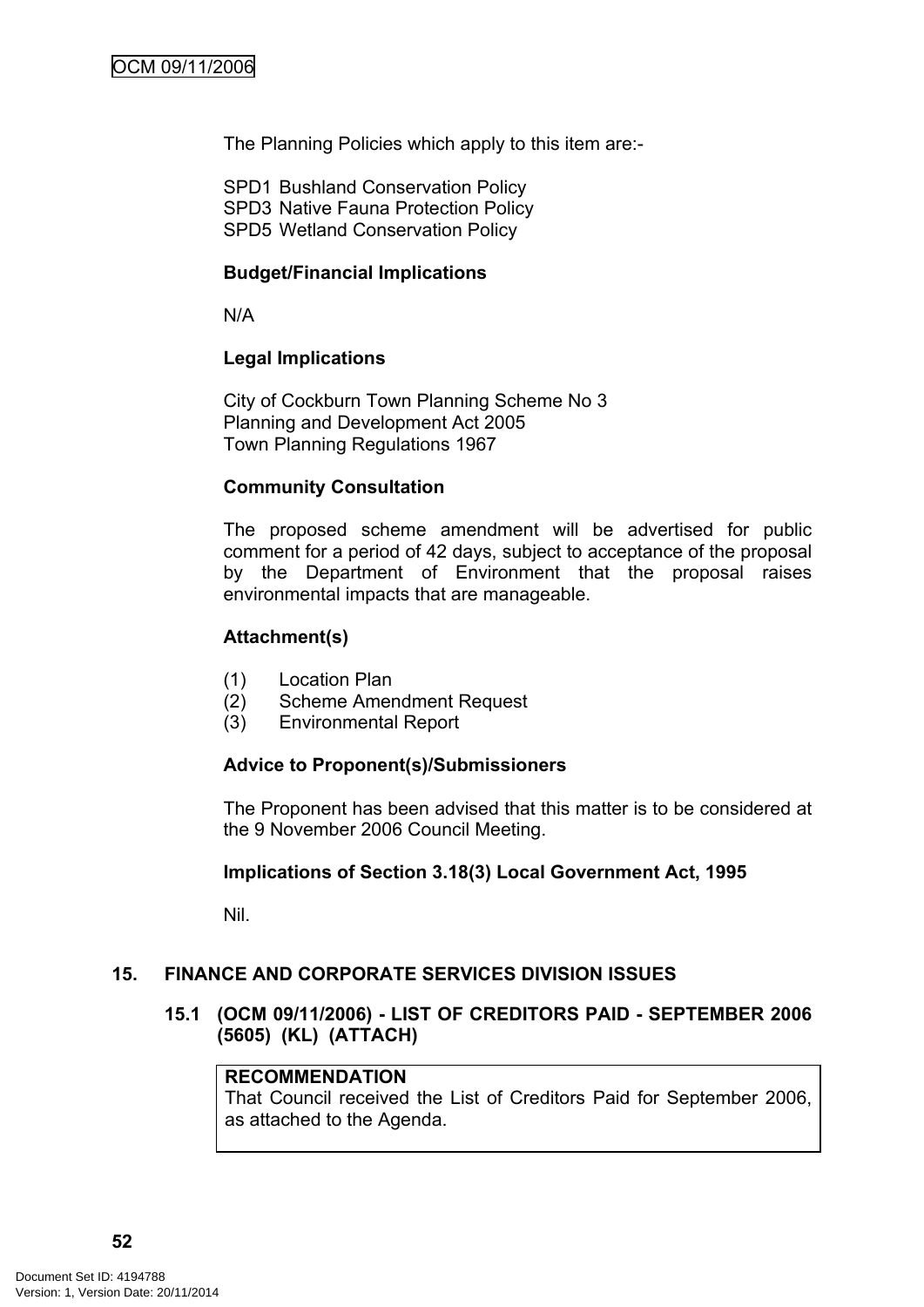# **COUNCIL DECISION**

# **Background**

It is a requirement of the Local Government (Financial Management) Regulations 1996, that a List of Creditors be compiled each month and provided to Council.

#### **Submission**

N/A

#### **Report**

N/A

#### **Strategic Plan/Policy Implications**

#### *Governance Excellence*

*• To conduct Council business in open public forums and to manage Council affairs by employing publicly accountable practices.*

#### **Budget/Financial Implications**

N/A

#### **Legal Implications**

Section 13 of the Local Government (Financial Management) Regulations 1996.

#### **Community Consultation**

N/A

#### **Attachment(s)**

List of Creditors Paid – September 2006.

#### **Advice to Proponent(s)/Submissioners**

N/A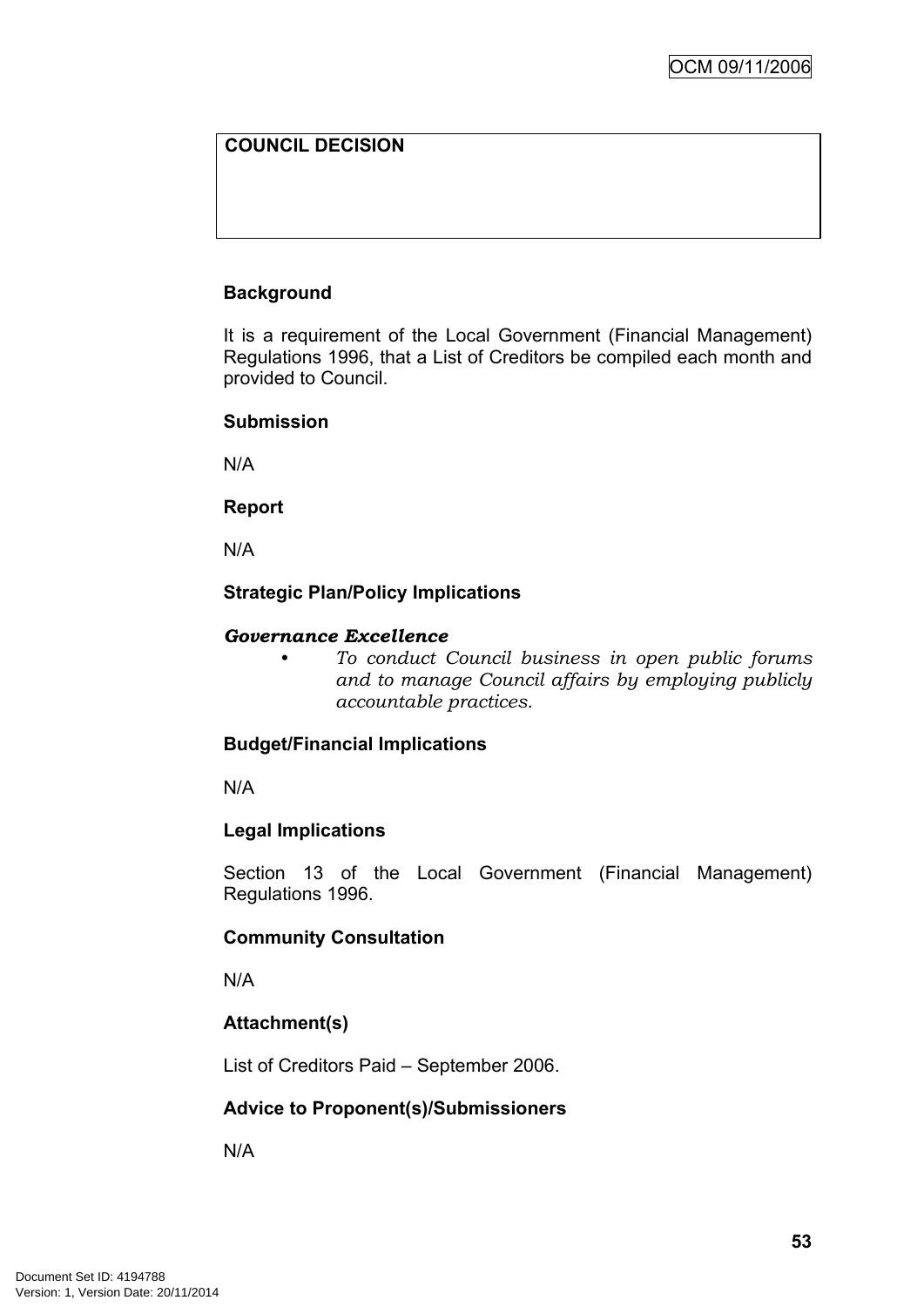#### **Implications of Section 3.18(3) Local Government Act, 1995**

Nil.

# **15.2 (OCM 09/11/2006) - STATEMENT OF FINANCIAL ACTIVITY - SEPTEMBER 2006 (5505) (NM) (ATTACH)**

# **RECOMMENDATION**

That Council receive the Statement of Financial Activity and associated reports for the period ended 30 September 2006, as attached to the Agenda.

# **COUNCIL DECISION**

# **Background**

Regulation 34(1) of the Local Government (Financial Management) Regulations 1996 prescribes that a local government is to prepare each month a Statement of Financial Activity.

Regulation 34(2) requires the Statement of Financial Activity to be accompanied by documents containing:–

- (a) details of the composition of the closing net current assets (less restricted and committed assets),
- (b) explanations for each material variance identified between YTD budgets and actuals; and
- (c) any other supporting information considered relevant by the local government.

Regulation 34(4)(a) prescribes that the Statement of Financial Activity and accompanying documents are to be presented to the Council.

#### **Submission**

N/A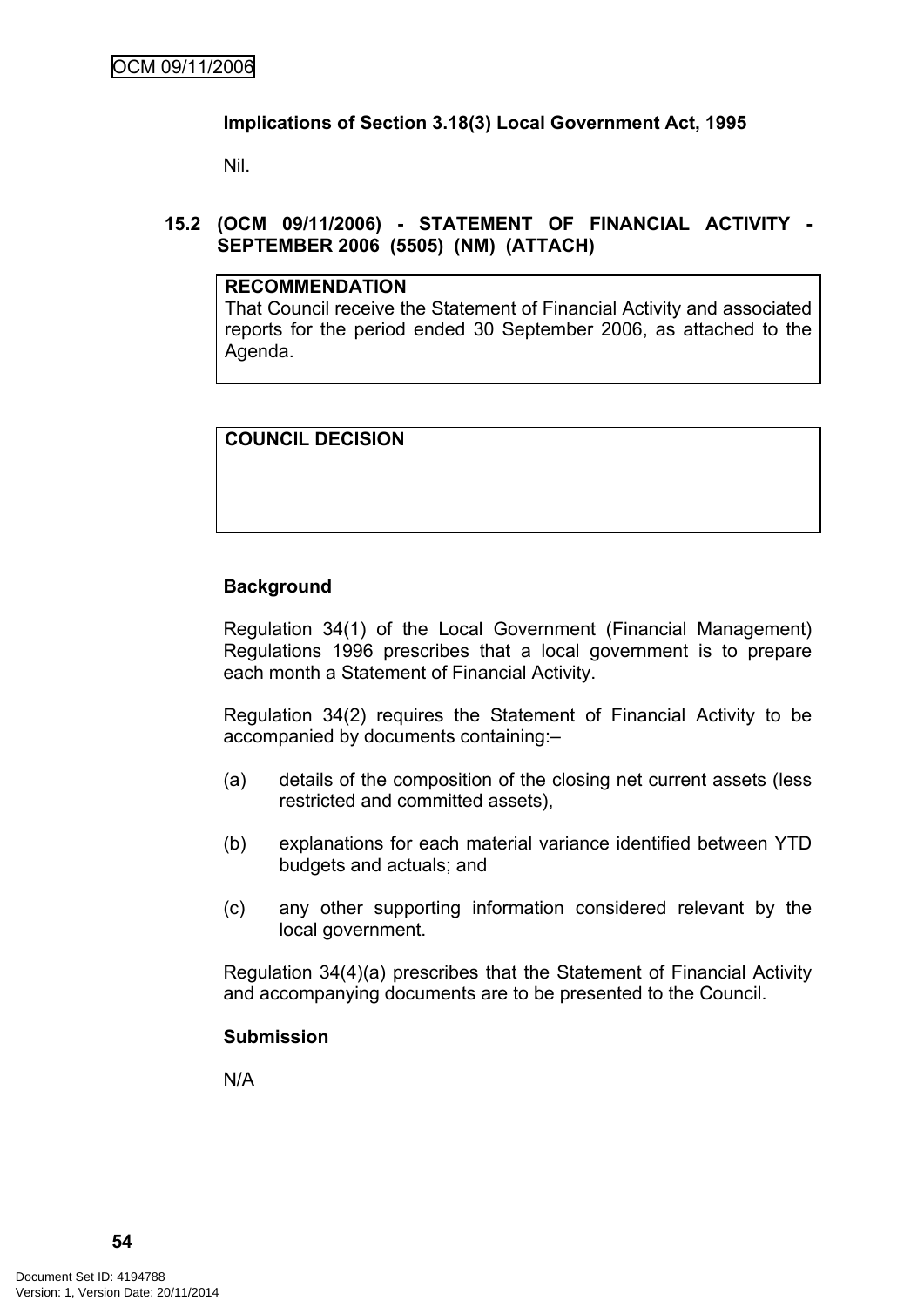#### **Report**

Attached to the Agenda is the Statement of Financial Activity for September 2006.

Note 1 shows how much capital grants and contributions are contained within the reported operating revenue.

Note 2 provides a reconciliation of Council's net current assets (adjusted for restricted assets and cash backed leave provisions). This provides a financial measure of Council's working capital and an indication of its liquid financial health.

Also provided are Reserve Fund and Restricted Funds Analysis Statements. These assist to substantiate the calculation of Council's net current assets position.

The Reserve Fund Statement reports the budget and actual balances for Council's cash backed reserves, whilst the Restricted Funds Analysis summarises bonds, deposits and infrastructure contributions held by Council. The funds reported in these statements are deemed restricted in accordance with Australian Accounting Standard AAS27.

#### Material Variance Threshold

For the purpose of identifying material variances in Statements of Financial Activity, Regulation 34(5) requires Council to adopt each financial year, a percentage or value calculated in accordance with Australian Accounting Standard AAS5 - Materiality.

For the 2005/06 financial year, Council had adopted a materiality threshold of 10% or \$10,000, whichever is the greater. There is a need to review this for the 2006/07 financial year. For this purpose, a Position Statement will be developed and submitted to the next DAPPS Committee meeting.

#### **Strategic Plan/Policy Implications**

#### *Governance Excellence*

*• To conduct Council business in open public forums and to manage Council affairs by employing publicly accountable practices.*

#### **Budget/Financial Implications**

Where variances are of a permanent nature, these will be noted and addressed at the mid-year budget review.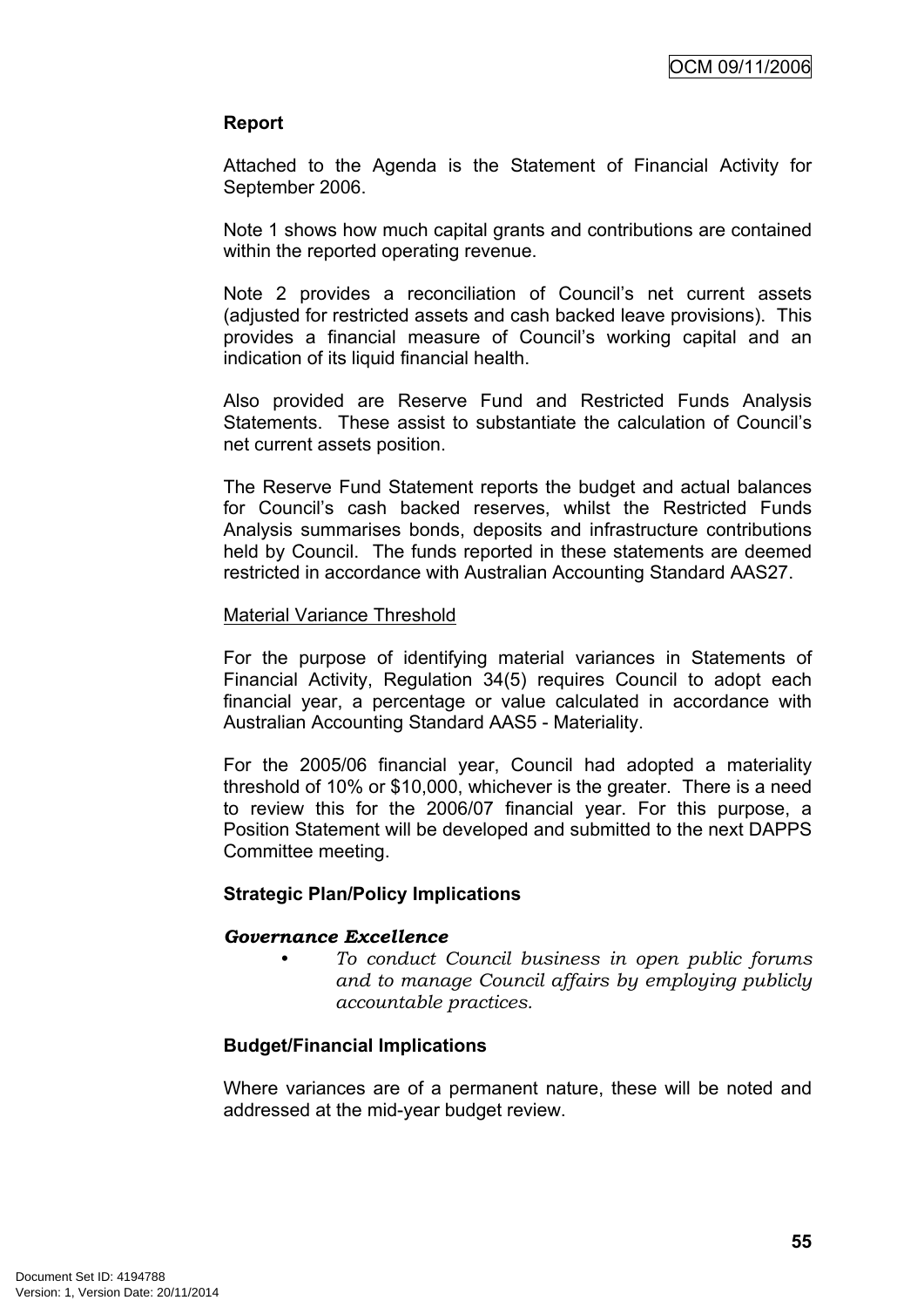## **Legal Implications**

Section 6.4 of the Local Government Act, 1995 and Regulation 34 of the Local Government (Financial Management) Regulations 1996, refer.

#### **Community Consultation**

N/A

#### **Attachment(s)**

Statement of Financial Activity and associated reports – September 2006.

#### **Advice to Proponent(s)/Submissioners**

N/A

**Implications of Section 3.18(3) Local Government Act, 1995**

Nil.

#### **16. ENGINEERING AND WORKS DIVISION ISSUES**

**16.1 (OCM 09/11/2006) - CLOSURE OF KIESEY STREET, COOGEE AT COCKBURN ROAD TO THE PASSAGE OF VEHICLES - SECTION 3.50 OF THE LOCAL GOVERNMENT ACT (1995) (450121) (129005) (JR) (ATTACH)**

## **RECOMMENDATION**

That Council close Kiesey Street to the passage of vehicles at Cockburn Road subject to:-

- (1) there being no substantial objection received as a result of advertising in a local newspaper; and
- (2) there being no substantial objection from service authorities, emergency services or adjoining owners.

**COUNCIL DECISION**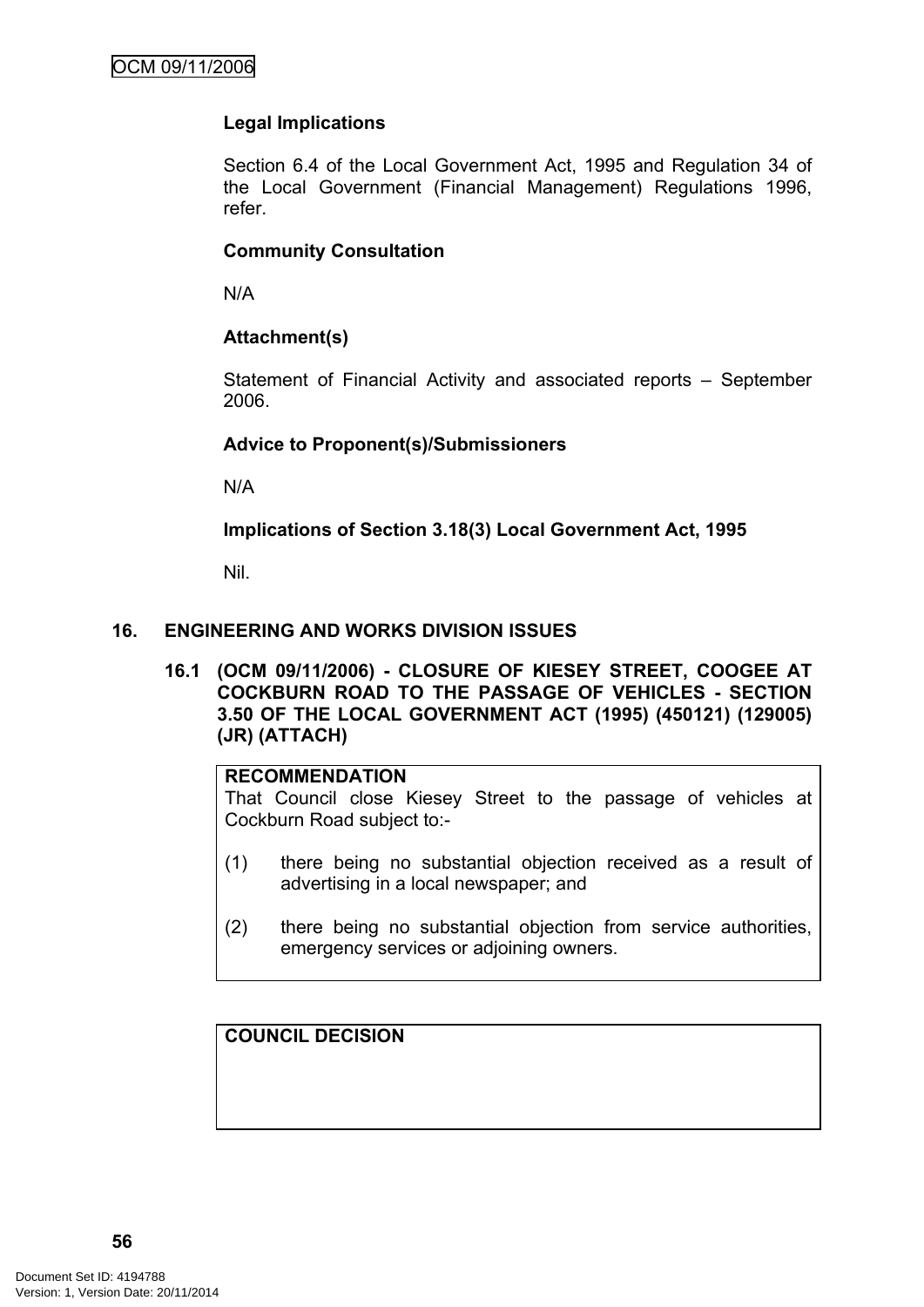## **Background**

The deviation to the east of Cockburn Road between Beach Road and McTaggart Cove to accommodate the Port Coogee Marina development will affect adjoining streets.

#### **Submission**

Sinclair Knight Merz, on behalf of their client Port Catherine Developments Pty Ltd, have requested that the City of Cockburn implement procedures to close Kiesey Street to through traffic at Cockburn Road. This is a requirement of the re-alignment of Cockburn Road.

#### **Report**

Cockburn Road is under the care, control and management of Main Roads WA and its re-alignment to accommodate the Port Coogee Marina development has been approved by them. As part of the design and construction of Cockburn Road, the closure of Kiesey Street is necessary to rationalise access points for vehicles at Cockburn Road which will facilitate a safer road network.

Subject to the consultation process, the closure is supported as ready access to Cockburn Road is provided at nearby Beach Road. The proposal includes establishing a cul-de-sac at Kiesey Road as detailed on the plan attached.

Section 3.50 of the Local Government Act allows the City to close either wholly or partially roads to the passage of vehicles.

It is a requirement of the Act to advertise the proposal, consider any objections and to seek comment from the service authorities, emergency services and any adjoining owners.

#### **Strategic Plan/Policy Implications**

#### *Demographic Planning*

*• To ensure development will enhance the levels of amenity currently enjoyed by the community.*

#### **Budget/Financial Implications**

All costs for the closure will be covered by the Developer.

#### **Legal Implications**

Section 3.50 of the Local Government Act.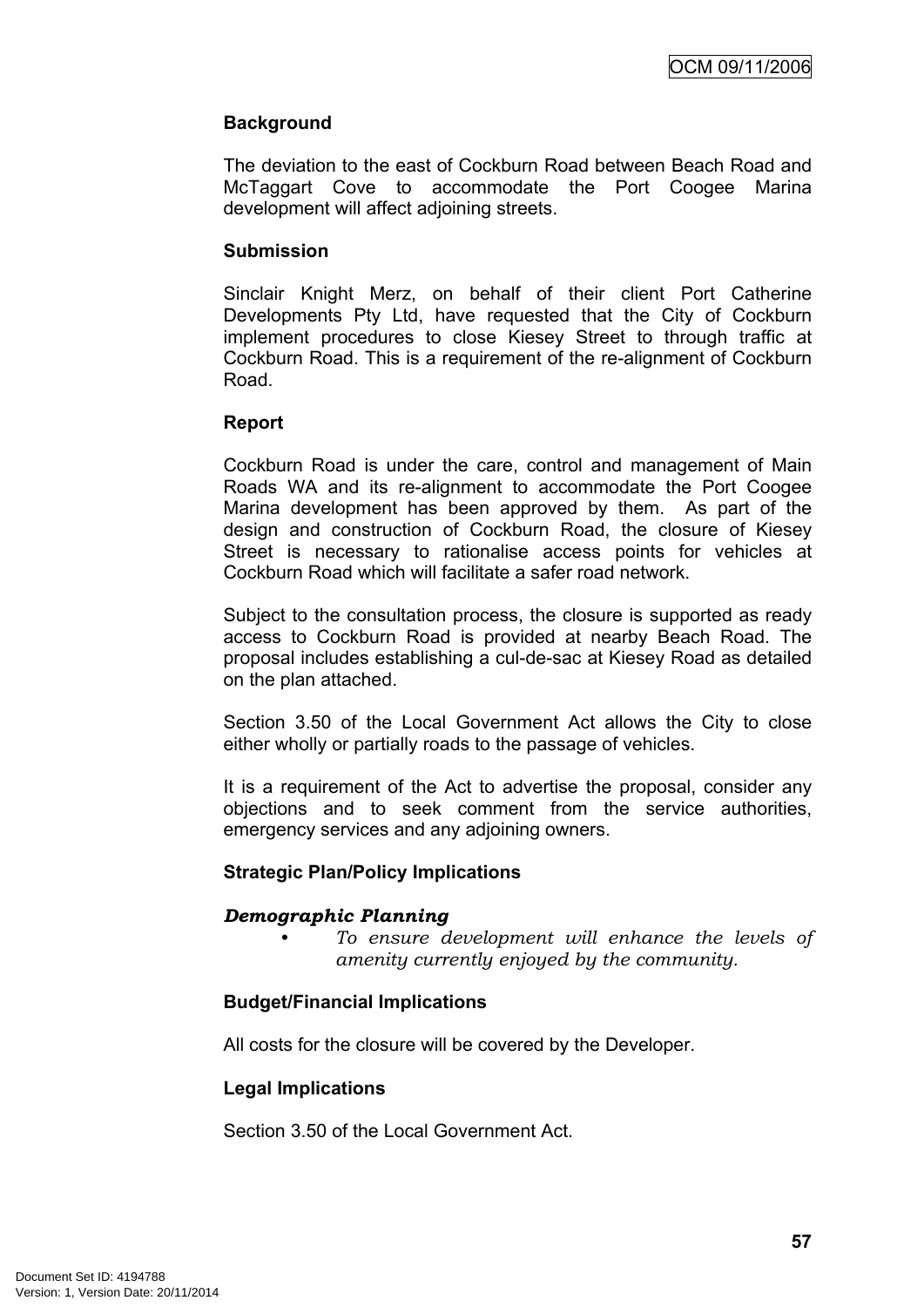# **Community Consultation**

To be advertised in a local newspaper and service authorities, emergency services and adjoining owners advised.

## **Attachment(s)**

(1) Plan of the closure.

# **Advice to Proponent(s)/Submissioners**

N/A.

**Implications of Section 3.18(3) Local Government Act, 1995**

Nil.

# **16.2 (OCM 09/11/2006) - SPEARWOOD AVENUE - MRRG FUNDING (450007) (ML) (ATTACH)**

# **RECOMMENDATION**

That Council:

- (1) acknowledges the support given by the MRRG (Metropolitan Regional Road Group) which will enable it to secure the remainder of the land required for the Spearwood Avenue extension between Barrington Road and Sudlow Road as Stage 1 of the total project;
- (2) commit to either refund the money received to date to purchase the land or fund the road construction from its own sources if the City of Cockburn fails to receive MRRG funding beyond the 2009/2010 financial year to commence road works due to it not having a sufficient score to warrant further consideration.

**COUNCIL DECISION**

# **Background**

At the Special Council Meeting of 20 September 2006 Council resolved to proceed with the land acquisition over Lot 410. At that time Council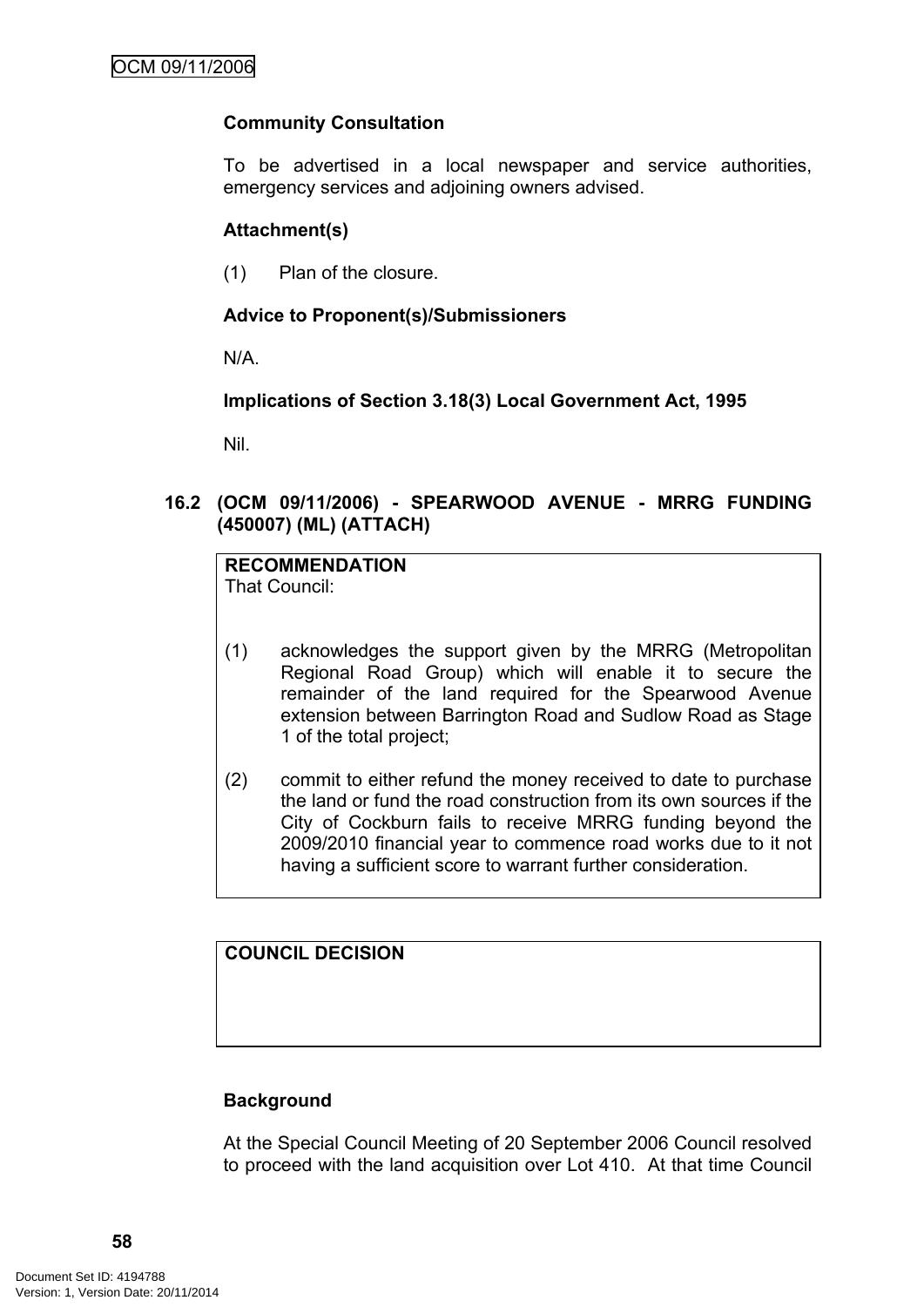was briefed on the current funding arrangements for the extension of Spearwood Avenue between Sudlow Road and Barrington Street.

Spearwood Avenue is a regionally significant road and the project met the necessary criteria to receive funding by the MRRG (Metropolitan Regional Road Group). The project is therefore funded on a 2/3 MRRG 1/3 City of Cockburn basis. As the significant increase in land costs was likely to have an impact on our ability to deliver the project within the budget parameters identified, the Director Engineering & Works sought agreement from the MRRG to complete the land acquisition as stage 1 of the project. A Discussion Paper was submitted to the MRRG meeting of 26 October 2006 for consideration and a copy of that paper is appended for your information.

#### **Submission**

MRRG seek a formal Council resolution supporting its commitment to completion of the project.

#### **Report**

Increasing land values are significantly increasing the costs to deliver this project. Valuations have increased by \$30/m2 in the last 6 months and prices are predicted to continue on the back of unprecedented growth in property values and the latest industrial land releases in Cockburn.

If there are continuing delays in finalising the land acquisition for this project, it will become increasingly difficult to fund as the costs will continue to escalate beyond manageable levels. Common sense suggests that in the current economic climate we should acquire the land now so that we can mitigate any future cost escalations.

The Discussion Paper presented to the MRRG seeks support for completion of the land acquisition as stage 1 of the project. The recommendation also obligates Council to either refund the money received to date to purchase the land or fund the road construction from its own sources if the City of Cockburn fails to receive MRRG funding beyond the 2009/2010 financial year. At its meeting of 26 October the MRRG supported the City's request enabling it to proceed to finalise the land acquisition for the remainder of the land holdings. They did however wish to have the City of Cockburn's commitment to either refund the money received or fund the road construction itself if it failed to receive MRRG funding beyond the 2009/2010 financial year supported by a formal resolution of Council.

Funding provided by the MRRG is required to be used to construct roads. Due to the cost escalations, the Spearwood Avenue project will need to be re-assessed, re-audited and re-submitted. If the project fails to rate sufficient points it may not be given priority under the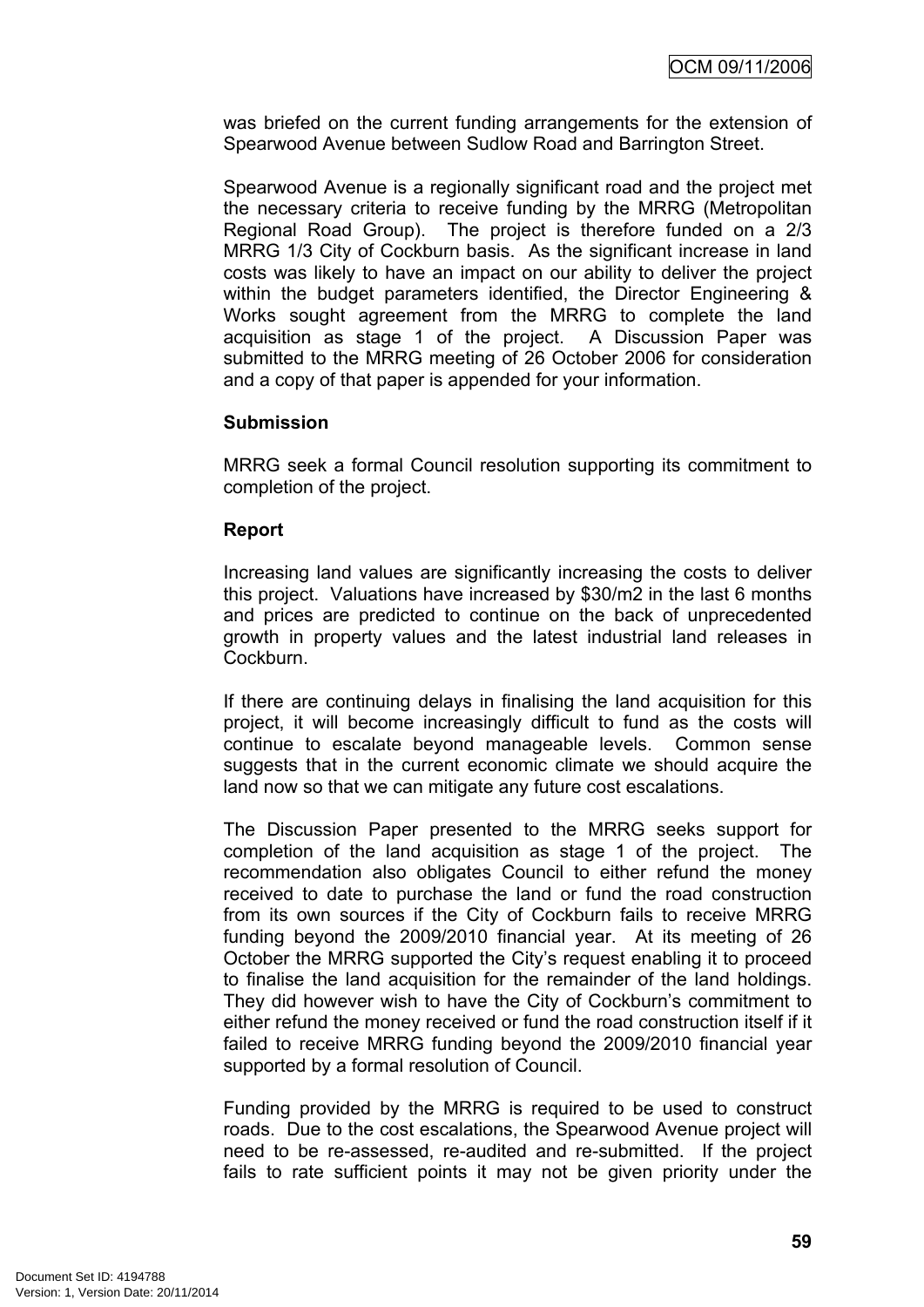MRRG scoring system. On that basis it must either fund the remainder of the project itself or refund the money received to meet the conditions of MRRG funding.

Officers are confident that this project will continue to rate highly and attract a level of funding in the future. In its current form (ie. @ \$4 Million), the project scored a value of 502.09. The project score will reduce on the basis of the increased cost and preliminary estimates suggest that the project will now have a value of 493.10. In the 2007/08 round the Road Improvement Program funded projects as low as 386.00. It must however be acknowledged that there is always some risk that projects submitted in the future will be assessed as a higher priority than the Spearwood Avenue project.

In conjunction with resolving the funding issues for Spearwood Avenue, officers have continued to progress the matter of land acquisition over the remaining 4 properties. Valuations have been commissioned over the remaining three properties to the south (refer map attached) of Howson Way and those owners have been contacted to commence negotiations. It is anticipated that these negotiations will be completed early in the new year.

# **Strategic Plan/Policy Implications**

# *Transport Optimisation*

- *• To ensure the City develops a transport network that provides maximum utility for its users, while minimizing environmental and social impacts.*
- *• To construct and maintain roads which are convenient and safe for vehicles, cyclists and pedestrians.*
- *• To achieve provision of an effective public transport system that provides maximum amenity, connectivity and integration for the community.*

#### **Budget/Financial Implications**

- Funding for this project has been identified in the current budget.
- The total costs of the project are projected to increase from \$4 Million to \$5.5 Million.
- The City will receive a further \$1,000,000 in the 2007/08 financial year as part of the current funding arrangements at which time the project needed to be resubmitted in any event.
- The total project will be re-assessed and resubmitted to the MRRG seeking additional funding over 2 subsequent years (will increase MRRG commitment from \$2.7M to \$3.7M)
- If the City fails to receive further funding from the MRRG due to the score for the project not warranting further consideration, the City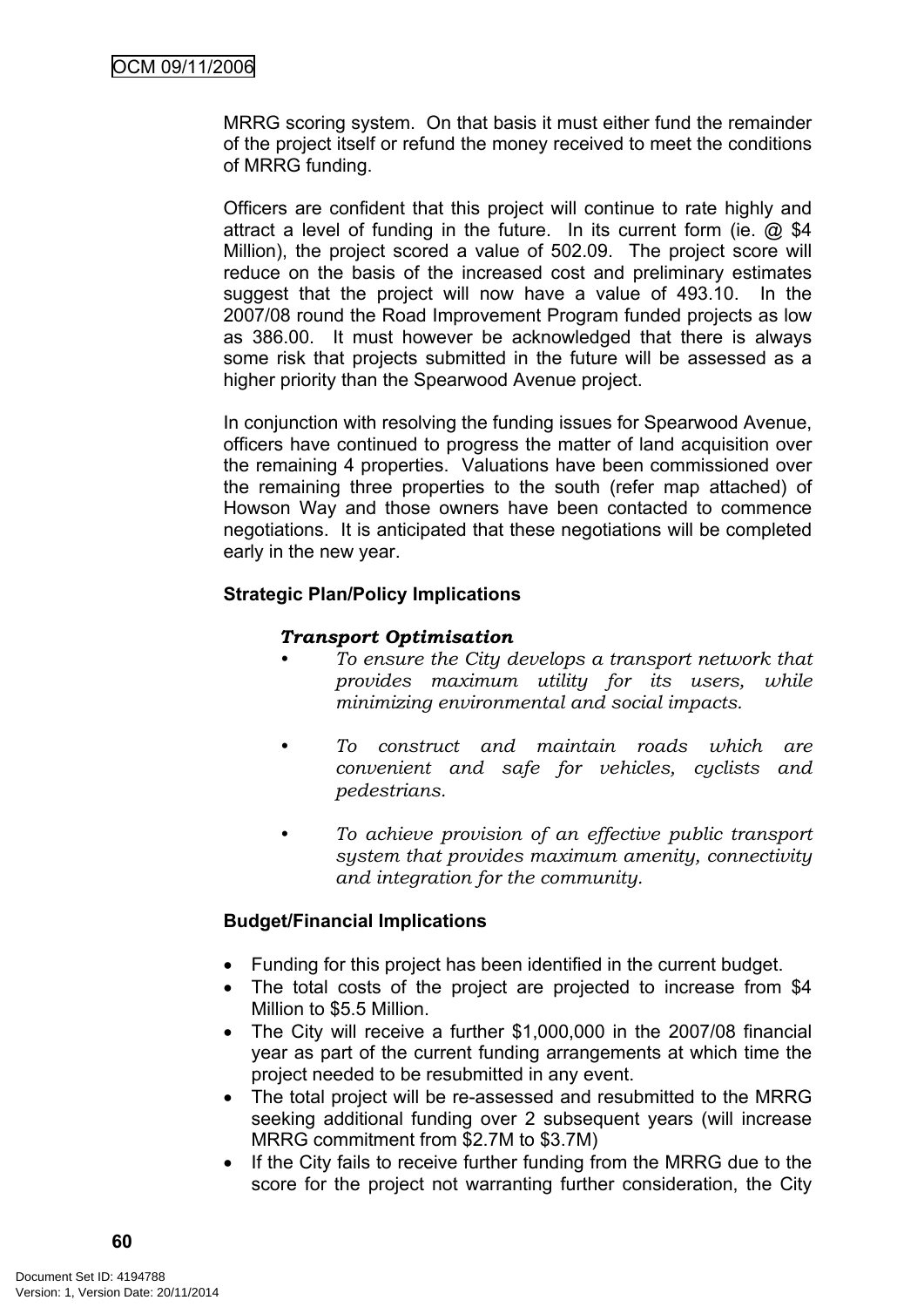will have to refund the \$2M or fund the entire project cost of \$5.5M itself.

# **Legal Implications**

Nil.

# **Community Consultation**

Nil.

# **Attachment(s)**

- (1) Discussion Paper.
- (2) Plan of Spearwood Avenue.

# **Advice to Proponent(s)/Submissioners**

N/A

**Implications of Section 3.18(3) Local Government Act, 1995**

Nil.

# **17. COMMUNITY SERVICES DIVISION ISSUES**

# **17.1 (OCM 09/11/2006) - JOE COOPER RECREATION CENTRE - FUTURE MANAGEMENT (8140) (RA)**

# **RECOMMENDATION**

That Council continue to operate the Joe Cooper Recreation Centre under the current management arrangements in accordance with the timeframe established with the City of Cockburn Plan for the District 2006 - 2016.

**COUNCIL DECISION**

# **Background**

The Joe Cooper Recreation Centre located on MacFaull Park in Spearwood has been managed by the City for many years and currently has 16 separate groups utilising the Centre. As there has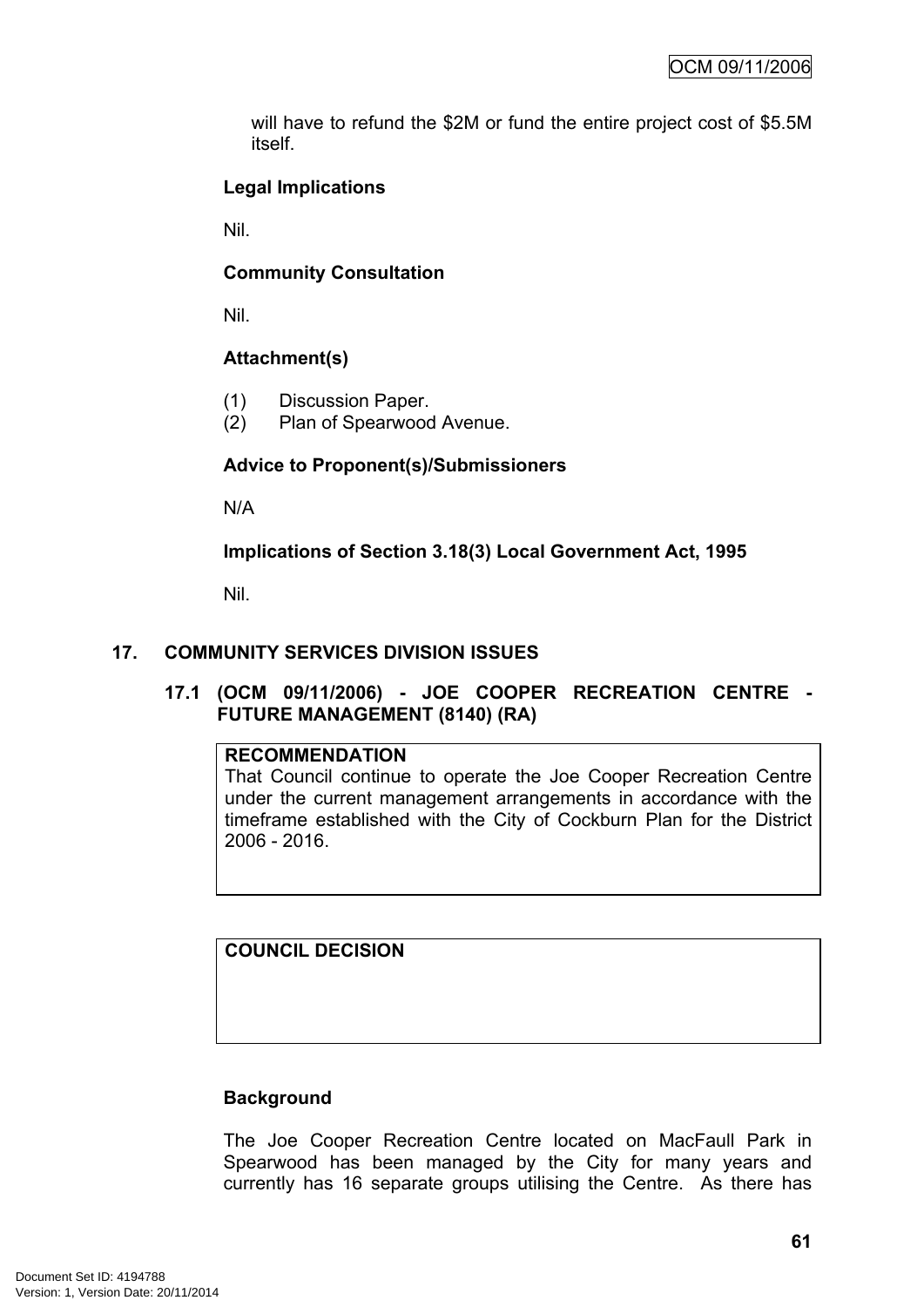been some interest in leasing the property by a number of groups a council direction is sought on the management and control of the facility in the longer term.

MacFaull Park comprises 7 separate lots and covers and area of 9.2 hectares and is zoned under the TPS3 for recreation purposes. The nature of the recreation zoning and vesting results in the land being available for recreation and not for profit purposes. Any religious or non recreational activity on the site would need to be of a minor nature and be subservient to recreational leisure uses.

#### **Submission**

In recent times there have been a number of organisations which have approached the City with enquiries concerning the ability to use or lease the Joe Cooper Recreation Centre. These contacts include the Indian Society of Western Australia and several Christian church groups. The Western Australian Scouts Association has also approached the City with an interest in leasing but have subsequently notified that they are no longer interested in the property.

# **Report**

There are currently 16 regular users of the Joe Cooper Recreation Centre with currently the pottery room and trophy room not being used. The main users are the in-line skating group and boxing gymnasium. The City of Cockburn's vacation care program also operates from the centre. It is understood that the Council may allow these current users to remain in the short medium term at least and any decision on the future of the Joe Cooper Centre will have this as a consideration.

The Joe Cooper Recreation Centre was constructed on MacFaull Park in Spearwood in the late 1960's and has had minimum maintenance since this time. Consequently the building is in a run down state and requires at least \$200,000 to bring it up to a modest standard. Unfortunately, the Joe Cooper Recreation Centre is somewhat difficult to access as it is located in a residential area and has next to no exposure to passing traffic. Furthermore the City has another nearby older facility on Beale Park in Spearwood that is similarly run down and in need of an upgrade. The Beale Park facility is however on Hamilton Road with good exposure and also serves extensive active playing fields. There appears to be a benefit to Council in the longer term to refurbishing and upgrading the Beale Park facilities and seeking an alternative management arrangement such as a lease for the Joe Cooper Recreation Centre and if a suitable tenant cannot be found, demolishing the building.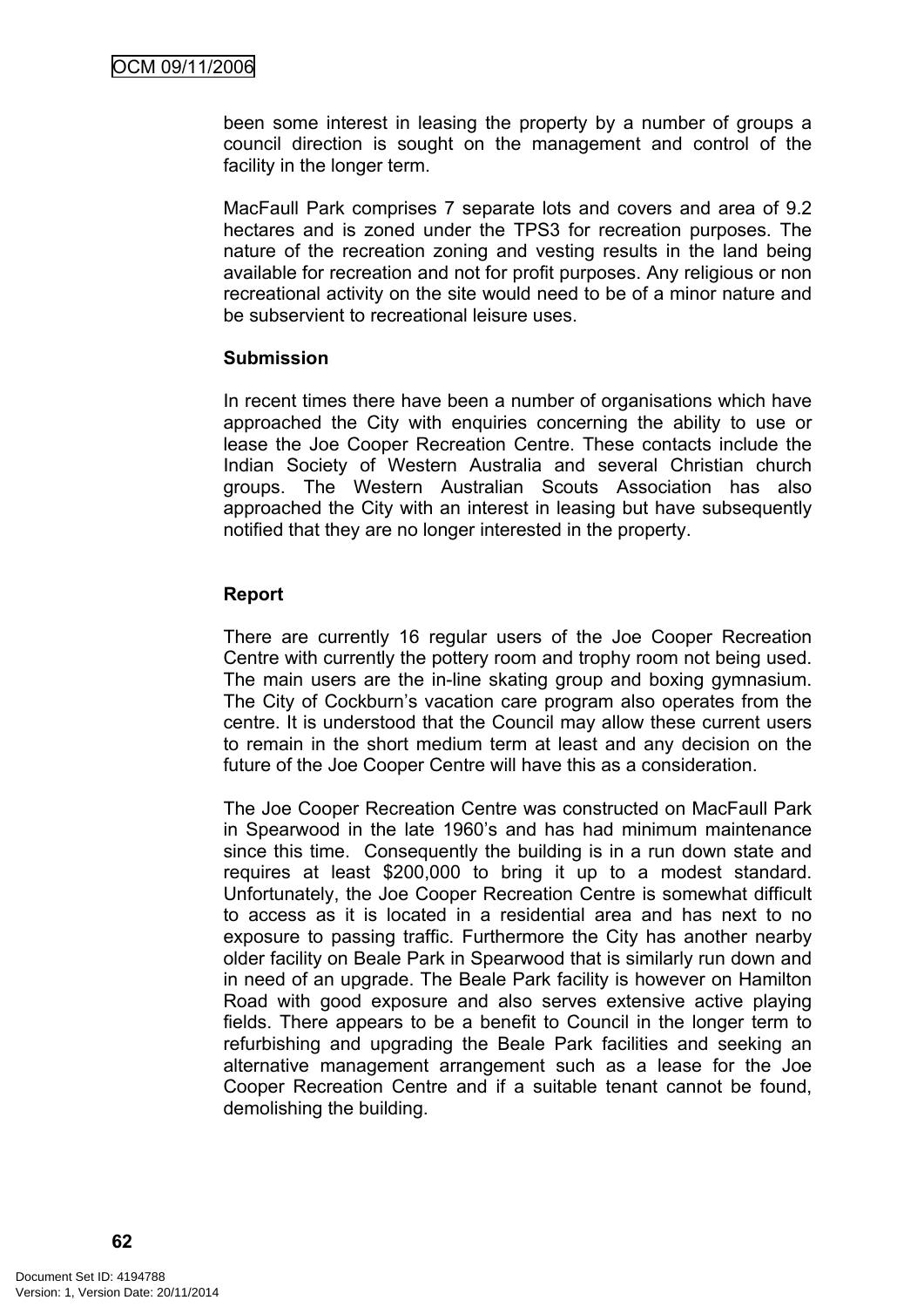Option 1.

As there has been some interest from not for profit organisations to lease the premises the Council could seek registrations of interest in accordance with section 3.59 of the Local Government Act 1995 for the lease of the premises. A lease arrangement could include a requirement for the lessee to upgrade the building to a standard required by the City. A not for profit lessee that takes on the cost of upgrading a building to the extent required for the Joe Cooper Recreation Centre with the constraint to accommodate the existing tenants even with the lessee retaining the income generated will likely require a lease of at least 10 years.

Option 2.

Council could continue to manage the facility under the current arrangements and at a later date when a decision is made on the upgrade of Beale Park determine the issue of the Joe Cooper Centre. There may also be preference by some groups that currently use the Joe Cooper Centre to move to the refurbished Memorial Hall. This option has the advantage of providing the Council with future options and not being tied down by any long-term lease arrangements with another party. The negative of this option is that a decision has still not been made and the Council is left with the dilemma of operating a rundown old facility. On balance it is proposed that the current arrangements for the management of the Joe Cooper Centre remain until such time as the impact on the usage of the Memorial Hall is known and a final decision on Beale Park facilities is made.

#### **Strategic Plan/Policy Implications**

The City of Cockburn Plan for the District 2006 – 2016 provides for the upgrade of the Beale Park facilities in 2010/11 and the possible relocation of users of the Joe Cooper Recreation Centre to Beale Park. At this time Council will reconsider the future of the Joe Cooper Recreation Centre.

# *Lifestyle and Aspiration Achievement*

- *• To facilitate and provide an optimum range of community services and events.*
- *• To deliver our services and to manage resources in a way that is cost effective without compromising quality.*

# **Budget/Financial Implications**

The table below provides as summary of the cost to the City to operate the centre.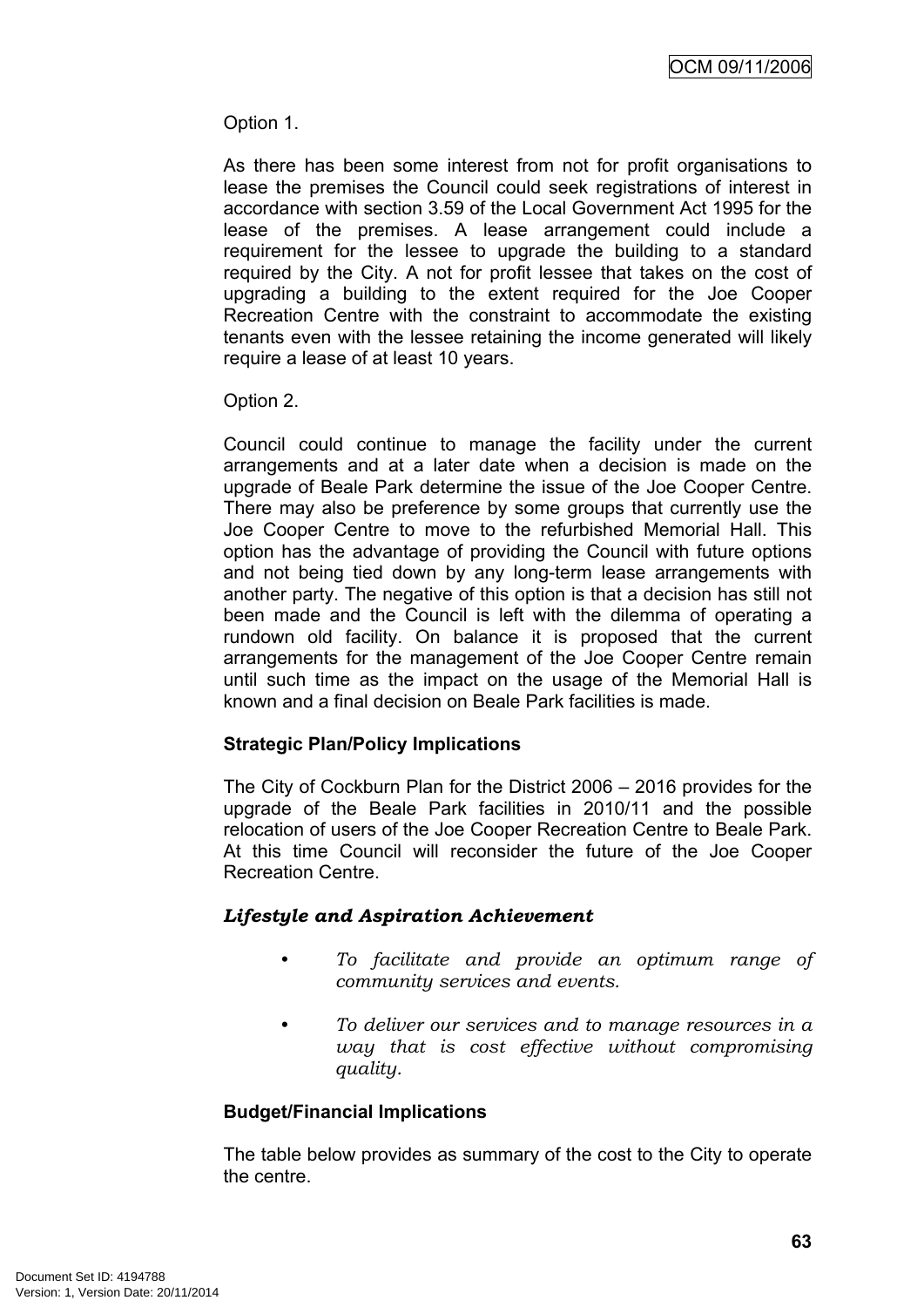|                                  | 2005/06   | 2004/05   | 2003/04                                                                 | 2002/03   |
|----------------------------------|-----------|-----------|-------------------------------------------------------------------------|-----------|
| <b>Ilncome</b>                   |           |           | $$15,462.38$ $$11,964.06$ $$15,070.80$ $$19,554.47$                     |           |
| Direct Building Cost Expenditure | 48.776.79 | 41.865.25 | 37.343.93                                                               | 40,248.55 |
| <b>IDeficit</b>                  |           |           | $\frac{1}{2}$ \$ 33,314.41   \$ 29,901.19   \$ 22,273.13   \$ 20,694.08 |           |

# **Legal Implications**

Should Council decide to lease or seek to lease the Joe Cooper recreation centre it will need to comply with Section 3.59 of the Local Government Act 1995.

# **Community Consultation**

Should Council resolve to call for expressions of interest for possible lessees this will require public advertising.

# **Attachment(s)**

Nil

# **Advice to Proponent(s)/Submissioners**

N/A.

**Implications of Section 3.18(3) Local Government Act, 1995**

Nil

**17.2 (OCM 09/11/2006) - HOPE ROAD, BIBRA LAKE - COCKBURN WETLANDS EDUCATION CENTRE PROPOSED EXTENSIONS, BIBRA LAKE SCOUTS PROPOSED REPLACEMENT SHED AND NATIVE ARC (INC) (4617) (RA) (ATTACH)**

**RECOMMENDATION** That Council:

- (1) support in principal the proposal for extensions to the Cockburn Wetlands Education Centre (Inc) in accordance with the plans attached to the agenda subject to:
	- 1. agreement of the Department of Planning and Infrastructure to the proposed extensions;
	- 2. all necessary planning and building approvals being sought prior to construction works being initiated.
- (2) support in principal the proposal for a replacement shed for the Bibra Lake Scouts in accordance with the plans attached to the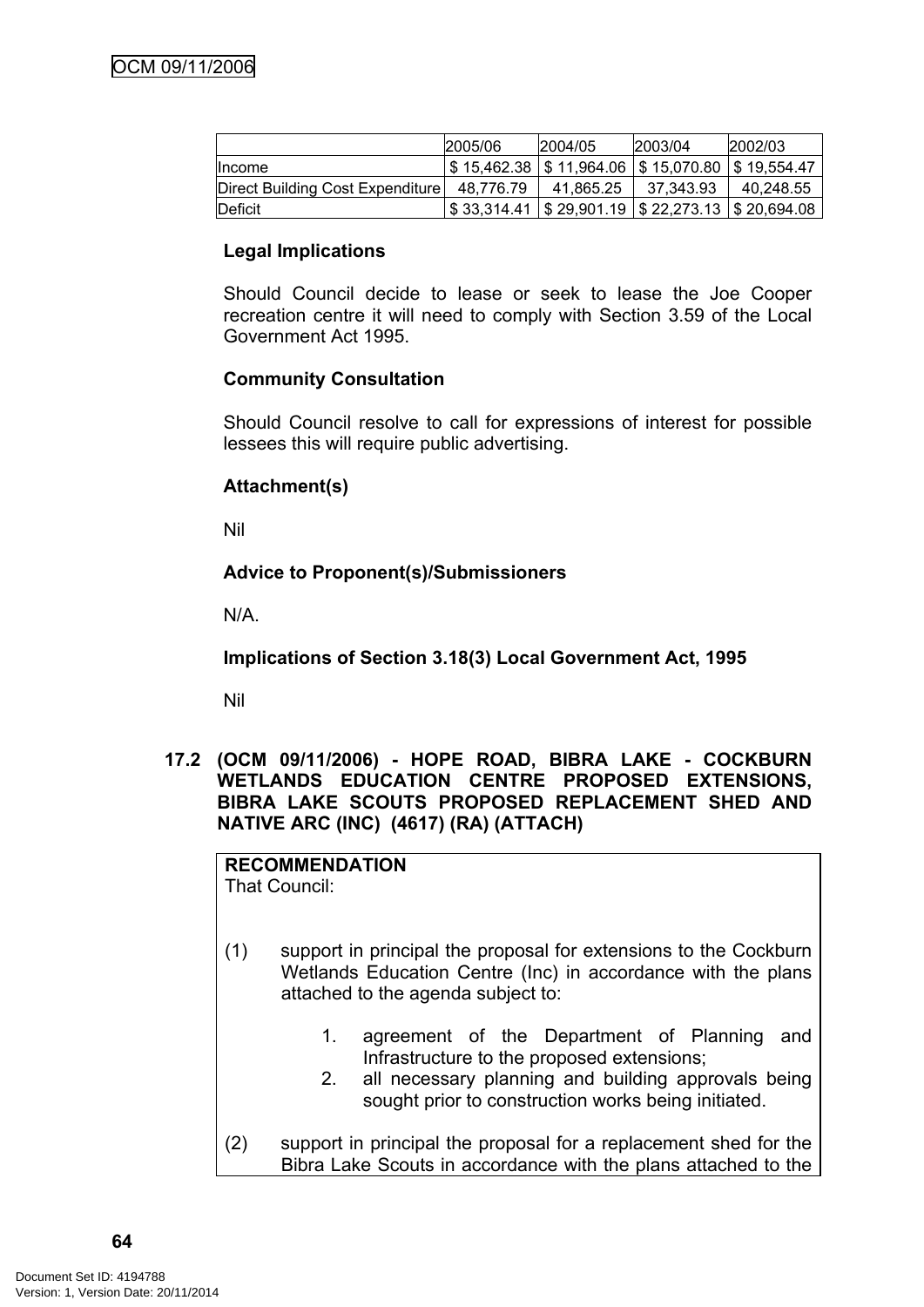agenda subject to:

- 1. agreement of the Department of Planning and Infrastructure to the proposed extensions;
- 2. all necessary planning and building approvals being sought prior to construction works being initiated.
- (3) extend the current lease with Native Arc (Inc) for the brick premises on Hope Road Bibra Lake until 2013 with a further five year option subject to the premises being brought up to the standard required in the current lease; and
- (4) require all terms and conditions of the lease in (3) above to be to the satisfaction of the Chief Executive Officer.

# **COUNCIL DECISION**

# **Background**

The Cockburn Wetlands Education Centre (Inc) (CWEC) and the Bibra Lake Scouts have had joint use of the Cockburn Wetland Education Centre Building since the early 1990's. The arrangement appears to have worked relatively well over this period. The Council has contributed (\$40,000 pa) to the CWEC for the past 3 years toward the management of the facility, which includes the wages for the Education Officer. The premises operate under a Management Committee arrangement, to which Council has an appointed Elected Member delegate.

#### **Submission**

The Cockburn Wetlands Education Centre (Inc) has written to the City seeking approval to extend the building they occupy to accommodate the growing and changing needs of the Wetlands Education Group and the Bibra Lake Scouts. The Scouts are also seeking to replace the current facility located on the property for storage purposes with a larger shed.

Native Arc (Inc) has approached the City seeking to have their current lease on the Council owned house extended which is due to expire in November 2008.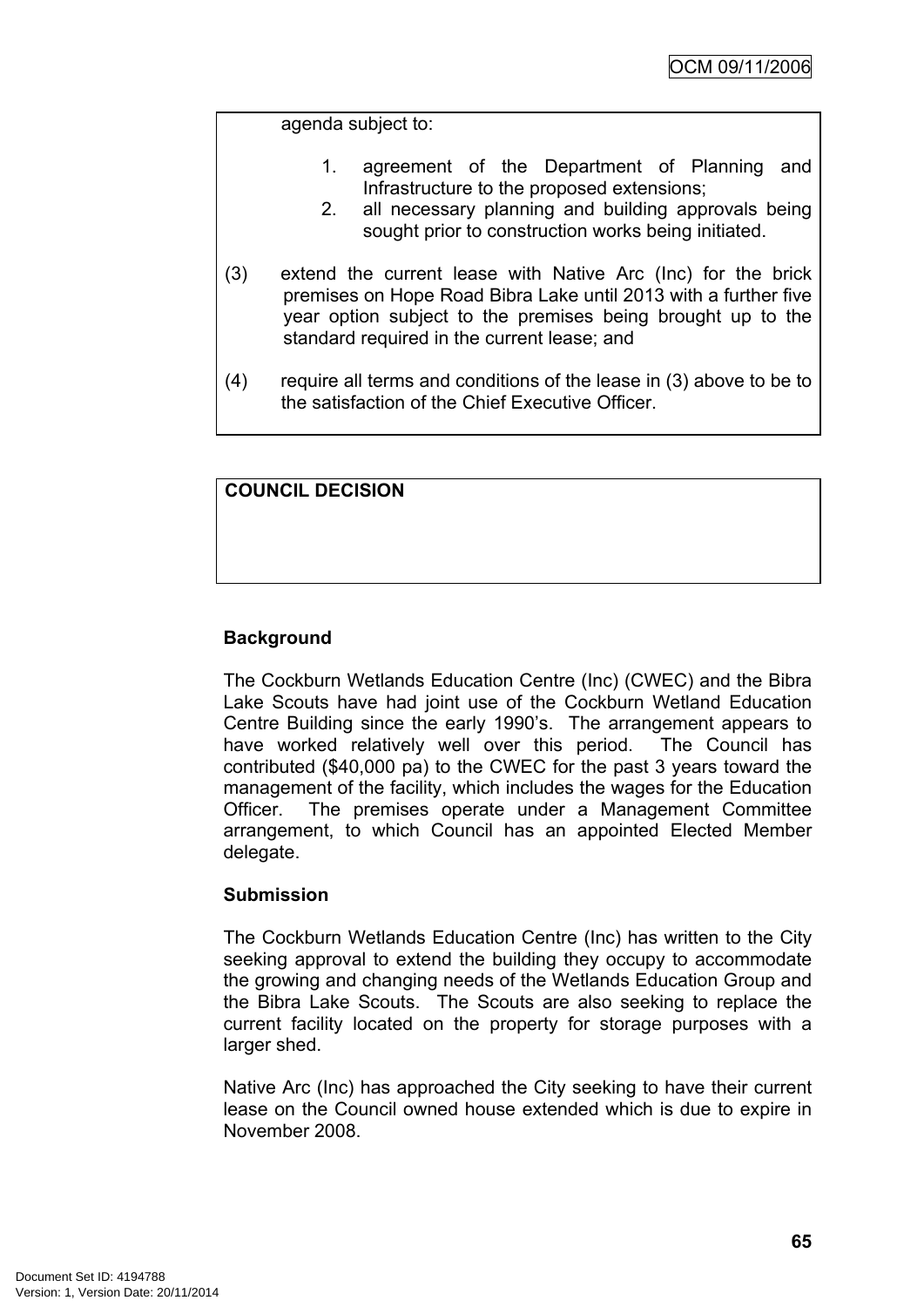A further letter has also been submitted seeking an extension of the Management agreement and a long-term commitment to the Council funding of the management of the centre.

#### **Report**

The City of Cockburn Plan for the District identifies grant funds to be sourced to expand and replace facilities for the Native Arc, Wetlands Education Centre and the Bibra Lake Scouts. The timeframe for the project was set down for a submission for external funds to be prepared for construction to begin in 2008/09.

The Wetlands Education Centre and the Scouts have used the same premises since the 1990's and over the period the requirements of the groups have altered. The Wetlands Education Centre is the venue for annual and regular training and workshops on environmental issues and there is currently no space available for the Wetland Education Centre to establish permanent environmental displays which seriously inhibits their ability to continually run training and workshops for school groups and the like. The proposed extensions will add an additional 170m2 to the existing building and is likely to cost in the vicinity of \$300,000.

The scouts seek to demolish the large old shed currently used for storage and construct a new storage shed as a replacement for the existing shed for storage and a portion to be used as a "rover den". The shed is anticipated to cost in the vicinity of \$60,000.

At the Council meeting of March 2006 it was resolved to enter a lease agreement with Native Arc for the brick house on Hope Road Bibra Lake next to its existing facility for a period of 2 years. The group has taken up occupancy of the facility and are currently upgrading the building to meet their needs. To assist in the group's ability to achieve external funding they are seeking a long-term lease from the City to demonstrate some security of tenure. This appears to be a reasonable request and it is proposed that this request to extend the Native Arc lease for the premises be for a period of 5 years with an option to extend for a further 5 years.

The consideration of the ongoing management fee for the Cockburn Wetlands Education Centre is proposed for the agenda of the Grants and Donations committee for its consideration and recommendation to Council. It is also proposed that any management fee requested by the Cockburn Wetlands Education Centre (Inc) be conditional on the groups entering a lease for the new premises of no less than 5 years.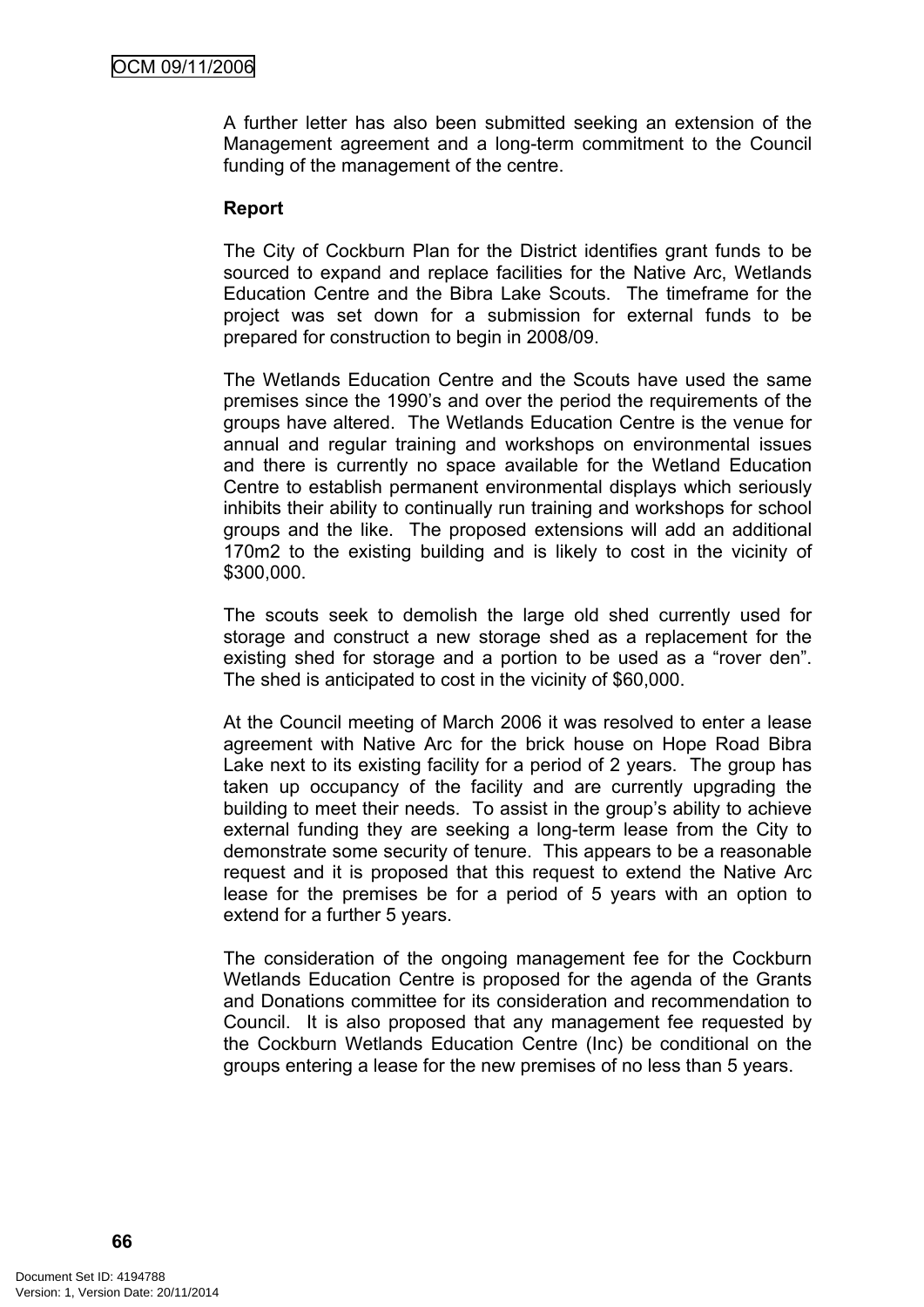## **Strategic Plan/Policy Implications**

#### *Natural Environmental Management*

*• To conserve, preserve and where required remediate the quality, extent and uniqueness of the natural environment that exists within the district.*

#### **Budget/Financial Implications**

No financial commitment for the replacement and upgrading of facilities on the Wetland Education Centre/Scouts precinct is sought. It is usual practice for the City to pay for the cost of developing lease agreements for the use of Council facilities by community groups. This cost can be borne within existing budget allocations.

#### **Legal Implications**

Sec 3.58 of Local Government Act, 1995, (Functions and General) Regulations 1996 section 30 (2) (b) (i) refers.

The City has the power to lease on this land under the management order but any lease agreements need to be approved by the Department of Planning and infrastructure.

#### **Community Consultation**

The Proposal has been developed by the Wetlands Education Centre, Bibra Lake Scouts and the Native Arc (Inc), which are all broad based community organisations. The proposed developments will occur on a reserve that has been used by these groups for many years with no known community opposition or concern.

#### **Attachment(s)**

- 1. Letter from Wetland Education Centre.
- 2. Plan of Proposed extensions to the Wetlands Education Centre Building.
- 3. Plans for proposed new shed for the scouts.
- 4. Aerial photograph of relevant properties.

#### **Advice to Proponent(s)/Submissioners**

The Proponent(s) have been advised that this matter is to be considered at the November 2006 Council Meeting.

#### **Implications of Section 3.18(3) Local Government Act, 1995**

Nil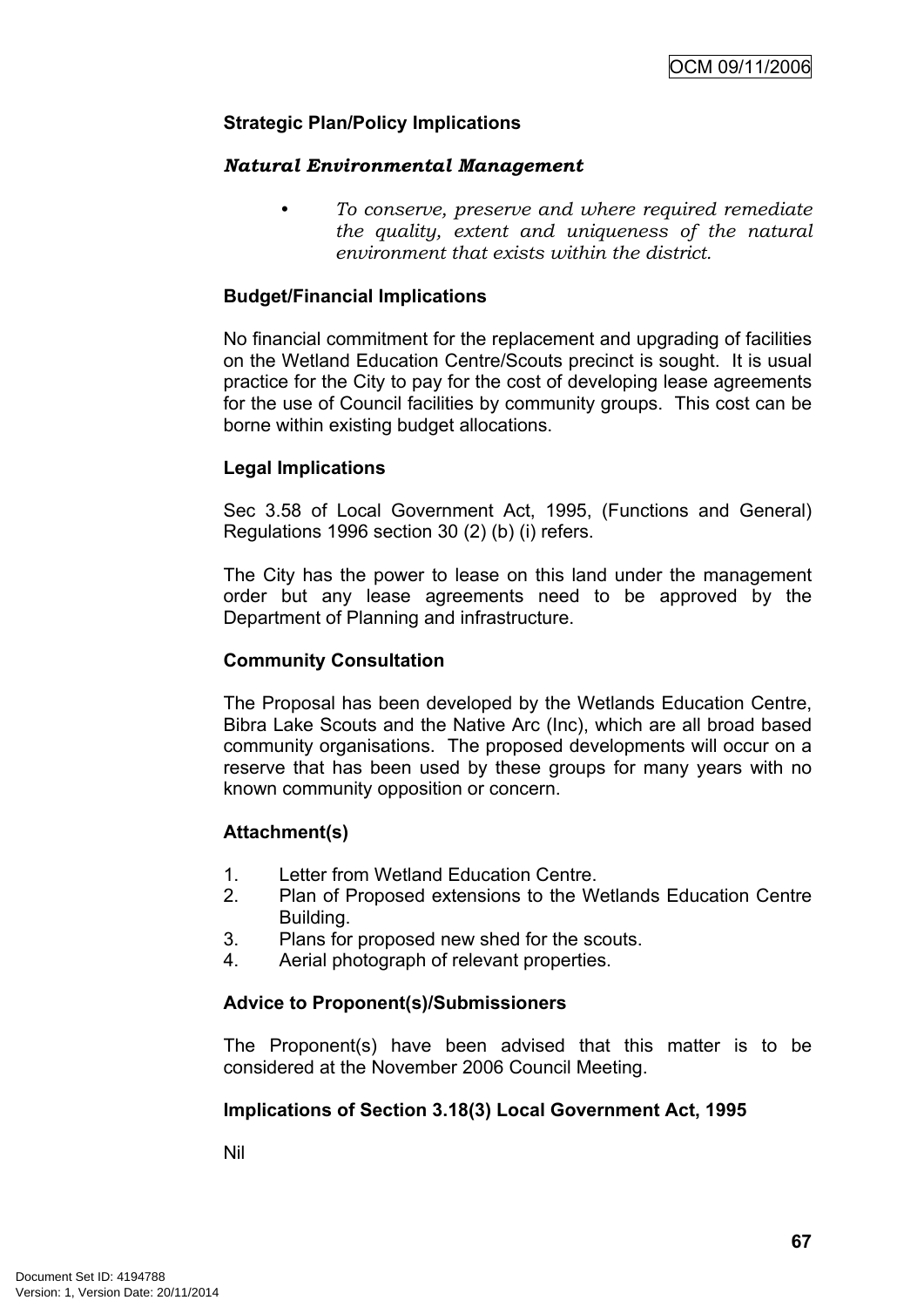## **18. EXECUTIVE DIVISION ISSUES**

# **18.1 (OCM 09/11/2006) - FINAL ADOPTION OF THE PLAN FOR THE DISTRICT 2006-2016 (1029) (SC) (ATTACH)**

#### **RECOMMENDATION**

That Council adopt the current Draft Plan for the District 2006 –2016 as its approved 'Plan for the Future' for the period 2006 – 2016.

#### **TO BE CARRIED BY AN ABSOLUTE MAJORITY OF COUNCIL**

#### **COUNCIL DECISION**

#### **Background**

At the July Ordinary Council Meeting Council resolved to:

*(1) adopt the draft Plan for the District 2006-2016 with amendments to delete all reference to Coolbellup Library in the document and replace the section headed "Coolbellup Library – Consolidation" with the following:*

#### *Library Services Strategic Plan*

*The City operates three libraries: Spearwood, Coolbellup and Success. Detailed below are performance indicators for each of these. Council has already resolved to construct a new library at Cockburn Central, with this to replace the Success library.*

| FY 04/05                | <b>Spearwood</b> | Coolbellup | <b>Success</b> |
|-------------------------|------------------|------------|----------------|
| <b>Visits</b>           | 122,902          | 45,521     | 130,297        |
| Reservations            | 16,664           | 3,728      | 8,712          |
| <b>Transactions</b>     | 648,061          | 139,074    | 271,321        |
| <b>Issues</b>           | 320,953          | 68,879     | 131,922        |
| <b>Total Registered</b> | 21,956           | 4.754      | 8,687          |
| <b>Borrowers</b>        |                  |            |                |
| <b>Operating Costs</b>  | \$1,369,500      | \$479,345  | \$499,176      |
| Cost per transaction    | \$2.11           | \$3.45     | \$1.84         |

*The above data indicates that there is a high degree of variation in the cost efficiency and catchment populations of each facility. With major expenditure about to be undertaken on one library, it*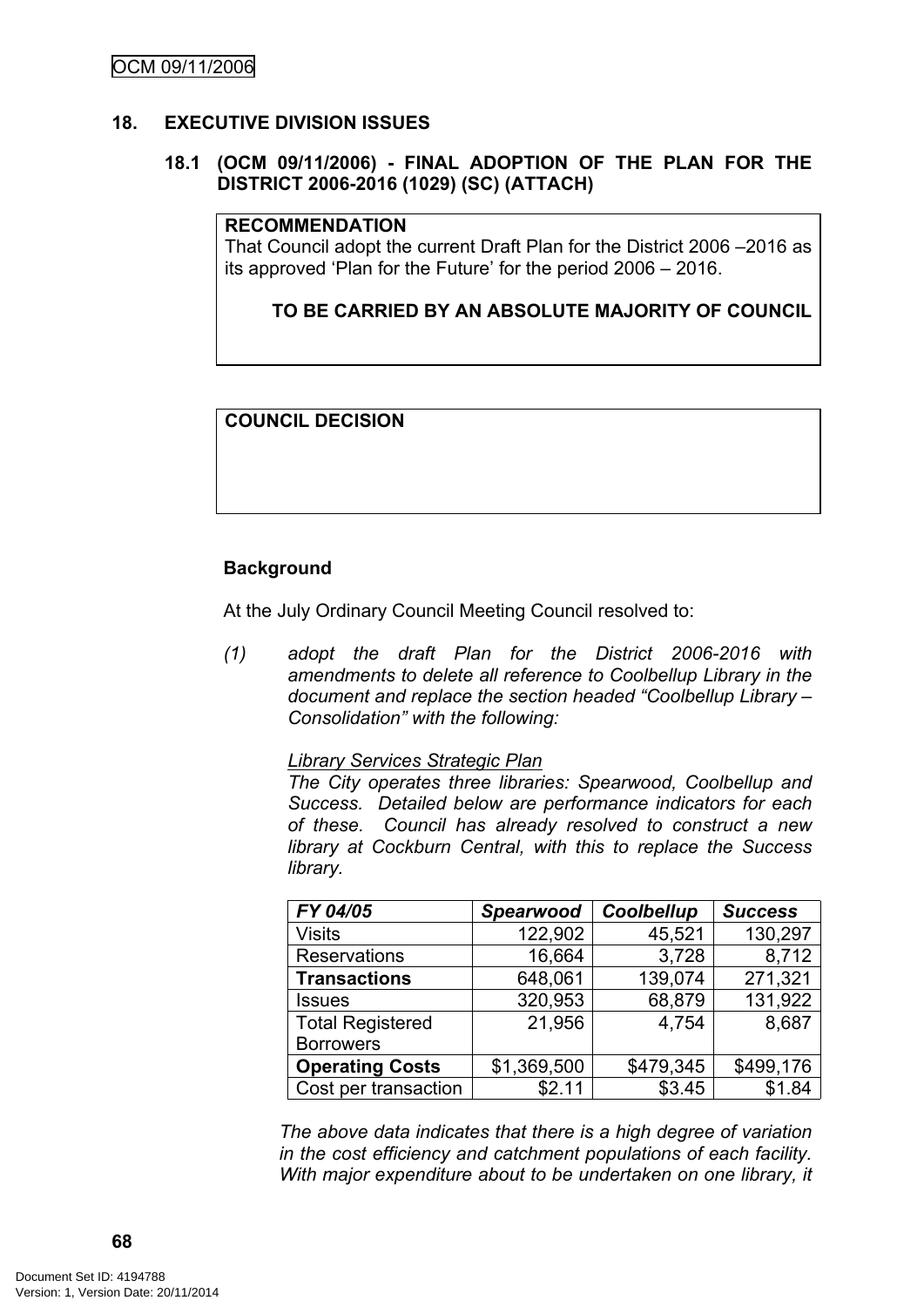*is an appropriate juncture to review the future of library services as a whole. The Plan for the District recommends that the City conduct a strategic review of its libraries with the aim of establishing clear guidelines for the future of this service.*

*The Library Services Strategic Plan will look at; objectives for this Service Unit, the range of services libraries should provide, technology improvements that could provide improvements to the costs of operations, public accessibility (including hours of operations), the use of volunteers ('Friends of the Library') as part of the operations, the appropriateness of current and future locations for facilities and the financial implications of adopting recommendations from the review.*

- *(2) initiates a public consultation process over the next three months, commencing with a briefing to community representatives through the Community Development Strategy forum;*
- *(3) makes the draft available via the City's website and initiates other means of communicating the draft plan; and*
- *(4) following consultation brings the Plan back to Council for its final consideration.*

# **Submission**

After consultation three submissions on the Plan were received, being from the Secretary of the Cockburn Senior Citizen's Association (Inc), Mr J Ferreira and President of the Coolbellup Community Association.

# **Report**

The Plan for the District is a detailed ten-year program for infrastructure development, services expansion (including future staffing requirements) and financial management plan. Since it was adopted for public comment in July it has been displayed in the City's libraries and copies provided to community groups.

Consultation Program. The Plan was initially presented to community leaders at the Community Development Strategy forum on 21 August. Multiple copies of the plan were also given to the community leaders at the end of the presentation. Following this forum an invitation was issued to provide further presentations of the Plan to individual community groups. A presentation was subsequently given to the Southwell residents, at the request of Councillor Goncalves. Several community groups also requested they be provided with additional copies of the plan, with over 100 copies distributed to date.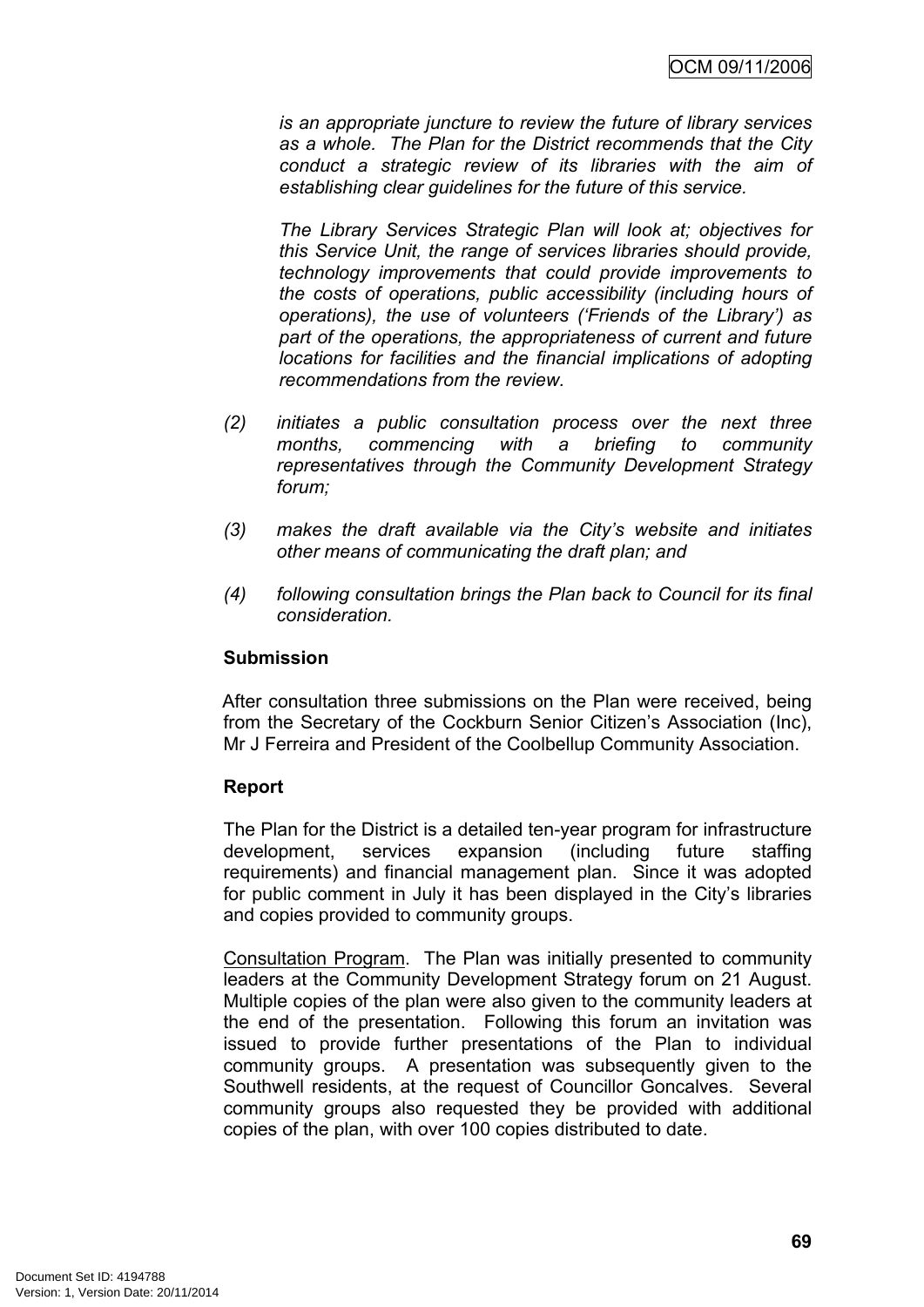Advertising and Submissions. A media statement was released on Friday 24 August 2006, followed by articles relating to the Plan appearing in the *Cockburn Herald* on August 26, and in the *Cockburn Gazette* on August 29.

The Plan for the District was also advertised extensively, primarily in the *Cockburn Update*. Advertisements ran at the top of the column on September 9, 21, 27 and October 4. The September edition of the *Cockburn Soundings* had three pages devoted to the Plan for the District – including the front page.

A copy of the Plan was posted on to the City of Cockburn Website on the week of the August 28, along with a lead link to it on the front page of the website – this has remained for the entire time of the consultation period. As at the 20 October 2006, being the closing date for submissions, three submissions were received.

A submission from Ms Mavis Glewis, on behalf of the Cockburn Senior Citizens Association, deals with the lease on the existing Senior's Centre at 9 Young Place Hamilton Hill. The submission was concerned that the existing lease might be terminated and that, while supporting construction of a new larger Seniors Centre, not all of the existing users of that facility may wish to relocate there.

With regards this submission the City had not contemplated early termination of the lease, especially as construction of a new centre will take at least two years. However, based on advice from other Local Authorities, it is still recommended that the Young Place facility be closed on completion of the new centre. The advice supports bringing together the various seniors groups to promote community integration and achieve a more efficient use of the City's resources involved in the seniors program. Where other Authorities had consolidated their facilities, the identity of the individual groups was still preserved by encouraging them to meet on different days.

The current status of the new centre is that a design brief is being finalised, which would then be put to the Regional Seniors Group for comment by December 2006. Once this brief has been finalised the City will call for tenders from architectural firms, so that a final concept can be prepared for Council's consideration by around mid 2007.

The submission from Mr Joe Ferreira concerned the alignment for the extension of Spearwood Avenue from Hamilton Road to Cockburn Road. Mr Ferreira was seeking for the City to adopt an alignment on the southern side of the railway line, in order to preserve bushland in the Beeliar Regional Park and remove the proposed alignment from the rear boundary of his property.

Advice has been provided to Mr Ferreira that the proposed alignment has been in place since 1963 and that his suggested alignment is not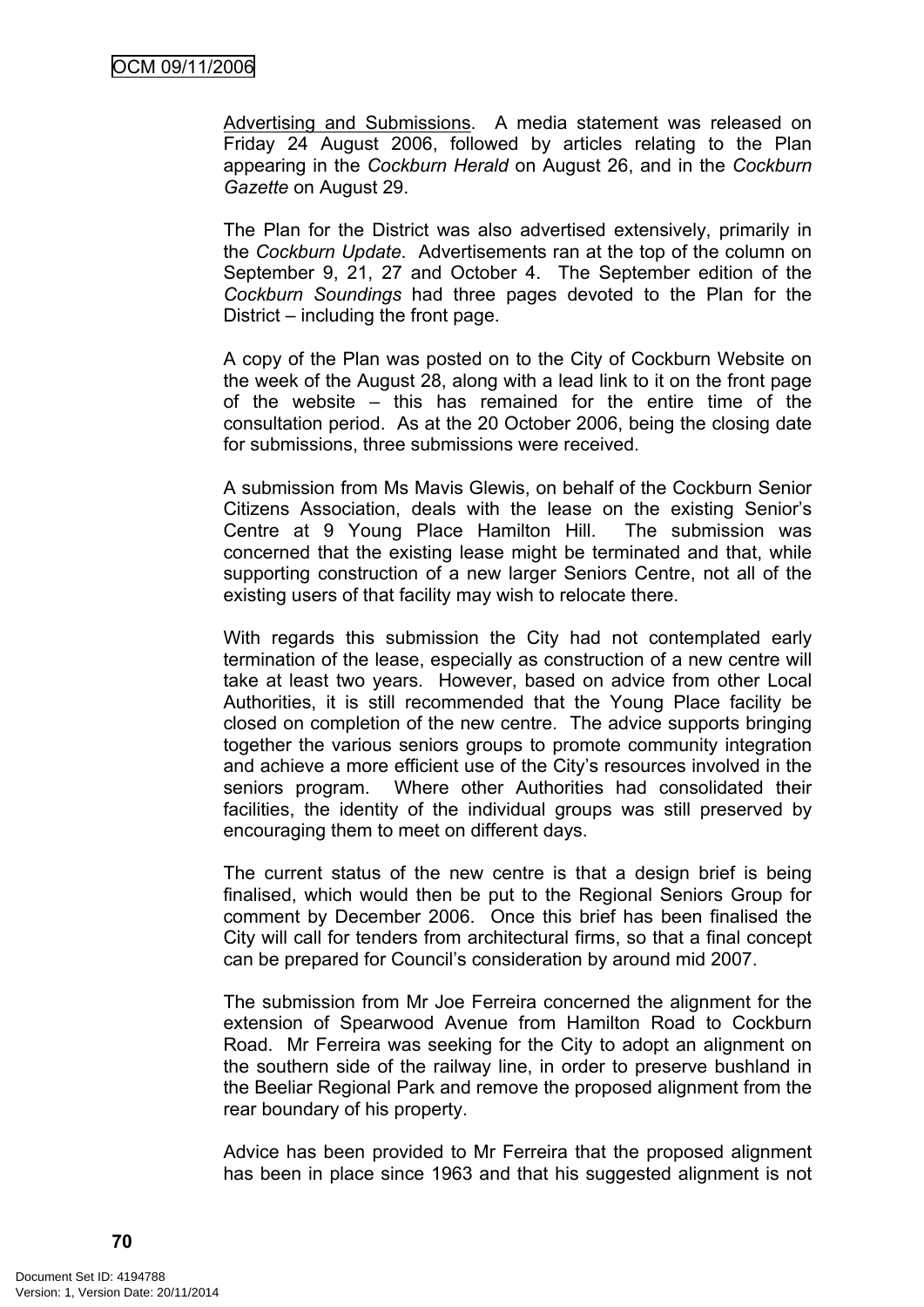supported on road safety grounds. Design of the intersection with Cockburn Road and the extension to Hamilton Road has already been commenced.

The submission from Mr Greg Patterson on behalf of the Coolbellup Residents Association, concerned the retention of the Coolbellup Library and extension of Spearwood Avenue. The basis of this submission is that the existing library is convenient to local residents and would impose additional costs to them if they were required to travel to the Spearwood library. The submission also requests information on where the Social Services staff would be located if that building were to be turned into an Adventure Club. The Spearwood Avenue enquiry also requests the City to look at alternative proposals for this road on the grounds of environmental preservation.

With respect to these enquiries, Council's decision to conduct a Library Services Strategic Plan will require the City to look at the issues of service accessibility for all residents, not just those in Coolbellup. It will also consider the issues of the cost of the service as well as options for an expansion or contraction of any aspects of this. It would be premature at this time to make any determination of the possible findings of that report. The City has recently sought potential consultants to assist it in undertaking this review.

The issue of relocation of the social services will be considered after the review of the library plan. Comment has already been provided above on the Spearwood Avenue extension.

Plan Adoption. Based on the limited range of issues canvassed in the submissions, it is recommended that the Plan be now formally adopted. The Local Government Act (1995) requires that the City to adopt a Plan for the Future, with this to be reviewed every two years. The City's Plan for the District 2006 – 2016 meets the requirements of the Act. As this Plan focuses heavily on infrastructure development, a two yearly review will be important as construction costs are continuing to escalate at a rate faster than general inflation.

Several of the projects listed in the Plan are currently out to tender, or going to tender. Others will be the subject of Council review as part of the 2007/08 Budget adoption process. It is anticipated that, in light of normal community consultation, variations to the scope or timing of these projects will also occur prior to the next formal review of the Plan.

#### **Strategic Plan/Policy Implications**

#### *Demographic Planning*

*• To ensure the planning of the City is based on an approach that has the potential to achieve high levels of convenience and prosperity for its citizens.*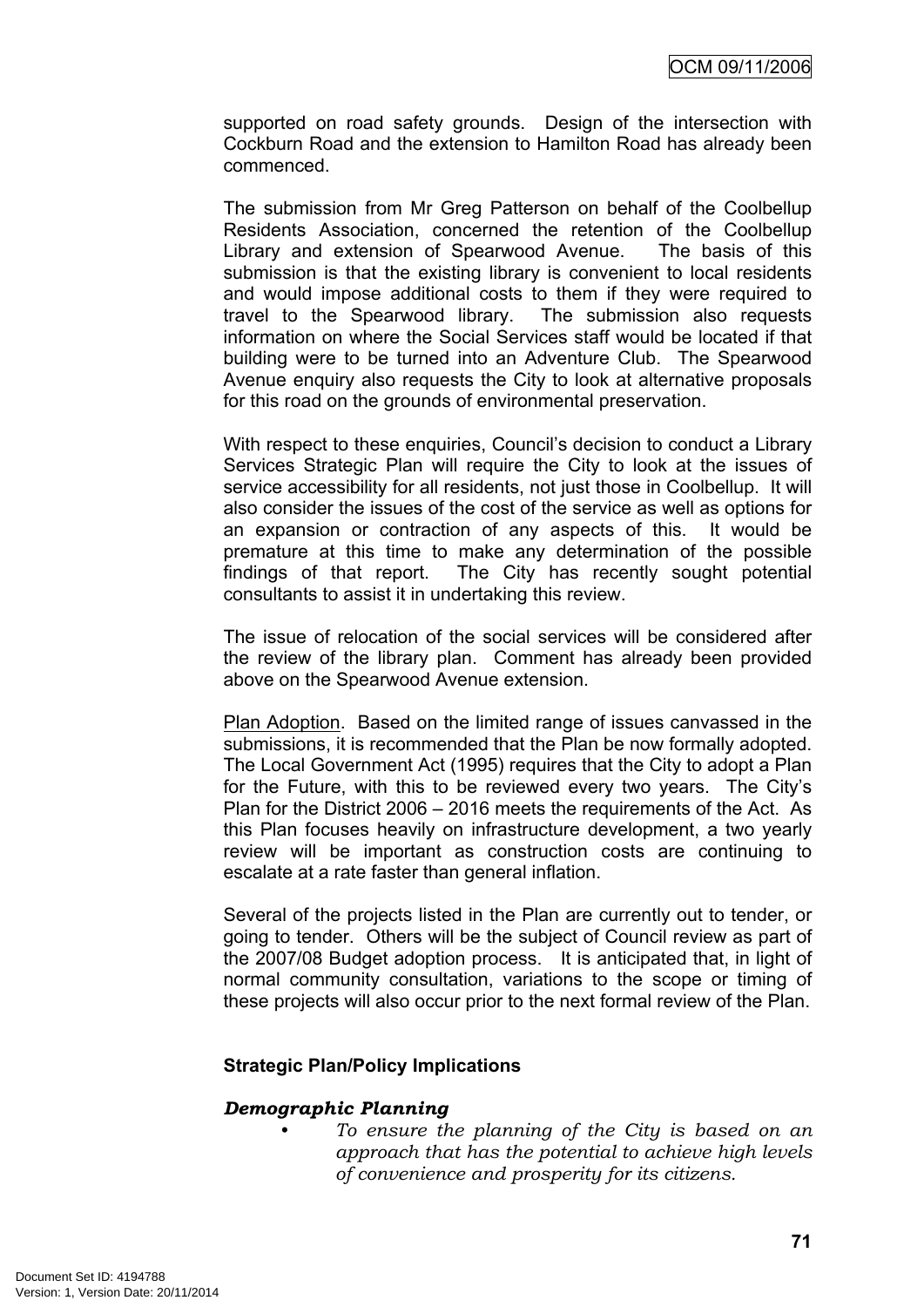# **Budget/Financial Implications**

Each of the items contained in the Plan will be subject to separate budget submission, during the life span of the Plan.

# **Legal Implications**

Sec. 5.56 of the Local Government Act, 1995 and Reg19C of the Local Government (Administration) Regulations refer.

## **Community Consultation**

There has been extensive advertising of the draft Plan via local newspapers, presentations to community groups and the document being displayed at the City's libraries and on Council's website.

# **Attachment(s)**

Attached are the submissions from Cockburn Seniors Citizens Association (Inc), Mr Joe Ferreira and Coolbellup Community Association.

## **Advice to Proponent(s)/Submissioners**

Each of the three submissioners has been advised that this matter is to be considered at the November Council meeting.

#### **Implications of Section 3.18(3) Local Government Act, 1995**

The Plan is being adopted as the City's 'Plan for the Future', required under s5.56 of the Local Government Act.

# **19. MOTIONS OF WHICH PREVIOUS NOTICE HAS BEEN GIVEN**

Nil

## **20. NOTICES OF MOTION GIVEN AT THE MEETING FOR CONSIDERATION AT NEXT MEETING**

Nil

## **21. NEW BUSINESS OF AN URGENT NATURE INTRODUCED BY COUNCILLORS OR OFFICERS**

Nil